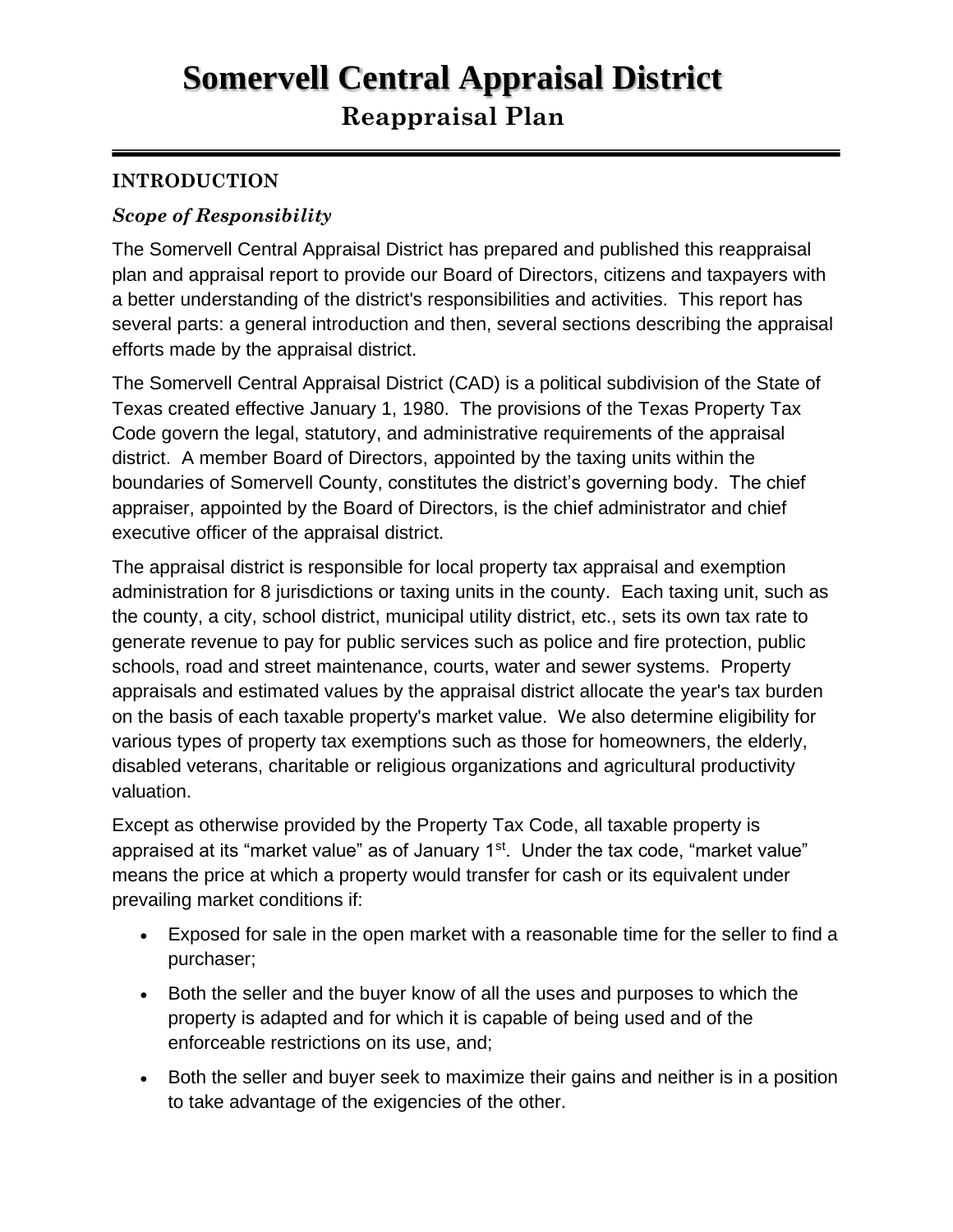The Property Tax Code defines special appraisal provisions for the valuation of residential homestead property (Sec. 23.23), productivity (Sec. 23.41), real property inventory (Sec. 23.12), dealer inventory (Sec. 23.121, 23.124, 23.1241 and 23.127), nominal (Sec. 23.18) or restricted use properties (Sec. 23.83) and allocation of interstate property (Sec. 23.03). The owner of real property inventory may elect to have the inventory appraised at its market value as of September  $1<sup>st</sup>$  of the year preceding the tax year to which the appraisal applies by filing an application with the chief appraiser requesting that the inventory be appraised as of September 1<sup>st</sup>.

The Texas Property Tax Code, under Sec. 25.18, requires each appraisal office to implement a plan to update appraised values for real property at least once every three years. The district's current policy is to conduct a general reappraisal of taxable property every year. Appraised values are reviewed annually and are subject to change. Business personal properties, minerals and utility properties are also appraised every year.

The appraised value of real estate is calculated using specific information about each property. Using computer-assisted mass appraisal programs, and recognized appraisal methods and techniques, we compare that information with the data for similar properties, and with recent cost and market data. The district follows the standards of the International Association of Assessing Officers (IAAO) regarding its appraisal practices and procedures, and subscribes to the standards promulgated by the Appraisal Foundation known as the Uniform Standards of Professional Appraisal Practice (USPAP) to the extent they are applicable.

#### *Personnel Resources*

The office of the Chief Appraiser is primarily responsible for overall planning, organizing, staffing, coordinating, and controlling of district operations. The administration department's function is to plan, organize, direct and control the business support functions related to human resources, budget, finance, records management, purchasing, fixed assets, facilities and postal services. The appraisal department is responsible for the valuation of all real and personal property accounts. The property types appraised include commercial, residential, business personal, mineral, utilities, and industrial. The district's appraisers are subject to the provisions of the Property Taxation Professional Certification Act and must be duly registered with the Texas Department of Licensing and Regulation. Support functions including records maintenance, information and assistance to property owners, and hearings are coordinated by personnel in support services.

The appraisal district staff consists of 5 employees with the following classifications:

- 1 Official/Administrator (executive level administration)
- 1 Professional (supervisory and management)
- 2 Technicians (appraisers, program appraisers and network support)
- 1 Administrative Support (professional, customer service, clerical and other)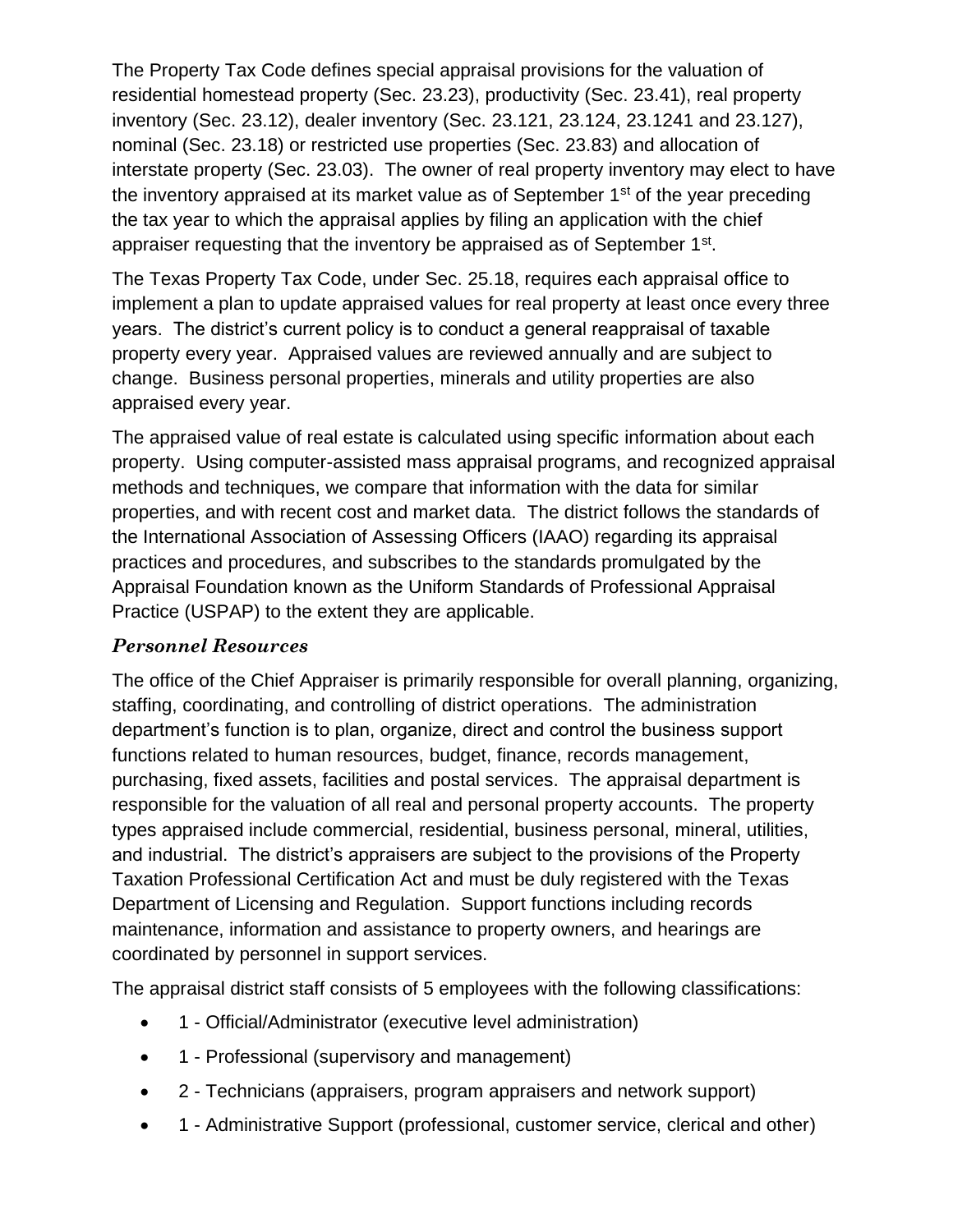# *Staff Education and Training*

All personnel that are performing appraisal work are registered with the Texas Department of Licensing and Regulation and are required to take appraisal courses to achieve the status of Registered Professional Appraiser within five years of employment as an appraiser. After they are awarded their license, they must receive additional training of a minimum of 30 hours of continuing education units for every two year period. Failure to meet these minimum standards results in the termination of the employee.

Additionally, all appraisal personnel receive extensive training in data gathering processes including data entry into pen pads used in fieldwork and statistical analyses of all types of property to ensure equality and uniformity of appraisal of all types of property. On-the-job training is delivered by department managers for new appraisers and managers meet regularly with staff to introduce new procedures and regularly monitor appraisal activity to ensure that standardized appraisal procedures are being followed by all personnel.

#### *Data*

The district is responsible for establishing and maintaining approximately 10000 real and personal property accounts covering 194 square miles within Somervell County and several hundred square miles within adjoining counties. Portions of adjoining counties are under over-lapping taxing jurisdictions and these properties are included within this number of property accounts. This data includes property characteristics, ownership, and exemption information. Property characteristic data on new construction is updated through an annual field effort; existing property data is maintained through a field review. Sales are routinely validated during a separate field effort; however, numerous sales are validated as part of the new construction and field inspections. General trends in employment, interest rates, new construction trends, cost and market data are acquired through various sources, including internally generated questionnaires to buyer and sellers, university research centers, and market data centers and vendors.

The district has a geographic information system (GIS) that maintains cadastral maps and various layers of data and aerial photography. The district's website makes a broad range of information available for public access, including information on the appraisal process, property characteristics data, certified values, protests and appeal procedures. Downloadable files of related tax information and district forms, including exemption applications and business personal property renditions are also available.

# *Information Systems*

- **- PC Windows based Client Server system**
- **- Server utilizes Windows 2000 Server OS**
- **- Client (Desktop) support either Microsoft Windows Windows2000/WindowsXP/Windows 10**
- **- Microsoft SQL 7 Relation DBMS sql 2000**
- **- Local Area Network consisting of Server and 11 workstations**
- **- Integrated Document and Photo Imaging**
- **- Appraisal Software**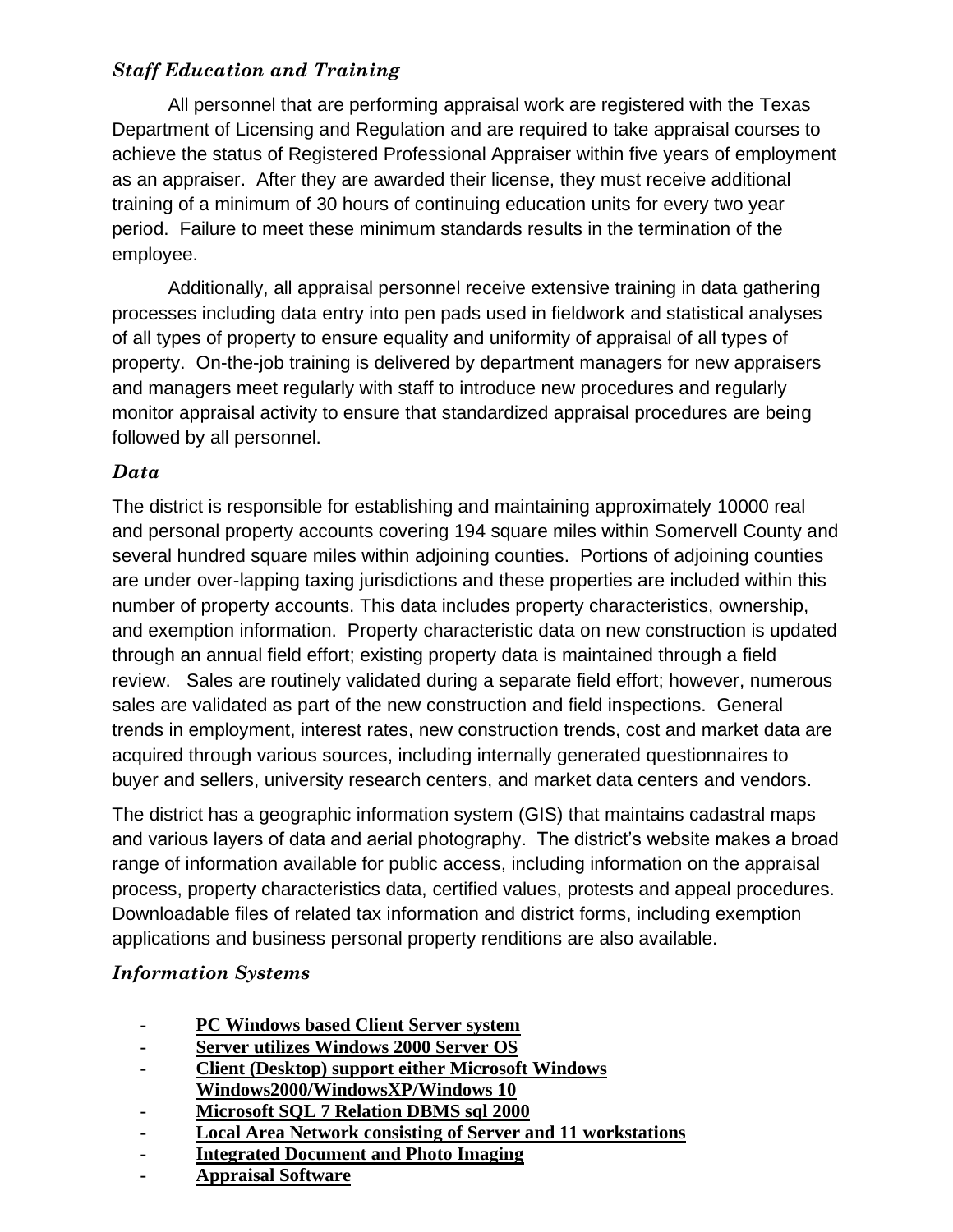#### **INDEPENDENT PERFORMANCE TEST**

According to Chapter 5 of the TPTC and Section 403.302 of the Texas Government Code, the State Comptroller's Property Tax Division (PTD) conducts an annual property value study (PVS) of each Texas school district and each appraisal district. As part of this annual study, the code requires the Comptroller to: use sales and recognized auditing and sampling techniques; review each appraisal district's appraisal methods, standards and procedures to determine whether the district used recognized standards and practices (MSP review); test the validity of school district taxable values in each appraisal district and presume the appraisal roll values are correct when values are valid; and, determine the level and uniformity of property tax appraisal in each appraisal district. The methodology used in the property value study includes stratified samples to improve sample representative ness and techniques or procedures of measuring uniformity. This study utilizes statistical analyses of sold properties (sale ratio studies) and appraisals of unsold properties (appraisal ratio studies) as a basis for assessment ratio reporting. For appraisal districts, the reported measures include median level of appraisal, coefficient of dispersion (COD), the percentage of properties within 10% of the median, the percentage of properties within 25% of the median, and price-related differential (PRD) for properties overall and by state category.

There are 4 independent school districts in Somervell CAD for which appraisal rolls are annually developed. The preliminary results of this study are released February 1 in the year following the year of appraisement. The final results of this study are certified to the Education Commissioner of the Texas Education Agency (TEA) the following July of each year. This outside (third party) ratio study provides additional assistance to the CAD in determining areas of market activity or changing market conditions.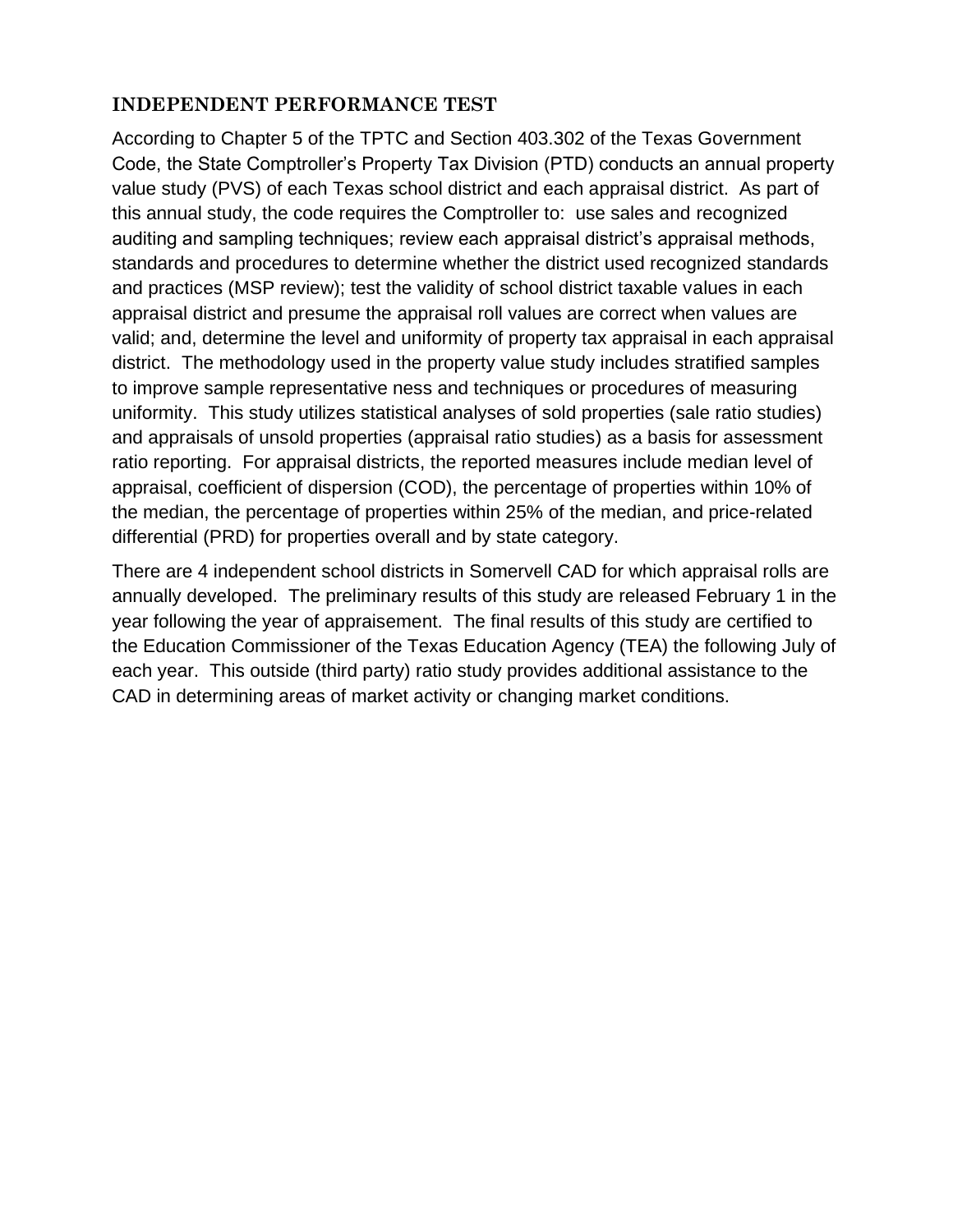#### **INTRODUCTION**

#### *Appraisal Responsibilities*

The field appraisal staff is responsible for collecting and maintaining property characteristic data for classification, valuation, and other purposes. Accurate valuation of real and personal property by any method requires a comprehensive physical description of personal property, and land and building characteristics. This appraisal activity is responsible for administering, planning and coordinating all activities involving data collection and maintenance of all commercial, residential and personal property types located within the boundaries of Somervell County and the jurisdictions of this appraisal district. The data collection effort involves the field inspection of real and personal property accounts, as well as data entry of all data collected into the existing information system. The goal is to field inspect residential, commercial, and personal properties in the district every year. The District will perform a reappraisal, which includes measuring the front and one side of all improvements, on one half of the districts geographic area each year.

#### *Appraisal Resources*

- **Personnel** 2 appraisers conduct the appraisal activities.
- **Data** The data used by field appraisers includes the existing property characteristic information contained in CAMA (Computer Assisted Mass Appraisal System) from the district's computer system. The data is printed on a property record card (PRD), or personal property data sheets. Other data used includes maps, sales data, fire and damage reports, building permits, photos and actual cost and market information. Sources of information are gathered using excellent reciprocal relationships with other participants in the real estate market place. The district cultivates sources and gathers information from both buyers and sellers participating in the real estate market.

#### *Appraisal Frequency and Method Summary*

• Residential Property- Residential property is physically examined once every two years with appraisers measuring the front of each home and one side, noting condition of the improvement and looking for changes that might have occurred to the property since the last on-site check. In some subdivisions where change of condition is frequent, homes are examined annually. Every subdivision is statistically analyzed annually to ensure that sales that have occurred in the subdivision during the past 12 months are within  $a + 5\%$  range of appraised value. If the sales do not indicate that range, adjustments are made to the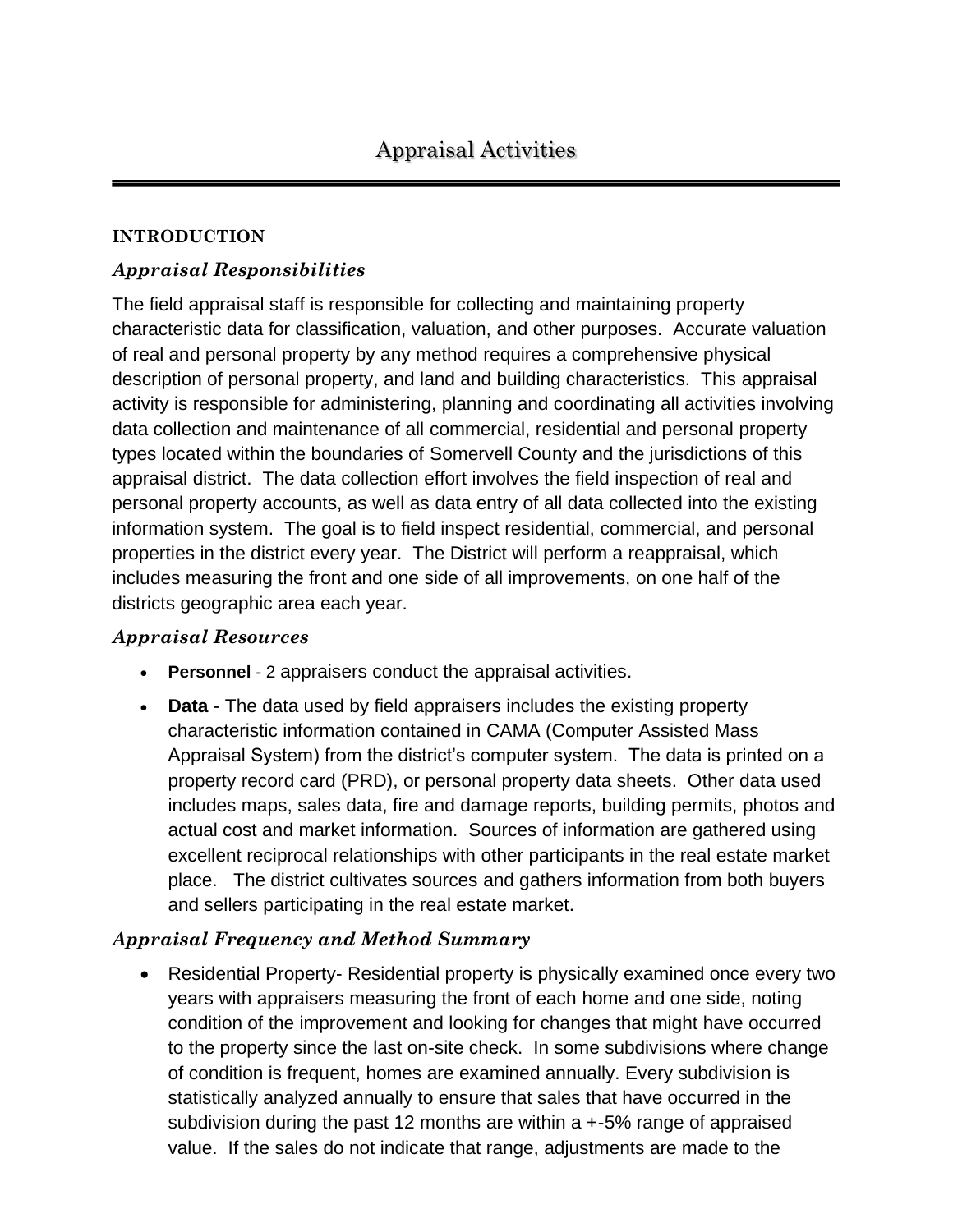subdivision using a process outlined in detail in the Residential Appraisal section of this report.

- Commercial Property- Commercial and industrial real estate is observed annually to verify class and condition. The inspection occurs as Business Personal Property appraisers are checking BPP accounts. Real estate accounts are analyzed against sales of similar properties in Somervell CAD as well as similar communities in North Central Texas that have similar economies. The income approach to value is also utilized to appraise commercial properties such as shopping centers, apartment complexes, office buildings, restaurants, motels and hotels, and other types of property that typically sell based on net operating income.
- Business Personal Property- Business personal property accounts are inspected annually for changes by the districts commercial/BPP appraisers. Similar businesses to a subject are analyzed annually to determine consistency of appraisal per square foot. Businesses are categorized using SIC codes. Rendition laws provide additional information on which to base values of all BPP accounts.
- Minerals- Working and royalty interests of producing oil and gas wells are appraised annually. The most recent production data available from the Texas Railroad Commission is downloaded into appraisal software that estimates economically recoverable reserves. Those reserves are then valued based upon State mandated pricing using the previous year's average of oil or gas values. A discount is applied over the anticipated life of the well in order to consider the value of money over time to recover those reserves. Each producing lease is valued as a unit and then that value is divided according to the various owners of the lease listed in division orders.
- Utilities and Pipelines- Utility companies and pipelines are appraised annually using a unit value developed using all three approaches to value. For example, a utility company's total value in the State is estimated using cost, market, and income approaches to value and then the entire value is allocated using the components of that utility company that have situs in the various tax units of Somervell CAD. Components include such things as miles of transmission lines, miles of distribution lines, substations and the like for an electric utility.

#### **PRELIMINARY ANALYSIS**

# *Data Collection/Validation*

Data collection of real property involves maintaining data characteristics of the property on CAMA (Computer Assisted Mass Appraisal). The information contained in CAMA includes site characteristics, such as land size and topography, and improvement data, such as square foot of living area, year built, quality of construction, and condition. Field appraisers are required to use a property classification system that establishes uniform procedures for the correct listing of real property. All properties are coded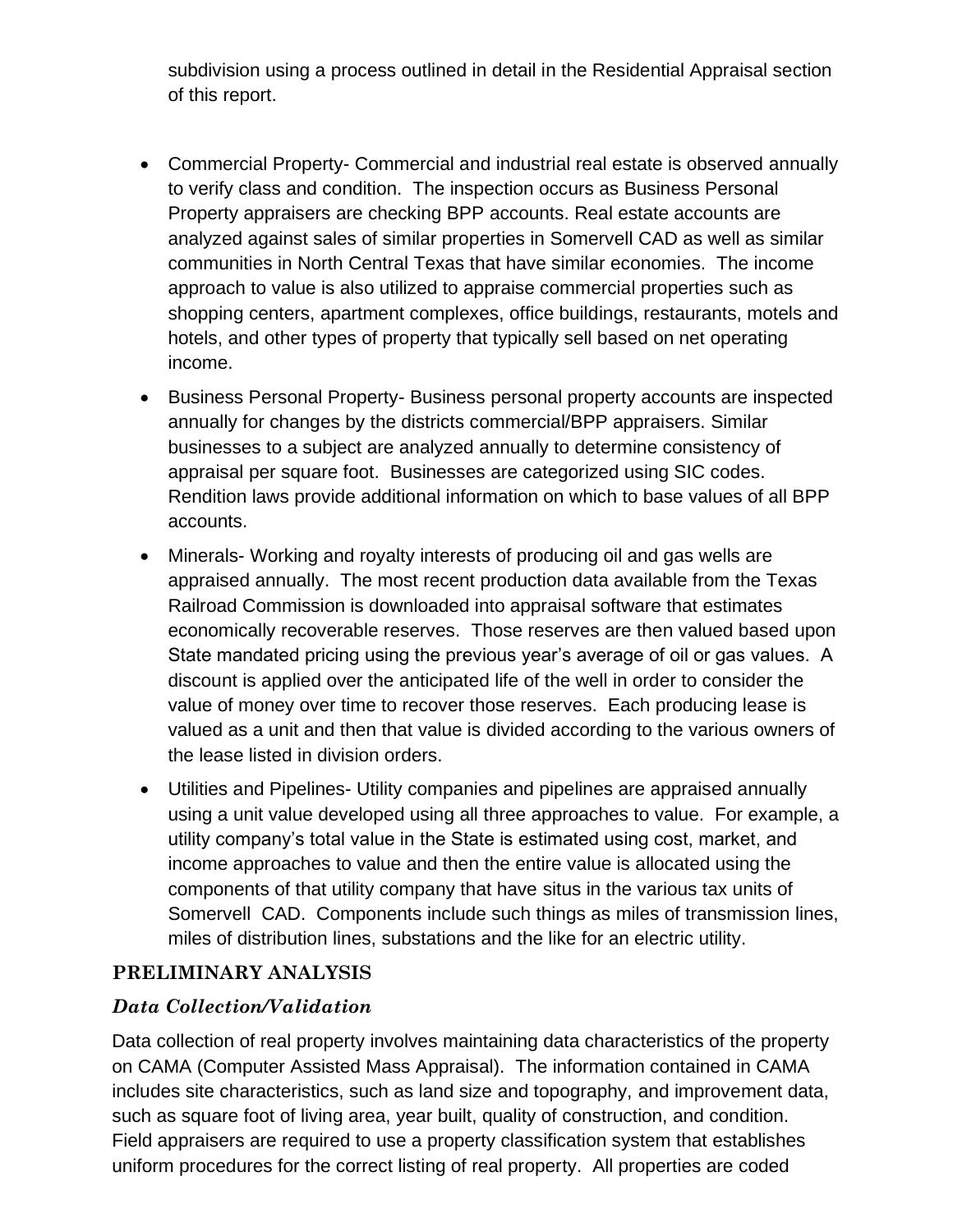according to a classification system. The approaches to value are structured and calibrated based on this coding system and property description and characteristics. The field appraisers use property classification references during their initial training and as a guide in the field inspection of properties. Data collection for personal property involves maintaining information on software designed to record and appraise business personal property. The type of information contained in the BPP file includes personal property such as business inventory, furniture and fixtures, machinery and equipment, with details such as cost and location. The field appraisers conducting on-site inspections use a personal property classification system during their initial training and as a guide to correctly list all personal property that is taxable.

The listing procedure utilized by the field appraisers is available in the district offices. District supervisors periodically update the classification system with input from the valuation group.

#### *Sources of Data*

The sources of data collection are through property inspection, new construction field effort, data review/relist field effort, data mailer questionnaires, hearings, sales validation field effort, commercial sales verification and field effort, newspapers and publications, and property owner correspondence by mail or via the Internet. A principal source of data comes from building permits received from taxing jurisdictions that require property owners to take out a building permit. Where available, permits are received electronically and loaded to our Building Permit System (BPS). Otherwise, paper permits are received and matched manually with the property's tax account number for data entry. The Multiple Listing Service of the North Texas Board of Realtors is a reliable source of data, for both property description and market sales data. Area and regional real estate brokers and managers are also sources of market and property information. Data surveys of property owners requesting market information and property description information is also valuable data. Soil surveys and agricultural surveys of farming and ranching property owners and industry professionals are helpful for productivity value calibration. The Texas Railroad Commission is the source for mineral production data and leasing information. Capital market information is available from Ibbotson's SBBI Valuation Edition and Wall Street Journal, Value Line Investment Survey, and the Oil and Gas Journal. Crude and gas pricing is taken from Plains Marketing, a regional commodity gatherer and purchaser. Improvement cost information is gathered from local building contractors and Marshall and Swift Valuation Service. Various income and rental surveys are performed by interviewing property managers and operators to determine operating income and expenses for investment and income producing real property.

Data review of entire neighborhoods is generally a good source for data collection. Appraisers inspect entire neighborhoods to review the accuracy of our data and identify properties that have to be relisted. The sales validation effort in real property pertains to the collection of market data for properties that have sold. In residential, the sales validation effort involves on-site inspection by field appraisers to verify the accuracy of the property characteristics and confirmation of the sales price. In commercial, the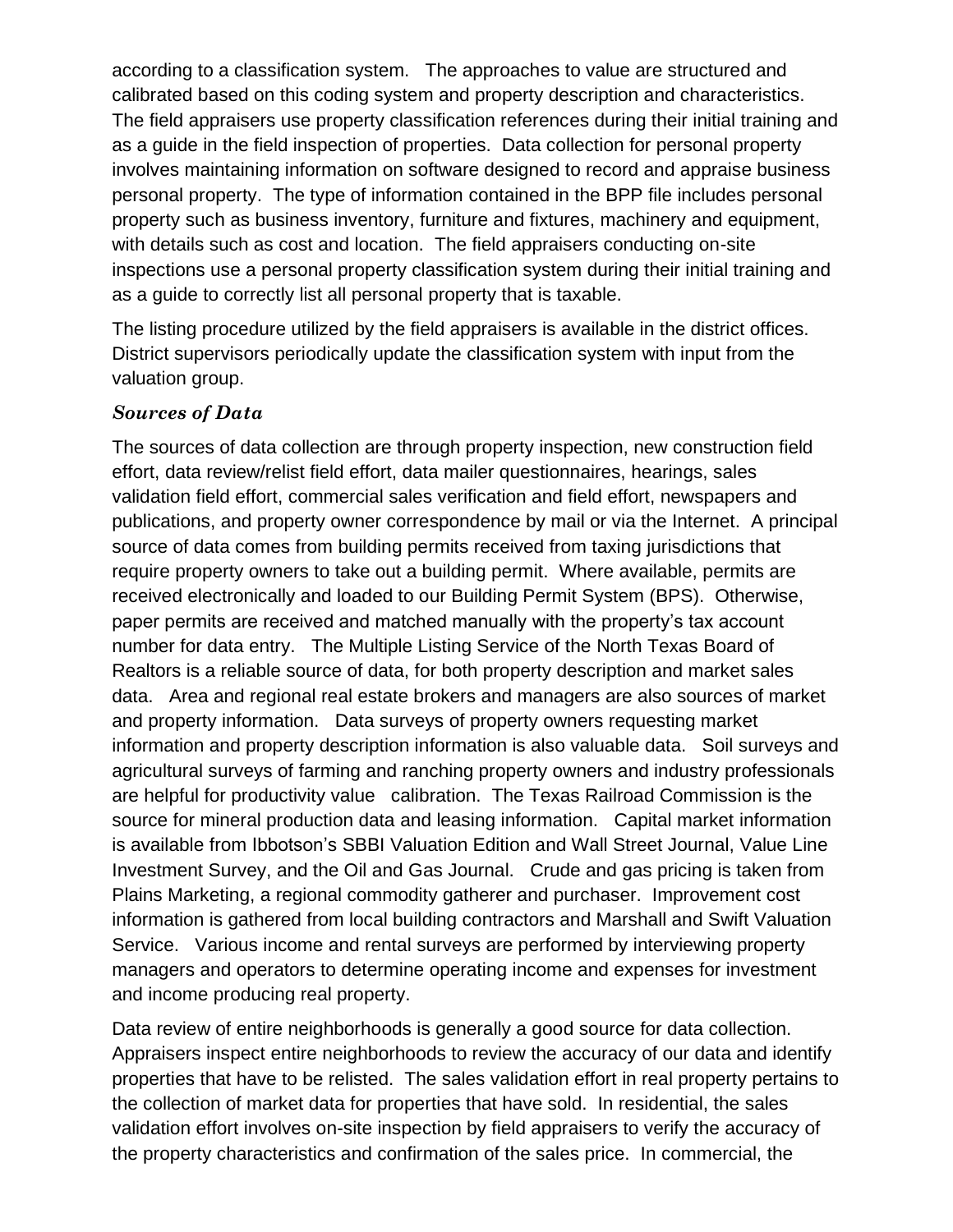commercial department is responsible for contacting sales participants to confirm sales prices and to verify pertinent data.

Property owners are one of the best sources for identifying incorrect data that generates a field check. Frequently, the property owner provides reliable data to allow correction of records without having to send an appraiser on-site. As the district has increased the amount of information available on the Internet, property owners have the opportunity to review information on their property and forward corrections via e-mail. For the property owner without access to the Internet, letters are sometimes submitted notifying the district of inaccurate data. Properties identified in this manner are added to a work file and inspected at the earliest opportunity. Accuracy and validity in property descriptions and characteristics data is the highest goal and is stressed throughout the appraisal process from year to year. Appraisal opinion quality and validity relies on data accuracy as its foundation.

#### *Data Collection Procedures*

The appraisers are assigned specific areas throughout the district to conduct field inspections. These geographic areas of assignment are maintained for several years to enable the appraiser assigned to that area to become knowledgeable of all the factors that drive values for that specific area. Appraisers of real estate and business personal property conduct field inspections and record changes in information, which will be entered into the computer information system.

The quality of the data used is extremely important in estimating market values of taxable property. While work performance standards are established and upheld for the various field activities, quality of data is emphasized as the goal and responsibility of each appraiser. New appraisers are trained in the specifics of data collection and the classification system set forth and recognized as "rules" to follow. Experienced appraisers are routinely re-trained in listing procedures prior to major field projects such as new construction, sales validation or data review. A quality assurance process exists through supervisory review of the work being performed by the field appraisers. Quality assurance supervision is charged with the responsibility of ensuring that appraisers follow listing procedures, identify training issues and provide uniform training throughout the field appraisal staff.

#### *Data Maintenance*

The majority of the data collected in the field is input by computer staff with supervision by the field appraiser. Data updates and file modification for property descriptions and input accuracy is conducted as the responsibility of the field appraiser and appraisal supervisors.

#### INDIVIDUAL VALUE REVIEW PROCEDURES

#### Field Review

The date of last inspection and the CAD appraiser responsible are listed on the CAMA record or property card. If a property owner or jurisdiction *disputes* the district's records concerning this data during a hearing, via a telephone call or other correspondence received, the record may be corrected based on the evidence provided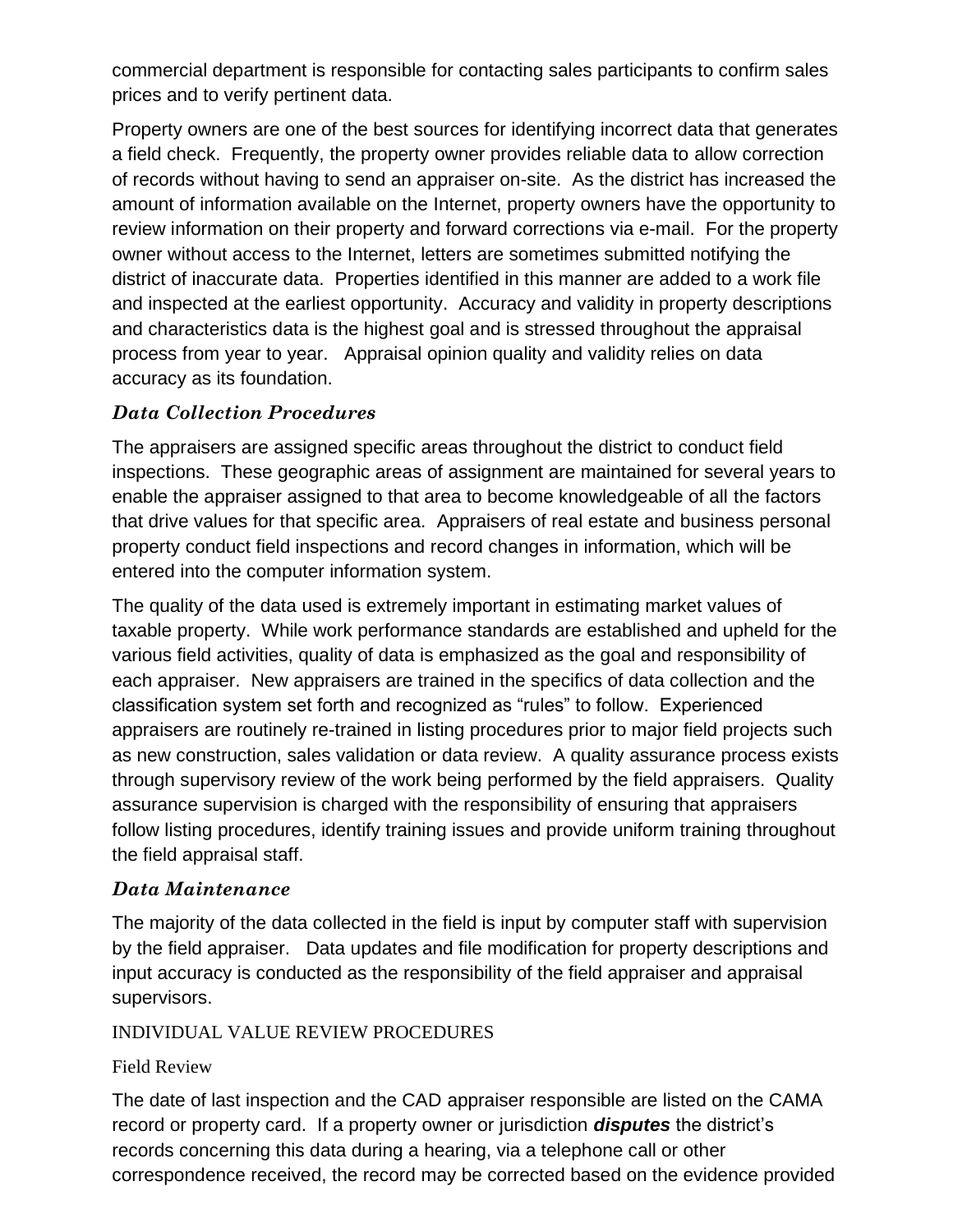or an on-site inspection may be conducted. Typically, a field inspection is requested to verify this information for the current year's valuation or for the next year's valuation. Every year a field review of real property located in certain areas or neighborhoods in the jurisdiction is done during the data review/re-list field effort. A field review is performed on all personal property accounts, with available situs, each year.

#### *Office Review*

Office reviews are completed on properties where update information has been received from the owner of the property and is considered accurate and correct. Data mailers, sent in masse, or at the request of the property owner, frequently verify some property characteristics or current condition of the property. When the property data is verified in this manner, and considered accurate and correct, field inspections may not be required. The personal property department mails property rendition forms in December of each year to assist in the annual review of the property.

#### **PERFORMANCE TEST**

The property appraisers are responsible for conducting ratio studies and comparative analysis. Ratio studies are conducted on property located within certain neighborhoods or districts by appraisal staff. The sale ratio and comparative analysis of sale property to appraised property forms the basis for determining the level of appraisal and market influences and factors for the neighborhood. This information is the basis for updating property valuation for the entire area of property to be evaluated. Field appraisers, in many cases, may conduct field inspections to insure the accuracy of the property descriptions at the time of sale for this study. This inspection is to insure that the ratios produced are accurate for the property sold and that appraised values utilized in the study are based on accurate property data characteristics observed at the time of sale. Also, property inspections are performed to discover if property characteristics had changed as of the sale date or subsequent to the sale date. Sale ratios should be based on the value of the property as of the date of sale not after a subsequent or substantial change was made to the property after the negotiation and agreement in price was concluded. Properly performed ratio studies are a good reflection of the level of appraisal for the district.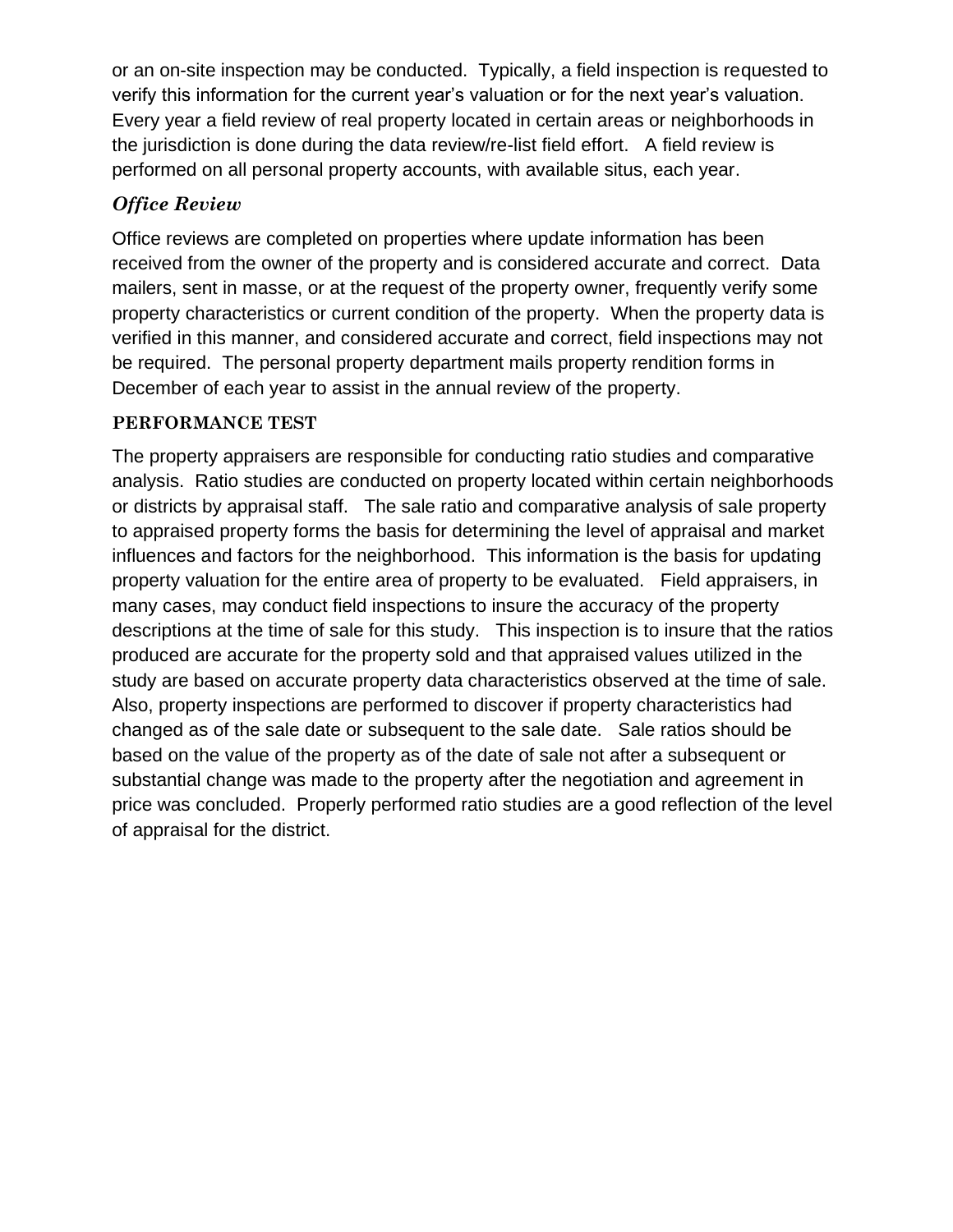# **INTRODUCTION**

# *Scope of Responsibility*

The residential appraisers are responsible for estimating equal and uniform market values for residential improved and vacant property. There are approximately 3500 residential improved single and multiple family parcels and 8000 vacant residential properties in Somervell County and adjoining over-lapping jurisdictional areas.

#### *Appraisal Resources*

• **Personnel** *-* The residential appraisal staff consists of 2 appraisers and one data collector. The following appraisers are responsible for estimating the market value of residential property:

Michael Ball

Cody McQueen

• **Data -** An individualized set of data characteristics for each residential dwelling and multiple family units in this district are collected in the field and data entered to the computer. The property characteristic data drives the application of computer-assisted mass appraisal (CAMA) under the Cost, Market, and Income Approaches to property valuation.

#### **VALUATION APPROACH**

# *Land Analysis*

Residential land valuation analysis is conducted prior to neighborhood sales analysis. The value of the land component to the property is estimated based on available market sales for comparable and competing land under similar usage. A comparison and analysis of comparable land sales is conducted based on a comparison of land characteristics found to influence the market price of land located in the neighborhood. A computerized land table file stores the land information required to consistently value individual parcels within neighborhoods given known land characteristics. Specific land influences are considered, where necessary, and depending on neighborhood and individual lot or tract characteristics, to adjust parcels outside the neighborhood norm for such factors as access, view, shape, size, and topography. The appraisers use abstraction and allocation methods to insure that estimated land values best reflect the contributory market value of the land to the overall property value.

# *Area Analysis*

Data on regional economic forces such as demographic patterns, regional locational factors, employment and income patterns, general trends in real property prices and rents, interest rate trends, availability of vacant land, and construction trends and costs are collected from private vendors and public sources and provide the field appraiser a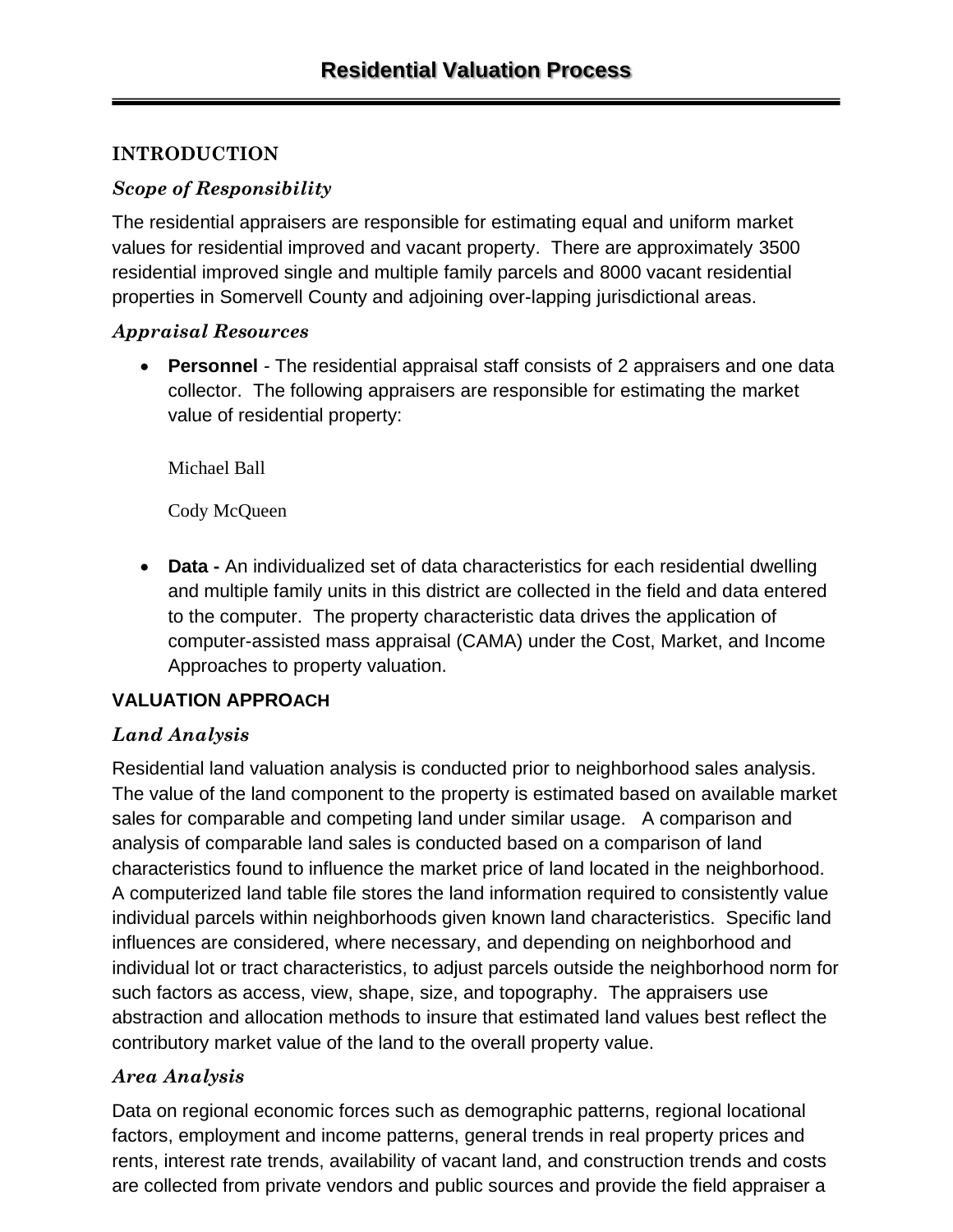current economic outlook on the real estate market. Information is gleaned from real estate publications and sources such as continuing education in the form of IAAO and TDLR classes.

While the development of neighborhoods and their market analysis is described under Neighborhood Market Analysis, because Somervell County is so small there are only 2 general market areas that make up the county.

1. City of Glen Rose- The city of Glen Rose is in the center of the county; it is made up of 2.7 square miles and has a population of 2,691. The Median house hold income in the city for a family was \$44,244 in 2017.

2. Somervell County- the second market area is everything outside of the city, this being the county. The population for Somervell county was 9016 in 2018 this includes the population of Glen Rose. The County is made up of 192 square miles, this includes the 2.7 square miles inside the city limits. The median house hold income in the county for a family was \$52,346 in 2018.

There is only 1 city in Somervell County so these 2 market areas are obvious to the general public. While the Somervell Central Appraisal District believes these are important to consider as market areas, upon detailed review of the properties within each of these areas, the appraisers have segmented many properties into neighborhoods in order to better appraise properties at market value and to remain as equal and as uniform as possible. A complete analysis of the establishment of neighborhoods follows.

# *Neighborhood and Market Analysis*

Neighborhood analysis involves the examination of how physical, economic, governmental and social forces and other influences affect property values. The effects of these forces are also used to identify, classify, and stratify comparable properties into smaller, manageable subsets of the universe of properties known as neighborhoods. Residential valuation and neighborhood analysis is conducted on various market areas within each of the political entities known as Independent School Districts (ISD). Analysis of comparable market sales forms the basis of estimating market activity and the level of supply and demand affecting market prices for any given market area, neighborhood or district. Market sales indicate the effects of these market forces and are interpreted by the appraiser into an indication of market price ranges and indications of property component change considering a given time period relative to the date of appraisal. Cost and Market Approaches to estimate value are the basic techniques utilized to interpret these sales. For multiple family properties the Income Approach to value is also utilized to estimate an opinion of value for investment level residential property.

The first step in neighborhood analysis is the identification of a group of properties that share certain common traits. A "neighborhood" for analysis purposes is defined as the largest geographic grouping of properties where the property's physical, economic,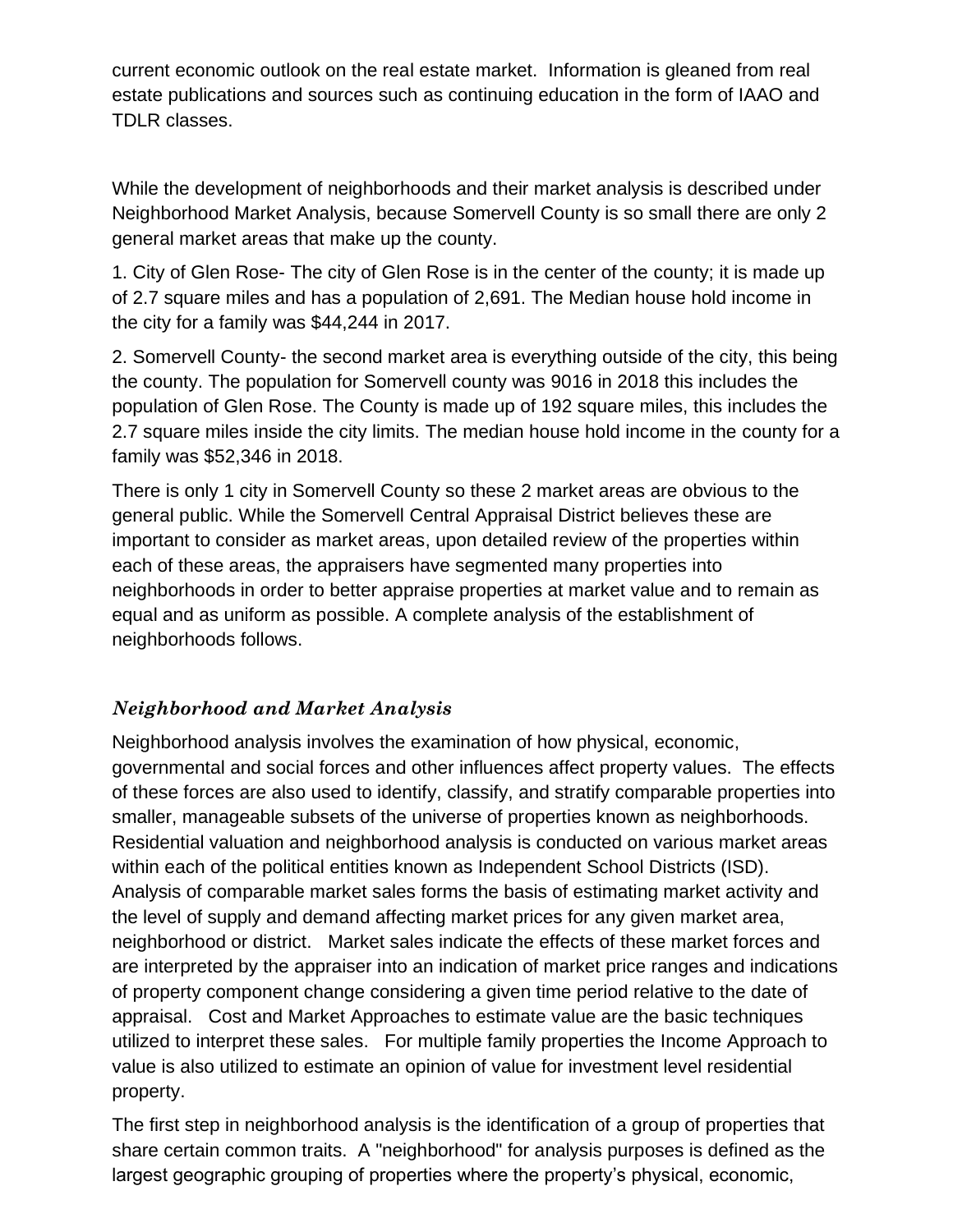governmental and social forces are generally similar and uniform. Geographic stratification accommodates the local supply and demand factors that vary across a jurisdiction. Once a neighborhood with similar characteristics has been identified, the next step is to define its boundaries. This process is known as "delineation". Some factors used in neighborhood delineation include location, sales price range, lot size, age of dwelling, quality of construction and condition of dwellings, square footage of living area, and story height. Delineation can involve the physical drawing of neighborhood boundary lines on a map, but it can also involve statistical separation or stratification based on attribute analysis. Part of neighborhood analysis is the consideration of discernible patterns of growth that influence a neighborhood's individual market. Few neighborhoods are fixed in character. Each neighborhood may be characterized as being in a stage of growth, stability or decline. The growth period is a time of development and construction. As new neighborhoods in a community are developed, they compete with existing neighborhoods. An added supply of new homes tends to induce population shift from older homes to newer homes. In the period of stability, or equilibrium, the forces of supply and demand are about equal. Generally, in the stage of equilibrium, older neighborhoods can be more desirable due to their stability of residential character and proximity to the workplace and other community facilities. The period of decline reflects diminishing demand or desirability. During decline, general property use may change from residential to a mix of residential and commercial uses. Declining neighborhoods may also experience renewal, reorganization, rebuilding, or restoration, which promotes increased demand and economic desirability.

Neighborhood identification and delineation is the cornerstone of the residential valuation system at the district. All the residential analysis work done in association with the residential valuation process is neighborhood specific. Neighborhoods are field inspected and delineated based on observable aspects of homogeneity. Neighborhood delineation is periodically reviewed to determine if further neighborhood delineation is warranted. Whereas neighborhoods involve similar properties in the same location, a neighborhood group is simply defined as similar neighborhoods in similar locations. Each residential neighborhood is assigned to a neighborhood group based on observable aspects of homogeneity between neighborhoods. Neighborhood grouping is highly beneficial in cost-derived areas of limited or no sales, or use in direct sales comparison analysis. Neighborhood groups, or clustered neighborhoods, increase the available market data by linking comparable properties outside a given neighborhood. Sales ratio analysis, discussed below, is performed on a neighborhood basis, and in soft sale areas on a neighborhood group basis.

#### *Highest and Best Use Analysis*

The highest and best use of property is the reasonable and probable use that supports the highest present value as of the date of the appraisal. The highest and best use must be physically possible, legal, financially feasible, and productive to its maximum. The highest and best use of residential property is normally its current use. This is due in part to the fact that residential development, in many areas, through use of deed restrictions and zoning, precludes other land uses. Residential valuation undertakes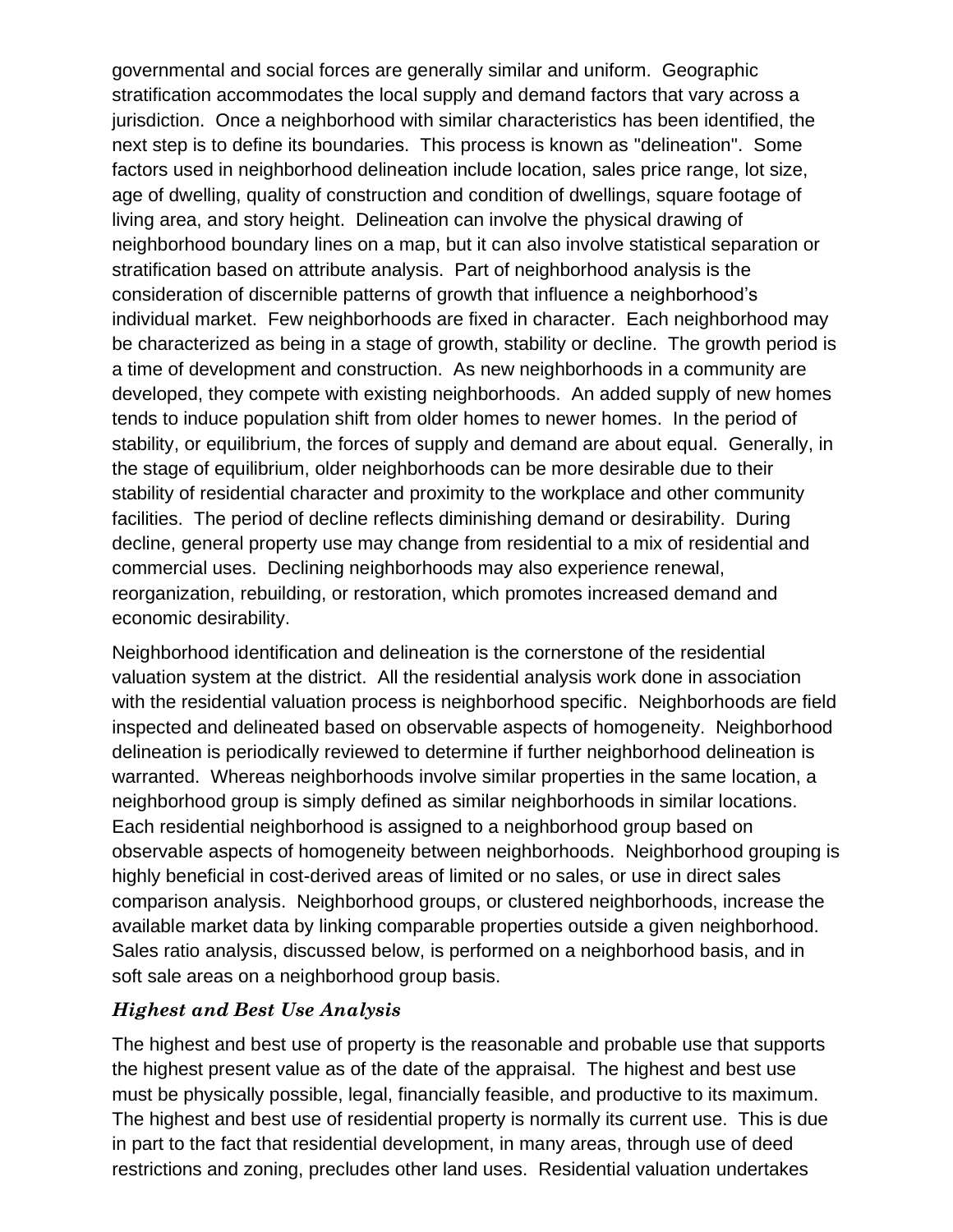reassessment of highest and best use in transition areas and areas of mixed residential and commercial use. In transition areas with ongoing gentrification, the appraiser reviews the existing residential property use and makes a determination regarding highest and best use. Once the conclusion is made that the highest and best use remains residential, further highest and best use analysis is done to decide the type of residential use on a neighborhood basis. As an example, it may be determined in a transition area that older, non-remodeled homes are economic mis improvements, and the highest and best use of such property is the construction of new dwellings. In areas of mixed residential and commercial use, the appraiser reviews properties in these areas on a periodic basis to determine if changes in the real estate market require reassessment of the highest and best use of a select population of properties.

# **VALUATION AND STATISTICAL ANALYSIS (Model Calibration)**

# *Cost Schedules*

All residential parcels in the district are valued with a replacement cost estimated from identical cost schedules based on the improvement classification system using a comparative unit method. The district's residential cost schedules are estimated from Marshall and Swift, a nationally recognized cost estimator service. These cost estimates are compared with sales of new improvements and evaluated from year to year and indexed to reflect the local residential building and labor market. Costs may also be indexed for neighborhood factors and influences that affect the total replacement cost of the improvements in a smaller market area based on evidence taken from a sample of market sales. The cost schedules are reviewed regularly as a result of recent state legislation requiring that the appraisal district cost schedules be within a range of plus or minus 10% from nationally recognized cost schedules.

A review of the residential cost schedule is performed annually. As part of this review and evaluation process of the estimated replacement cost, newly constructed sold properties representing various levels of quality of construction in district are considered. The property data characteristics of these properties are verified and photographs are taken of the samples. CAD replacement costs are compared against Marshall & Swift, a nationally recognized cost estimator, and the indicated replacement cost abstracted from these market sales of comparably improved structures. The results of this comparison are analyzed using statistical measures, including stratification by quality and reviewing of estimated building costs plus land to sales prices. As a result of this analysis, a new regional multiplier or economic index factor and indications of neighborhood economic factors are developed for use in the district's cost process. This new economic index as estimated and used to adjust the district's cost schedule to be in compliance with local building costs as reflected by the local market.

# *Sales Information*

A sales file for the storage of "snapshot" sales data at the time of sale is maintained for real property. Residential vacant land sales, along with commercial improved and vacant land sales are maintained in a sales information system. Residential improved and vacant sales are collected from a variety of sources, including: district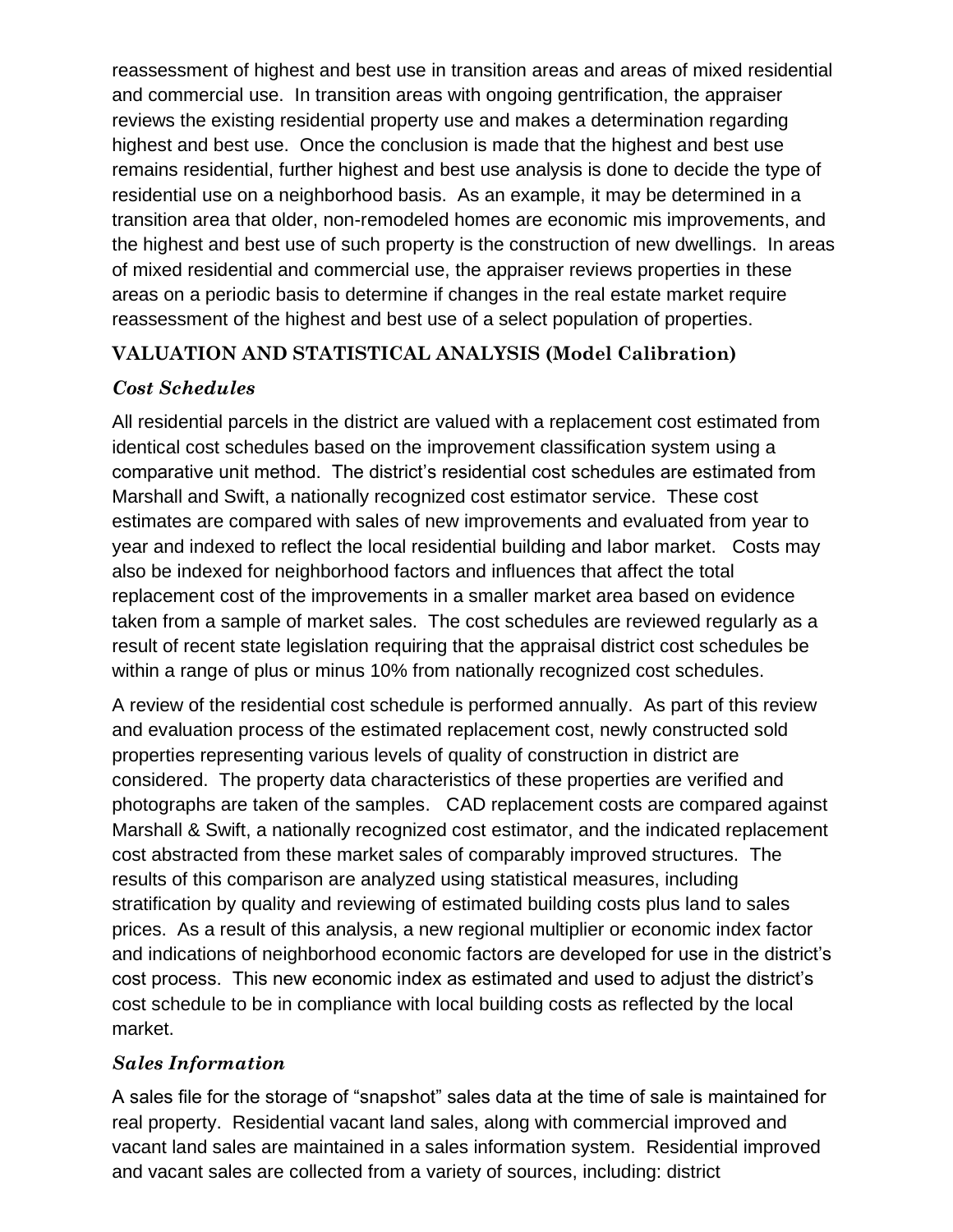questionnaires sent to buyer and seller, field discovery, protest hearings, Board of Realtor's MLS, various sale vendors, builders, and realtors. A system of type, source, validity and verification codes has been established to define salient facts related to a property's purchase or transfer and to help determine relevant market sale prices. The effect of time as an influence on price was considered by paired comparison and applied in the ratio study to the sales as indicated within each neighborhood area. Neighborhood sales reports are generated as an analysis tool for the appraiser in the development and estimation of market price ranges and property component value estimates. Abstraction and allocation of property components based on sales of similar property is an important analysis tool to interpret market sales under the cost and market approaches to value. These analysis tools help determine and estimate the effects of change, with regard to price, as indicated by sale prices for similar property within the current market.

Monthly time adjustments are estimated based on comparative analysis using paired comparison of sold property. Sales of the same property were considered and analyzed for any indication of price change attributed to a time change or influence. Property characteristics, financing, and conditions of sale were compared for each property sold in the pairing of property to isolate only the time factor as an influence on price.

# *Statistical Analysis*

The residential valuation appraisers perform statistical analysis annually to evaluate whether estimated values are equitable and consistent with the market. Ratio studies are conducted on each of the residential valuation neighborhoods in the district to judge the two primary aspects of mass appraisal accuracy--level and uniformity of value. Appraisal statistics of central tendency generated from sales ratios are evaluated and analyzed for each neighborhood. The level of appraised values is determined by the weighted mean ratio for sales of individual properties within a neighborhood, and a comparison of neighborhood weighted means reflect the general level of appraised value between comparable neighborhoods.

The appraiser, through the sales ratio analysis process, reviews every neighborhood annually. The first phase involves neighborhood ratio studies that compare the recent sales prices of neighborhood properties to the appraised values of these sold properties. This set of ratio studies affords the appraiser an excellent means of judging the present level of appraised value and uniformity of the sales. The appraiser, based on the sales ratio statistics and designated parameters for valuation update, makes a preliminary decision as to whether the value level in a neighborhood needs to be updated or whether the level of market value in a neighborhood is at an acceptable level.

# *Market and Cost Reconciliation and Valuation*

Neighborhood analysis of market sales to achieve an acceptable sale ratio or level of appraisal is also the reconciliation of the market and cost approaches to valuation. Market factors are developed from appraisal statistics provided from market analyses and ratio studies and are used to ensure that estimated values are consistent with the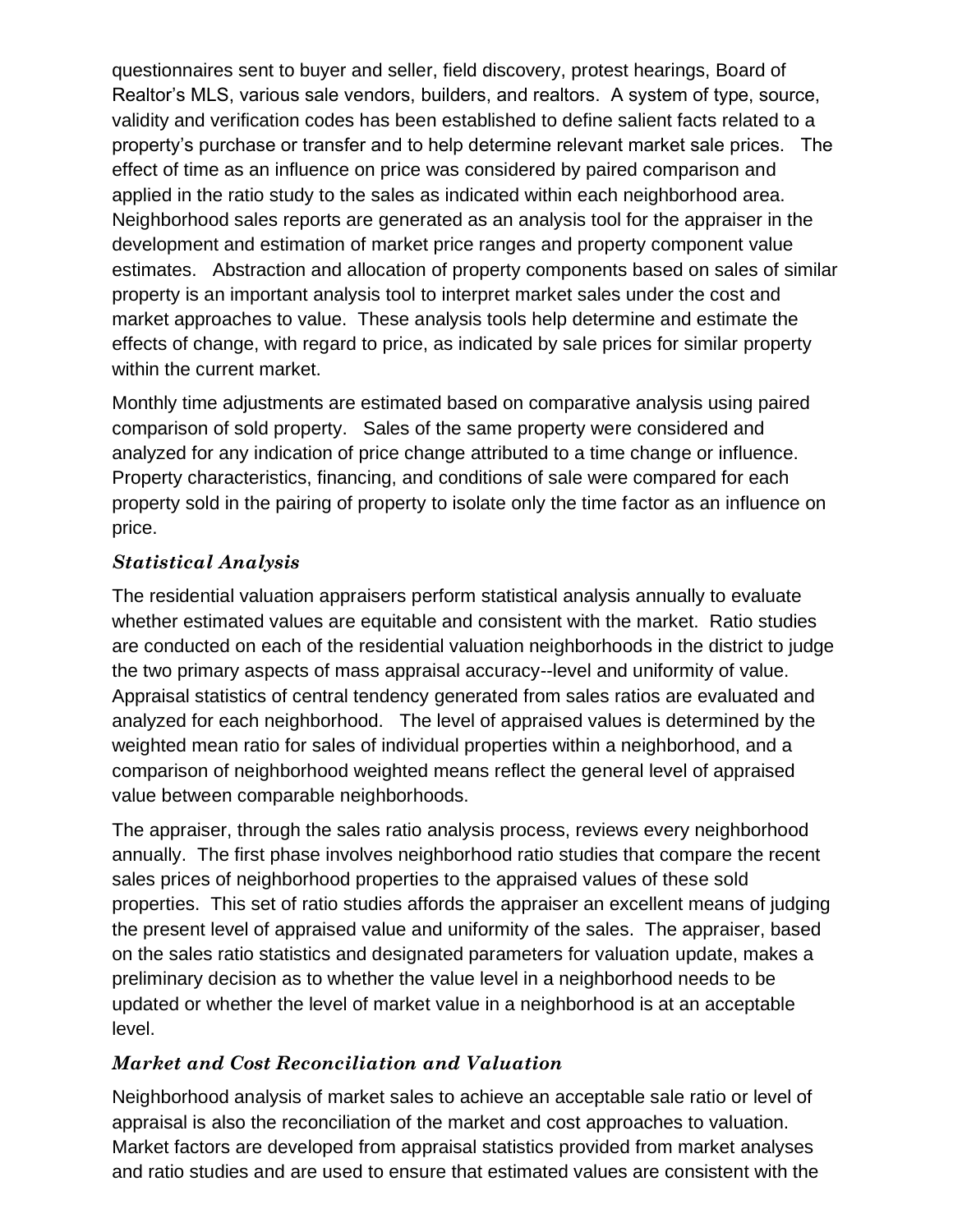market and to reconcile cost indicators. The district's primary approach to the valuation of residential properties uses a hybrid cost-sales comparison approach. This type of approach accounts for neighborhood market influences not particularly specified in a purely cost model.

The following equation denotes the hybrid model used:

$$
MV = LV + (RCN - AD)
$$

Whereas, in accordance with the cost approach, the estimated market value (MV) of the property equals the land value (LV) plus the replacement cost new of property improvements (RCN) less accrued depreciation (AD). As the cost approach separately estimates both land and building contributory values and uses depreciated replacement costs, which reflect only the supply side of the market, it is expected that adjustments to the cost values may be needed to bring the level of appraisal to an acceptable standard as indicated by market sales. Thus, demand side economic factors and influences may be observed and considered. These market, or location adjustments, may be abstracted and applied uniformly within neighborhoods to account for locational variances between market areas or across a jurisdiction. Whereas, in accordance with the Market Approach, the estimated market value (MV) of the property equals the basic unit of property, under comparison, times the market price range per unit for sales of comparable property. For residential property, the unit of comparison is typically the price per square foot of living area or the price indicated for the improvement contribution. This analysis for the hybrid model is based on both the cost and market approaches as a correlation of indications of property valuation. A significant unknown for these two indications of value is determined to be the rate of change for the improvement contribution to total property value. The measure of change for this property component can best be reflected and based in the annualized accrued depreciation rate. This cost related factor is most appropriately measured by sales of similar property. The market approach, when improvements are abstracted from the sale price, indicates the depreciated value of the improvement component, in effect, measuring changes in accrued depreciation, a cost factor. The level of improvement contribution to the property is measured by abstraction of comparable market sales, which is the property sale price less land value. The primary unknown for the cost approach is to accurately measure accrued depreciation affecting the amount of loss attributed to the improvements as age increases and condition changes. This evaluation of cost results in the depreciated value of the improvement component based on age and condition. The evaluation of this market and cost information is the basis of reconciliation and indication of property valuation under this hybrid model.

When the appraiser reviews a neighborhood, the appraiser reviews and evaluates a ratio study that compares recent sales prices of properties, appropriately adjusted for the effects of time, within a delineated neighborhood, with the value of the properties' based on the estimated depreciated replacement cost of improvements plus land value. The calculated ratio derived from the sum of the sold properties' estimated value divided by the sum of the time adjusted sales prices indicates the neighborhood level of appraisal based on sold properties. This ratio is compared to the acceptable appraisal ratio, 96% to 100%, to determine the level of appraisal for each neighborhood. If the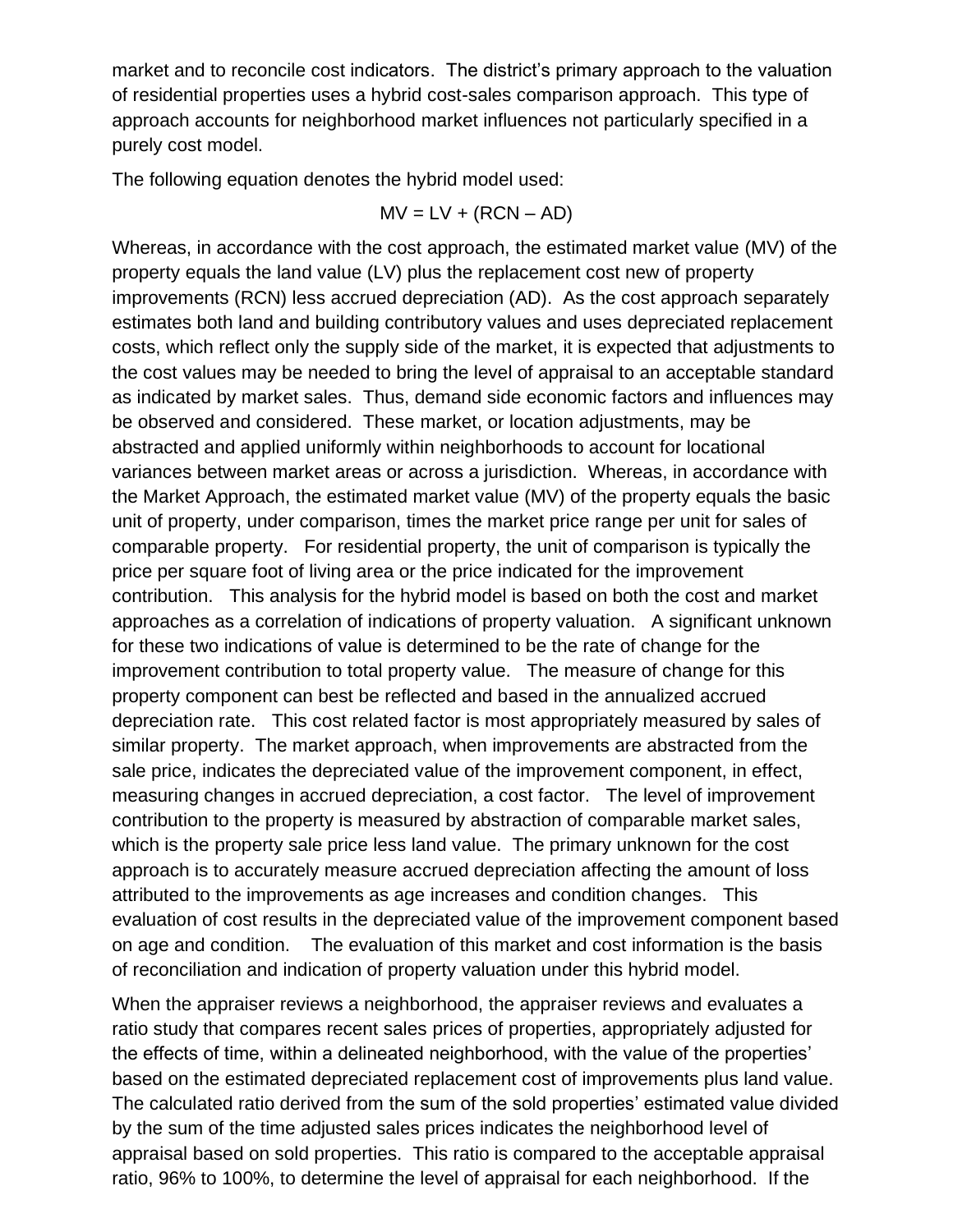level of appraisal for the neighborhood is outside the acceptable range of ratios, adjustments to the neighborhood are made.

If reappraisal of the neighborhood is indicated, the appraiser analyzes available market sales, appropriately adjusted for the apparent effects of time, by market abstraction of property components. This abstraction of property components allows the appraiser to focus on the rate of change for the improvement contribution to the property by providing a basis for calculating accrued depreciation attributed to the improvement component. This impact on value is usually the most significant factor affecting property value and the most important unknown to determine by market analysis. Abstraction of the improvement component from the adjusted sale price for a property indicates the effect of overall market suggested influences and factors on the price of improvements that were a part of this property, recently sold. Comparing this indicated price or value allocation for the improvement with the estimated replacement cost new of the improvement indicates any loss in value due to accrued forms of physical, functional, or economic obsolescence. This is a market driven measure of accrued depreciation and results in a true and relevant measure of improvement marketability, particularly when based on multiple sales that indicate the trending of this rate of change over certain classes of improvements within certain neighborhoods. Based on this market analysis, the appraiser estimates the annual rate of depreciation for given improvement descriptions considering age and observed condition. Once estimated, the appraiser recalculates the improvement value of all property within the sale sample to consider and review the effects on the neighborhood sale ratio. After an acceptable level of appraisal is achieved within the sale sample, the entire neighborhood of property is recalculated utilizing the indicated depreciation rates taken from market sales. This depreciation factor is the basis for trending all improvement values and when combined with any other site improvements and land value, brings the estimated property value through the cost approach closer to actual market prices as evidenced by recent sale prices available within a given neighborhood. Therefore, based on analysis of recent sales located within a given neighborhood, estimated property values will reflect the market influences and conditions only for the specified neighborhood, thus producing more representative and supportable values. The estimated property values calculated for each update neighborhood are based on market indicated factors applied uniformly to all properties within a neighborhood. Finally, with all the markettrend factors applied, a final ratio study is generated that compares recent sale prices with the proposed appraised values for these sold properties. From this set of ratio studies, the appraiser judges the appraisal level and uniformity in both update and nonupdate neighborhoods and verifies appraised values against overall trends as exhibited by the local market, and finally, for the school district as a whole.

#### **TREATMENT OF RESIDENCE HOMESTEADS**

Beginning in 1998, the State of Texas implemented a constitutional classification scheme concerning the appraisal of residential property that receives a residence homestead exemption. Under that law, beginning in the second year a property receives a homestead exemption; increases in the assessed value of that property are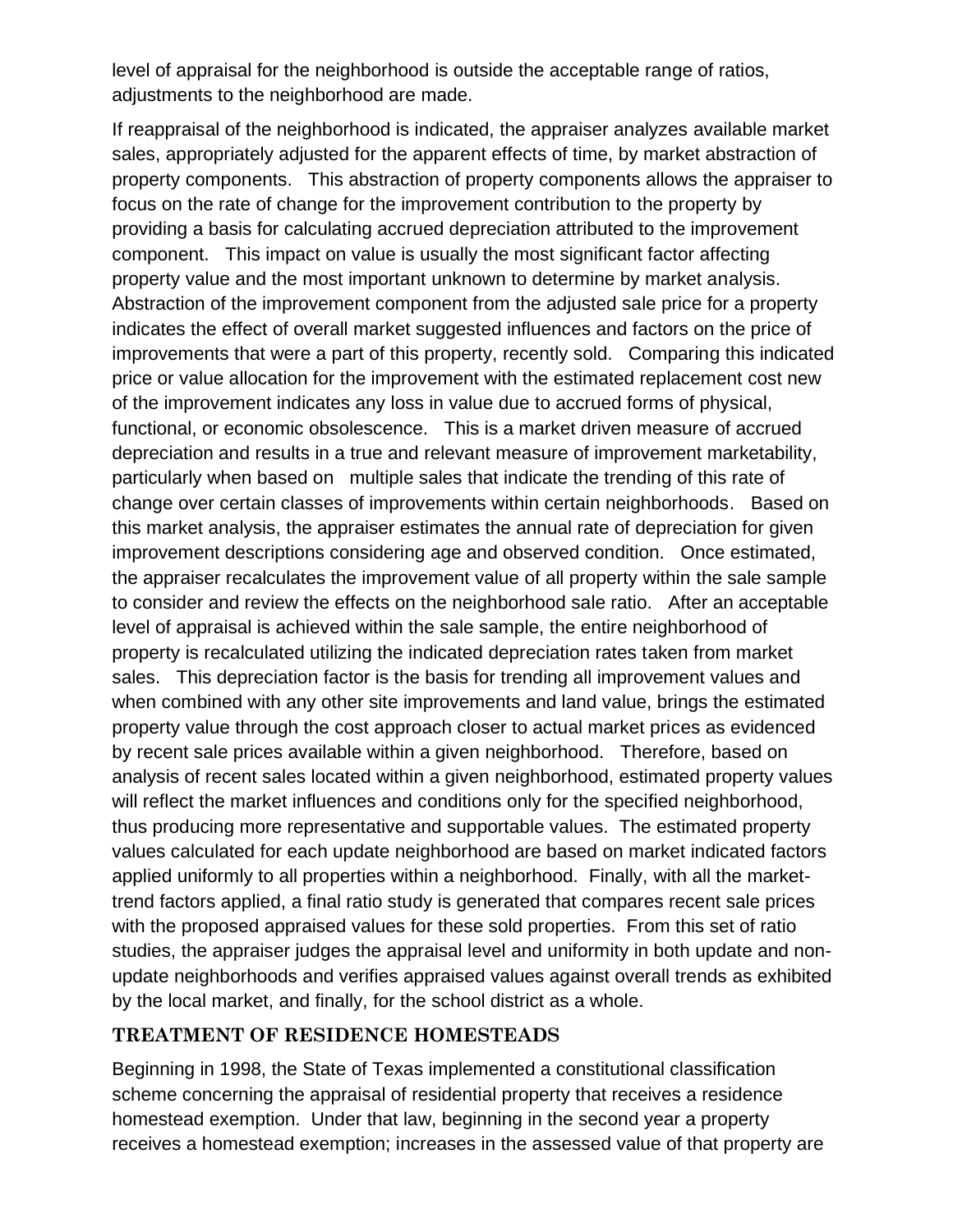"capped." The value for tax purposes (assessed value) of a qualified residence homestead will be the LESSER of:

- The market value; or
- The preceding year's appraised value; PLUS 10 percent for each year since the property was re-appraised; PLUS the value of any improvements added since the last re-appraisal.

Assessed values of capped properties must be recomputed annually. If a capped property sells, the cap automatically expires as of January 1<sup>st</sup> of the year following sale of the property and the property is appraised at its market value. An analogous provision applies to new homes. While a developer owns them, unoccupied residences may be partially complete and appraised as part of an inventory. This valuation is estimated using the district's land value and the percentage of completion for the improvement contribution that usually is similar to the developer's construction costs as a basis of completion on the valuation date. However, in the year following changes in completion, occupancy, or sale, they are appraised at market value.

# **INDIVIDUAL VALUE REVIEW PROCEDURES**

# *Field Review*

The appraiser identifies individual properties in critical need of field review through sales ratio analysis. Sold properties are field reviewed on a monthly and periodic basis to check for accuracy of data characteristics.

As the district's parcel count has increased through new home construction, and the homes constructed in the boom years of the late 80's and early 90's experience remodeling, the appraisers are required to perform the field activity associated with transitioning and high demand neighborhoods. Increased sales activity has also resulted in a more substantial field effort on the part of the appraisers to review and resolve sales outliers. Additionally, the appraiser frequently field reviews subjective data items such as quality of construction, condition, and physical, functional and economic obsolescence, factors contributing significantly to the market value of the property. After preliminary estimates of value have been determined in targeted areas, the appraiser takes valuation documents to the field to test the computer-assisted values against his own appraisal judgment. During this review, the appraiser is able to physically inspect both sold properties and unsold properties for comparability and consistency of values.

# *Office Review*

Once field review is completed, the appraiser conducts a routine valuation review of all properties as outlined in the discussion of ratio studies and market analysis. Valuation reports comparing previous values against proposed and final values are generated for all residential improved and vacant properties. The percentage of value difference are noted for each property within a delineated neighborhood allowing the appraiser to identify, research and resolve value anomalies before final appraised values are released. Previous values resulting from a hearing protest are individually reviewed to determine if the value remains appropriate for the current year.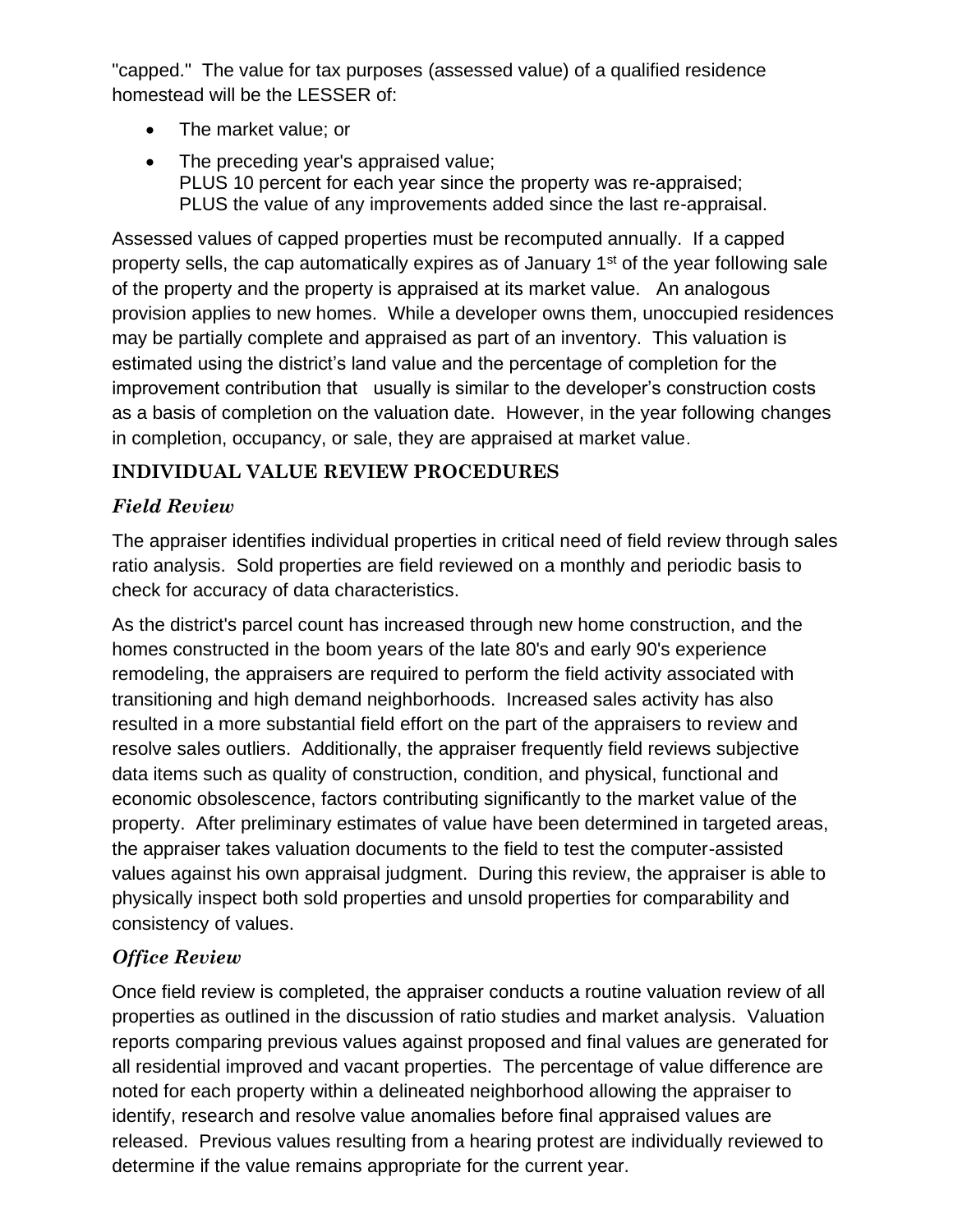Once the appraiser is satisfied with the level and uniformity of value for each neighborhood within his area of responsibility, the estimates of value go to noticing.

#### **PERFORMANCE TESTS**

### *Sales Ratio Studies*

The primary analytical tool used by the appraisers to measure and improve performance is the ratio study. The district ensures that the appraised values that it produces meet the standards of accuracy in several ways. Overall sales ratios are generated for each neighborhood to allow the appraiser to review general market trends within their area of responsibility, and provide an indication of market appreciation over a specified period of time. The PC-based ratio studies are designed to emulate the findings of the state comptroller's annual property value study for category a property.

#### *Management Review Process*

Once the proposed value estimates are finalized, the appraiser reviews the sales ratios by neighborhood and presents pertinent valuation data, such as weighted sales ratio and pricing trends, to the appraisal supervisors and the Chief Appraiser for final review and approval. This review includes comparison of level of value between related neighborhoods within and across jurisdiction lines. The primary objective of this review is to ensure that the proposed values have met preset appraisal guidelines appropriate for the tax year in question.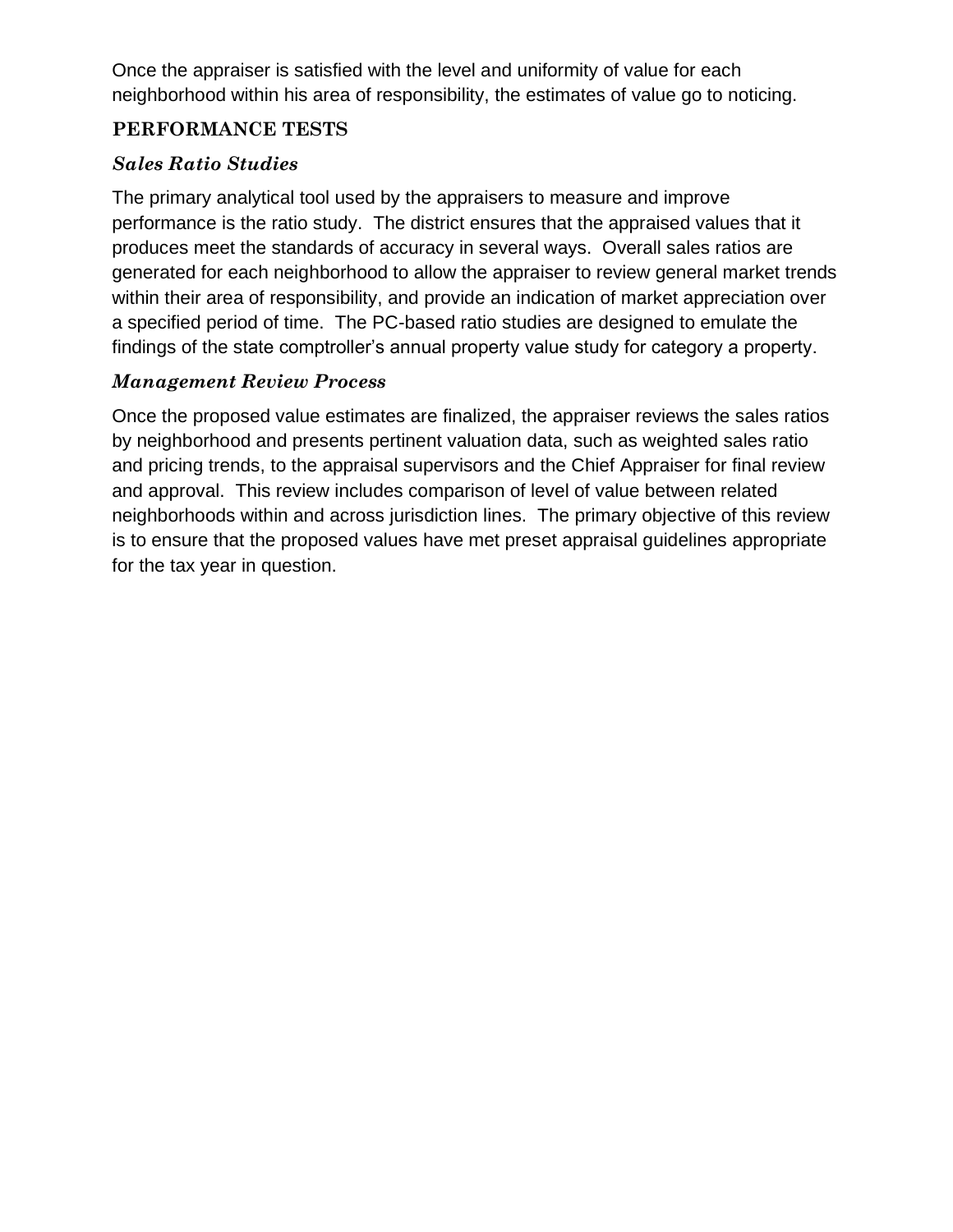# **Commercial And Industrial Property Valuation Process**

#### **INTRODUCTION**

# *Appraisal Responsibility*

This mass appraisal assignment includes all of the commercially described real property which falls within the responsibility of the commercial valuation appraisers of the Somervell Central Appraisal District and located within the boundaries of this taxing jurisdiction. Commercial appraisers appraise the fee simple interest of properties according to statute and court decisions. However, the effect of easements, restrictions, encumbrances, leases, contracts or special assessments are considered on an individual basis, as is the appraisement of any nonexempt taxable fractional interests in real property (i.e. certain multi-family housing projects). Fractional interests or partial holdings of real property are appraised in fee simple for the whole property and divided programmatically based on their prorated interests.

#### *Appraisal Resources*

**Personnel** - The improved real property appraisal responsibilities are categorized according to major property types of multi-family or apartment, office, retail, warehouse and special use (i.e. hotels, hospitals and, nursing homes).

# *The following appraisers are responsible for estimating the market value of commercial and industrial property:*

#### **Wes Rollen**

**Data** - The data used by the commercial appraisers includes verified sales of vacant land and improved properties and the pertinent data obtained from each (sales price levels, capitalization rates, income multipliers, equity dividend rates, marketing period, etc.). Other data used by the appraisers includes actual income and expense data (typically obtained through the hearings process), actual contract rental data, leasing information (commissions, tenant finish, length of terms, etc.), and actual construction cost data. In addition to the actual data obtained from specific properties, market data publications are also reviewed to provide additional support for market trends.

#### **PRELIMINARY ANALYSIS**

#### *Market Study*

Market studies are utilized to test new or existing procedures or valuation modifications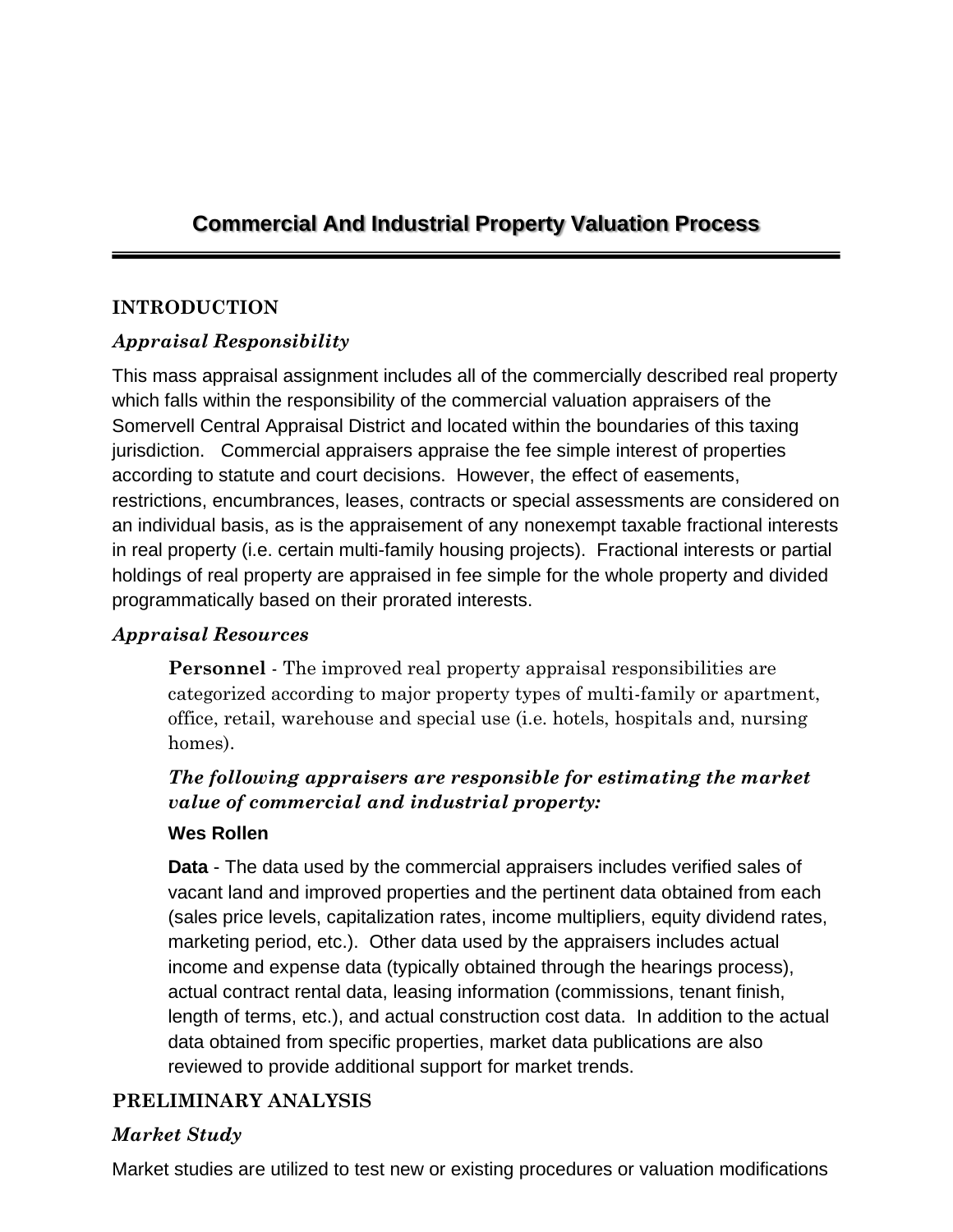in a limited sample of properties located in the district and are also considered and become the basis of updating whenever substantial changes in valuation are made. These studies target certain types of improved property to evaluate current market prices for rents and for sales of commercial and industrial real property.

These comparable sale studies and ratio studies reveal whether the valuation system is producing accurate and reliable value estimates or whether procedural and economic modifications are required. The appraiser implements this methodology when developing cost approach, market approach, and income approach models.

Somervell CAD coordinates its discovery and valuation activities with adjoining appraisal districts. Numerous field trips, interviews and data exchanges with adjacent appraisal districts have been conducted to ensure compliance with state statutes. In addition, Somervell CAD administration and personnel interact with other assessment officials through professional trade organizations including the International Association of Assessing Officers, Texas Association of Appraisal Districts and its subchapter Texas Metropolitan Association of Appraisal Districts and the Texas Association of Assessing Officers. District staff strives to maintain appraisal skills and professionalism by continuing education in the form of courses that are offered by several professional associations such as International Association of Assessing Officers (IAAO), Texas Association of Assessing Officers (TAAO), Texas Association of Appraisal Districts (TAAD) and Texas Department of Licensing and Regulation (TDLR) courses.

#### **VALUATION APPROACH**

# *Land Value*

Commercial land is analyzed annually to compare appraised values with recent sales of land in the market area. If appraised values differ from sales prices being paid, adjustments are made to all land in that region. Generally, commercial property is appraised on a price per square foot basis. Factors are placed on individual properties based on corner influence, depth of site, shape of site, easements across site, and other factors that may influence value. The land is valued as though vacant at the highest and best use.

#### *Area Analysis*

Area data on regional economic forces such as demographic patterns, regional locational factors, employment and income patterns, general trends in real property prices and rents, interest rate trends, availability of vacant land, and construction trends and costs are collected from private vendors and public sources.

#### *Neighborhood Analysis*

The neighborhood and market areas are comprised of the land area and commercially classed properties located within the boundaries of this appraisal jurisdiction. These areas consist of a wide variety of property types including multiple-family residential, commercial and industrial. Neighborhood and area analysis involves the examination of how physical, economic, governmental and social forces and other influences may affect property values within subgroups of property locations. The effects of these forces are also used to identify, classify, and organize comparable properties into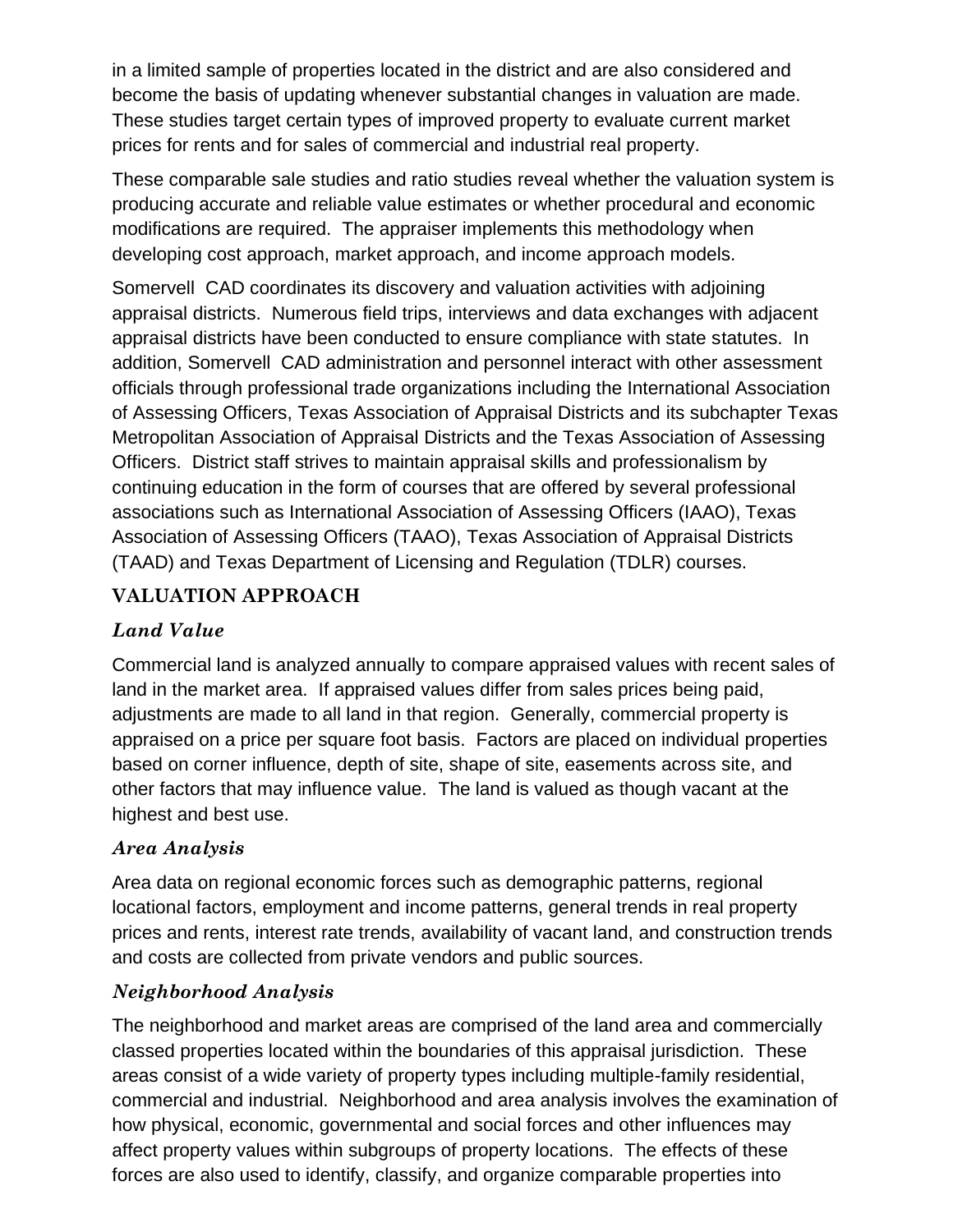smaller, manageable subsets of the universe of properties known as neighborhoods. In the mass appraisal of commercial and industrial properties these subsets of a universe of properties are generally referred to as market areas, neighborhoods, or economic areas.

Economic areas are defined by each of the improved property use types (apartment, office, retail, warehouse and special use) based upon an analysis of similar economic or market forces. These include but are not limited to similarities of rental rates, classification of projects (known as building class by area commercial market experts), date of construction, overall market activity or other pertinent influences. Economic area identification and delineation by each major property use type is the benchmark of the commercial valuation system. All income model valuation (income approach to value estimates) is economic area specific. Economic areas are periodically reviewed to determine if redelineation is required. The geographic boundaries as well as income, occupancy and expense levels and capitalization rates by age within each economic area for all commercial use types and its corresponding income model have been estimated for these properties.

#### *Highest and Best Use Analysis*

The highest and best use is the most reasonable and probable use that generates the highest net to land and present value of the real estate as of the date of valuation. The highest and best use of any given property must be physically possible, legally permissible, financially feasible, and maximally productive. For improved properties, highest and best use is evaluated as improved and as if the site were still vacant. This perspective assists in determining if the existing improvements have a transitional use, interim use, nonconforming use, multiple uses, speculative use, is excess land, or a different optimum use if the site were vacant. For vacant tracts of land within this jurisdiction, the highest and best use is considered speculative based on the surrounding land uses. Improved properties reflect a wide variety of highest and best uses which include, but are not limited to: office, retail, apartment, warehouse, light industrial, special purpose, or interim uses. In many instances, the property's current use is the same as its highest and best use. This analysis insures that an accurate estimate of market value (sometimes referred to as value in exchange) is derived.

On the other hand, value in use represents the value of a property to a specific user for a specific purpose. This perspective for value may be significantly different than market value, which approximates market price under the following assumptions: (i) no coercion of undue influence over the buyer or seller in an attempt to force the purchase or sale, (ii) well-informed buyers and sellers acting in their own best interests, (iii) a reasonable time for the transaction to take place, and (iv) payment in cash or its equivalent.

#### *Market Analysis*

A market analysis relates directly to examining market forces affecting supply and demand. This study involves the relationships between social, economic, environmental, governmental, and site conditions. Current market activity including sales of commercial properties, new construction, new leases, lease rates, absorption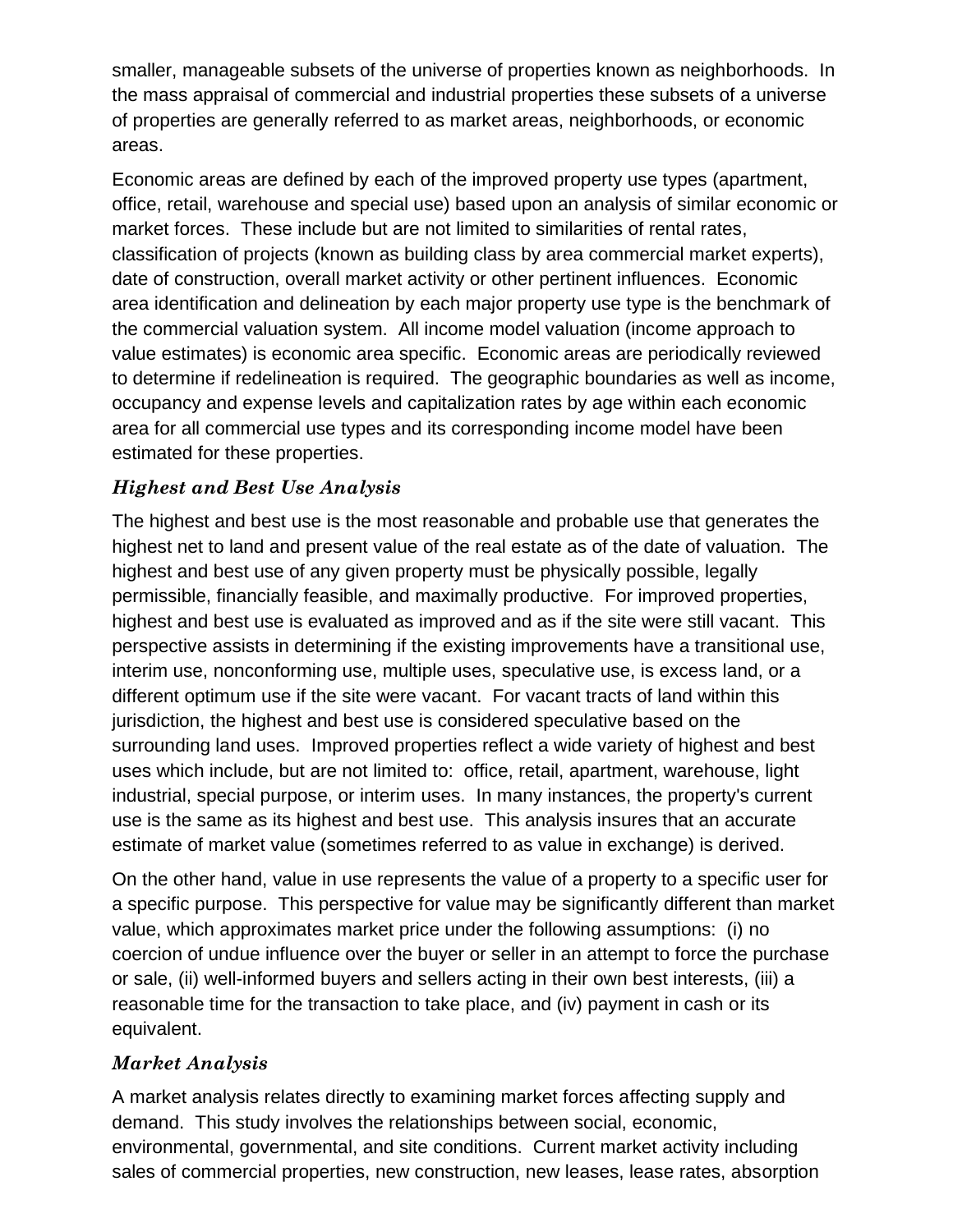rates, vacancies, allowable expenses (inclusive of replacement reserves), expense ratio trends, capitalization rate studies are analyzed to determine market ranges in price, operating costs and investment return expectations.

### **DATA COLLECTION / VALIDATION**

# *Data Collection Manuals*

Data collection and documentation for Commercial/Industrial property is continually updated, providing a uniform system of itemizing the multitude of components comprising improved properties. All properties located in Somervell CAD's inventory are coded according to a specific classification system and the approaches to value are structured and calibrated based on this coding system.

Annually, after the sales of property have been researched, verified, keyed into the database, and quality control has been completed, the sales data is summarized and produced into list form. The confirmed sales reports, known as the Commercial Improved and Vacant Land sales listings categorize the sales by property and use type, and sort the data by location and chronological order. Many of these sales are available to the public for use during protest hearings, and are also used by the Somervell CAD appraisers during the hearings process.

#### *Sources of Data*

In terms of commercial sales data, Somervell CAD receives a copy of the deeds recorded in Somervell County and adjoining counties that convey commercially classed properties. These deeds involving a change in commercial ownership are entered into the sales information system and researched in an attempt to obtain the pertinent sale information. Other sources of sale data include the protest hearings process and local, regional and national real estate and financial publications.

For those properties involved in a transfer of commercial ownership, a sale file is produced which begins the research and verification process. The initial step in sales verification involves a computer-generated questionnaire, which is mailed to both parties in the transaction (Grantor and Grantee). If a questionnaire is answered and returned, the documented responses are recorded into the computerized sales database system. If no information is provided, verification of many transactions is then attempted via phone calls to parties thought to be knowledgeable of the specifics of the sale. Other sources contacted are the brokers involved in the sale, property managers or commercial vendors. In other instances, sales verification is obtained from local appraisers or others that may have the desired information. Finally, closing statements are often provided during the hearings process. The actual closing statement is the most reliable and preferred method of sales verification.

# **VALUATION ANALYSIS**

Model calibration involves the process of periodically adjusting the mass appraisal formulae, tables and schedules to reflect current local market conditions. Once the models have undergone the specification process, adjustments can be made to reflect new construction procedures, materials and/or costs, which can vary from year to year. The basic structure of a mass appraisal model can be valid over an extended period of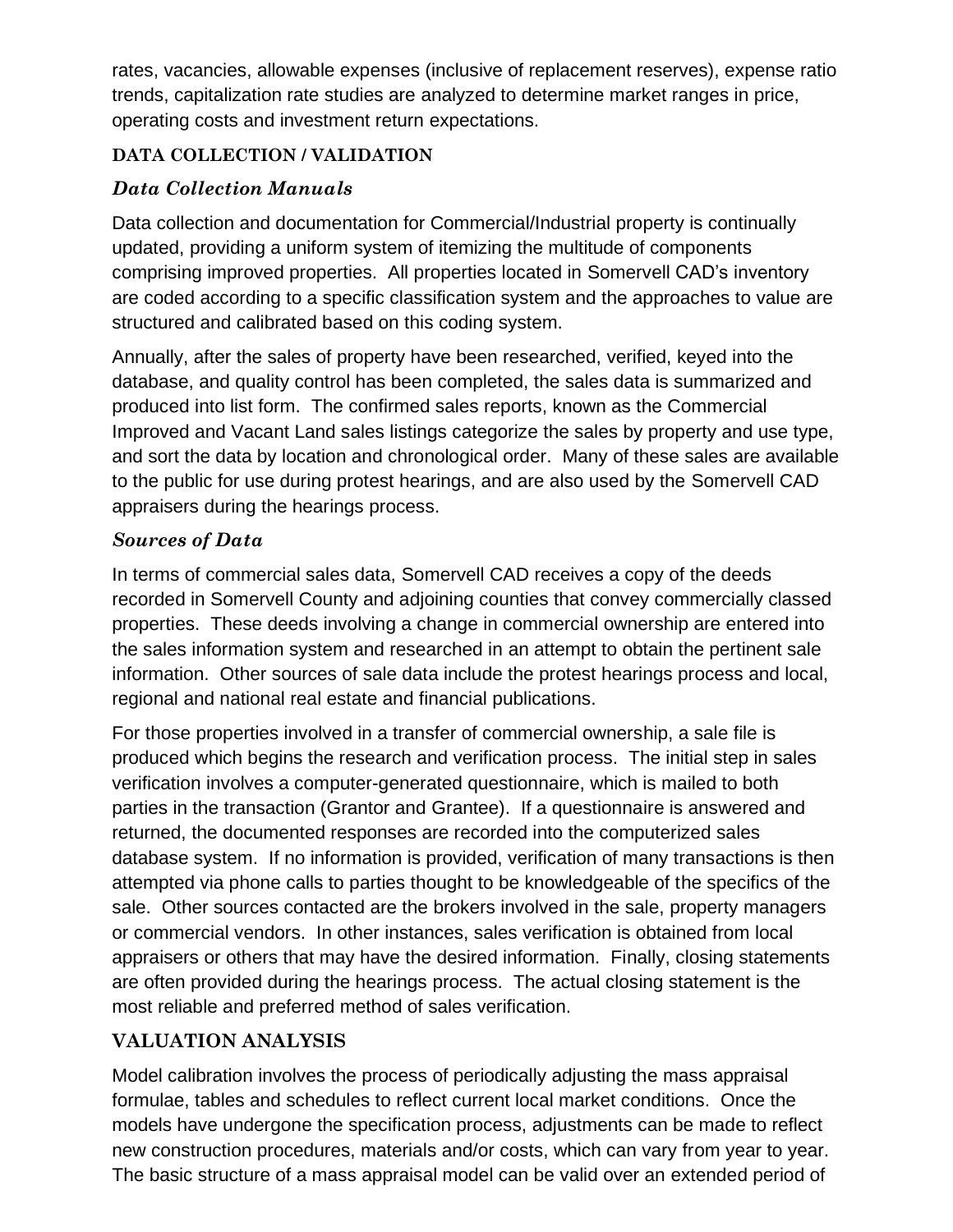time, with trending factors utilized for updating the data to the current market conditions. However, at some point, if the adjustment process becomes too involved, the model calibration technique can mandate new model specifications or a revised model structure.

#### *Cost Schedules*

The cost approach to value is applied to improved real property utilizing the comparative unit method. This methodology involves the utilization of national cost data reporting services as well as actual cost information on local comparable properties whenever possible. Cost models are typically developed based on the Marshall & Swift Valuation Service which indicates estimated hard or direct costs of various improvement types. Cost models include the derivation of replacement cost new (RCN) of all improvements represented within the district. These include comparative base rates, per unit adjustments and lump sum adjustments for variations in property description, design, and types of improvement construction. This approach and analysis also employs the sales comparison approach in the evaluation of soft or indirect costs of construction. Evaluating market sales of newly developed improved property is an important part of understanding total replacement cost of improvements. What total costs may be involved in the development of the property, as well as any portion of cost attributed to entrepreneurial profit can only be revealed by market analysis of pricing acceptance levels. In addition, market related land valuation for the underlying land value is important in understanding and analyzing improved sales for all development costs and for the abstraction of improvement costs for construction and development. Time and location modifiers are necessary to adjust cost data to reflect conditions in a specific market and changes in costs over a period of time. Because a national cost service is used as a basis for the cost models, locational modifiers and estimates of soft cost factors are necessary to adjust these base costs specifically for various types of improvements located in Somervell County. Thusly, local modifiers are additional cost factors applied to replacement cost estimated by the national cost service. Estimated replacement cost new will reflect all costs of construction and development for various improvements located in Somervell CAD as of the date of appraisal.

Accrued depreciation is the sum of all forms of loss affecting the contributory value of the improvements. It is the measured loss against replacement cost new taken from all forms of physical deterioration, functional and economic obsolescence. Accrued depreciation is estimated and developed based on losses typical for each property type at that specific age. Depreciation estimates have been implemented for what is typical of each major class of commercial property by economic life categories. Estimates of accrued depreciation have been calculated for improvements with a range of variable years expected life based on observed condition considering actual age. These estimates are continually tested to ensure they are reflective of current market conditions. The actual and effective ages of improvements are noted in CAMA. Effective age estimates are based on the utility of the improvements relative to where the improvement lies on the scale of its total economic life and its competitive position in the marketplace. Effective age estimates are considered and reflected based on five levels or rankings of observed condition, given actual age.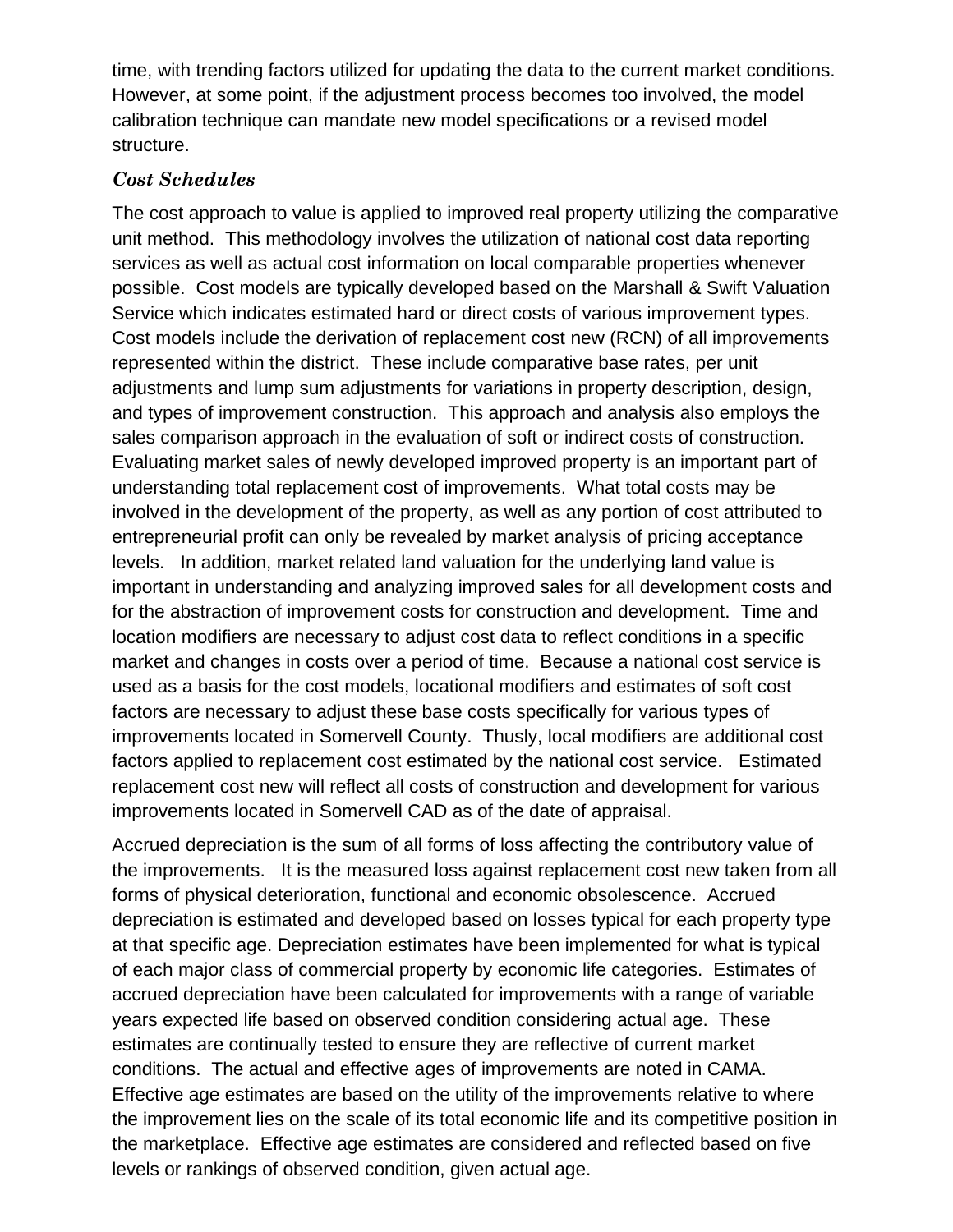Additional forms of depreciation such as external and/or functional obsolescence can be applied if observed. A depreciation calculation override can be used if the condition or effective age of a property varies from the norm by appropriately noting the physical condition and functional utility ratings on the property data characteristics. These adjustments are typically applied to a specific condition adequacy or deficiency, property type or location and can be developed via ratio studies or other market analyses.

The result of estimating accrued depreciation and deducting that from the estimated replacement cost new of improvements indicates the estimated contributory value of the improvements. Adding the estimated land value, as if vacant, to the contributory value of the improvements indicates a property value by the cost approach. Given relevant cost estimates and market related measures of accrued depreciation, the indicated value of the property by the cost approach becomes a very reliable valuation technique.

#### *Income Models*

The income approach to value is applied to those real properties which are typically viewed by market participants as "income producing", and for which the income methodology is considered a leading value indicator. The first step in the income approach pertains to the estimation of market rent on a per unit basis. This is derived primarily from actual rent data furnished by property owners and from local market surveys conducted by the district and by information from area rent study reviews. This per unit rental rate multiplied by the number of units results in the estimate of potential gross rent.

A vacancy and collection loss allowance is the next item to consider in the income approach. The projected vacancy and collection loss allowance is established from actual data furnished by property owners and local market survey trends. This allowance accounts for periodic fluctuations in occupancy, both above and below an estimated stabilized level. This feature may also provide for a reasonable lease-up period for multi-tenant properties, where applicable. The market derived stabilized vacancy and collection loss allowance is subtracted from the potential gross rent estimate to yield an indication of estimated annual effective gross rent to the property.

Next, a secondary income or service income is considered and, if applicable, calculated as a percentage of stabilized effective gross rent. Secondary income represents parking income, escalations, reimbursements, and other miscellaneous income generated by the operations of real property. The secondary income estimate is derived from actual data collected and available market information. The secondary income estimate is then added to effective gross rent to arrive at an effective gross income, when applicable.

Allowable expenses and expense ratio estimates are based on a study of the local market, with the assumption of prudent management. An allowance for nonrecoverable expenses such as leasing costs and tenant improvements may be included in the expenses. A non-recoverable expense represents costs that the owner pays to lease rental space. Relevant expense ratios are developed for different types of commercial property based on use and market experience. For instance, retail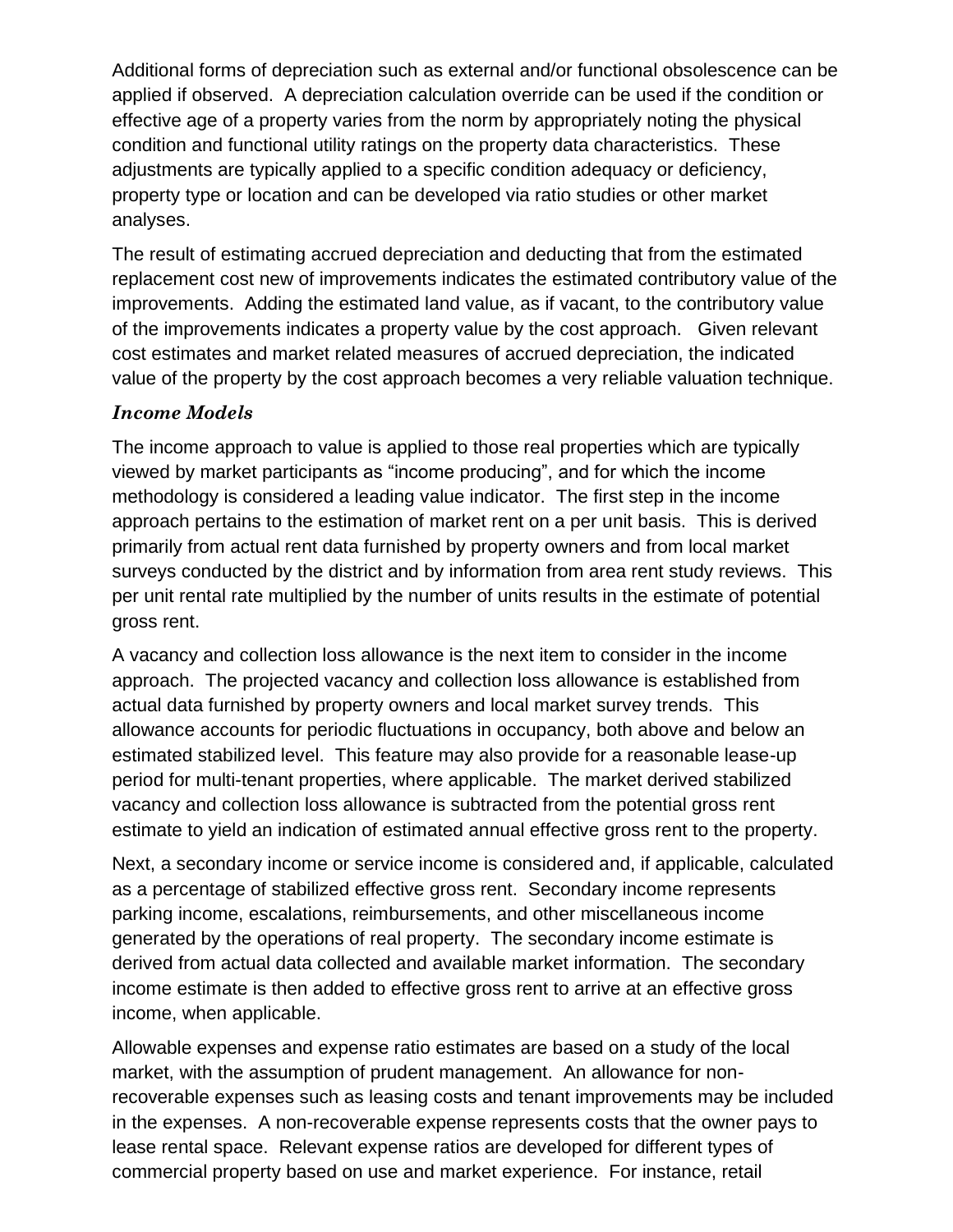properties are most frequently leased on a triple-net basis, whereby the tenant is responsible for all operating expenses, such as ad valorem taxes, insurance, and common area and property maintenance. In comparison, a general office building is most often leased on a base year expense stop. This lease type stipulates that the owner is responsible for all expenses incurred during the first year of the lease. As a result, expense ratios are implemented and estimated based on observed market experience in operating various types of commercial property.

Another form of allowable expense is the replacement of short-lived items (such as roof or floor coverings, air conditioning or major mechanical equipment or appliances) requiring expenditures of lump sum costs. When these capital expenditures are analyzed for consistency and adjusted, they may be applied on an annualized basis as stabilized expenses. When performed according to local market practices by commercial property type, these expenses when annualized are known as replacement reserves. For some types of property, typical management does not reflect expensing reserves and is dependent on local and industry practices.

Subtracting the allowable expenses (inclusive of non-recoverable expenses and replacement reserves when applicable) from the annual effective gross income yields an estimate of annual net operating income to the property.

Return rates and income multipliers are used to convert operating income expectations into an estimate of market value for the property under the income approach. These include income multipliers, overall capitalization rates, and discount rates. Each of these multipliers or return rates are considered and used in specific applications. Rates and multipliers may vary between property types, as well as by location, quality, condition, design, age, and other factors. Therefore, application of the various rates and multipliers must be based on a thorough analysis of the market for individual income property types and uses. These procedures are supported and documented based on analysis of market sales for these property types.

Capitalization analysis is used in the income approach models to form an indication of value. This methodology involves the direct capitalization of net operating income as an indication of market value for a specific property. Capitalization rates applicable for direct capitalization method and yield rates for estimating terminal cap rates for discounted cash flow analysis are derived from the market. Sales of improved properties from which actual income and expense data are obtained provide a very good indication of property return expectations a specific market participant is requiring from an investment at a specific point in time. In addition, overall capitalization rates can be derived and estimated from the built-up method (band-of-investment). This method relates to satisfying estimated market return requirements of both the debt and equity positions in a real estate investment. This information is obtained from available sales of property, local lending sources, and from real estate and financial publications.

Rent loss concessions are estimated for specific properties with vacancy problems. A rent loss concession accounts for the impact of lost rental income while the building is moving toward stabilized occupancy. The rent loss is calculated by multiplying the rental rate by the percent difference of the property's stabilized occupancy and its actual occupancy. Build out allowances (for first generation space or retrofit/second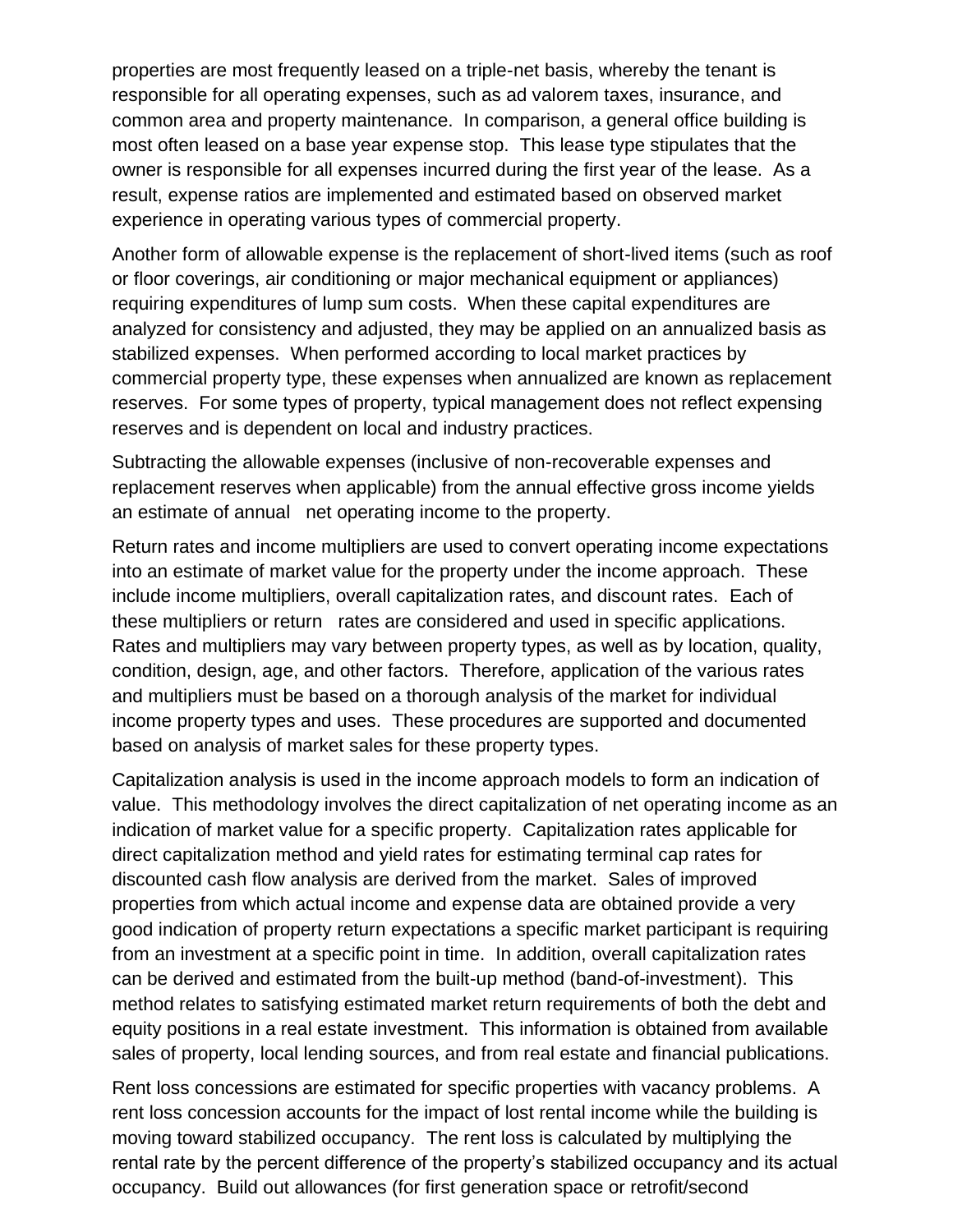generation space as appropriate) and leasing expenses are added to the rent loss estimate. The total adjusted loss from these real property operations is discounted using an acceptable risk rate. The discounted value (inclusive of rent loss due to extraordinary vacancy, build out allowances and leasing commissions) becomes the rent loss concession and is deducted from the value indication of the property at stabilized occupancy. A variation of this technique allows a rent loss deduction to be estimated for every year that the property's actual occupancy is less than stabilized occupancy.

### *Sales Comparison (Market) Approach*

Although all three of the approaches to value are based on market data, the Sales Comparison Approach is most frequently referred to as the Market Approach. This approach is utilized not only for estimating land value but also in comparing sales of similarly improved properties to parcels on the appraisal roll. As previously discussed in the Data Collection / Validation section of this report, pertinent data from actual sales of properties, both vacant and improved, is pursued throughout the year in order to obtain relevant information which can be used in all aspects of valuation. Sales of similarly improved properties can provide a basis for the depreciation schedules in the Cost Approach, rates and multipliers used in the Income Approach, and as a direct comparison in the Sales Comparison Approach. Improved sales are also used in ratio studies, which afford the appraiser an excellent means of judging the present level and uniformity of the appraised values.

#### *Final Valuation Schedules*

Based on the market data analysis and review discussed previously in the cost, income and sales approaches, the cost and income models are calibrated and finalized. The calibration results are keyed to the schedules and models in the CAMA system for utilization on all commercial properties in the district. Market factors reflected within the cost and income approaches are evaluated and confirmed based on market sales of commercial and industrial properties. The appraisers review the cost, income, and sales comparison approaches to value for each of the types of properties with available sales information. The final valuation of a property is estimated based on reconciling these indications of value considering the weight of the market information available for evaluation and analysis in these approaches to value.

# *Statistical and Capitalization Analysis*

Statistical analysis of final values is an essential component of quality control. This methodology represents a comparison of the final value against the standard and provides a concise measurement of the appraisal performance. Statistical comparisons of many different standards are used including sales of similar properties, the previous year's appraised value, audit trails, value change analysis and sales ratio analysis.

Appraisal statistics of central tendency and dispersion generated from sales ratios are calculated for each property type with available sales data. These summary statistics including, but not limited to, the weighted mean, provide the appraisers an analytical tool by which to determine both the level and uniformity of appraised value of a particular property type. The level of appraised values can be determined by the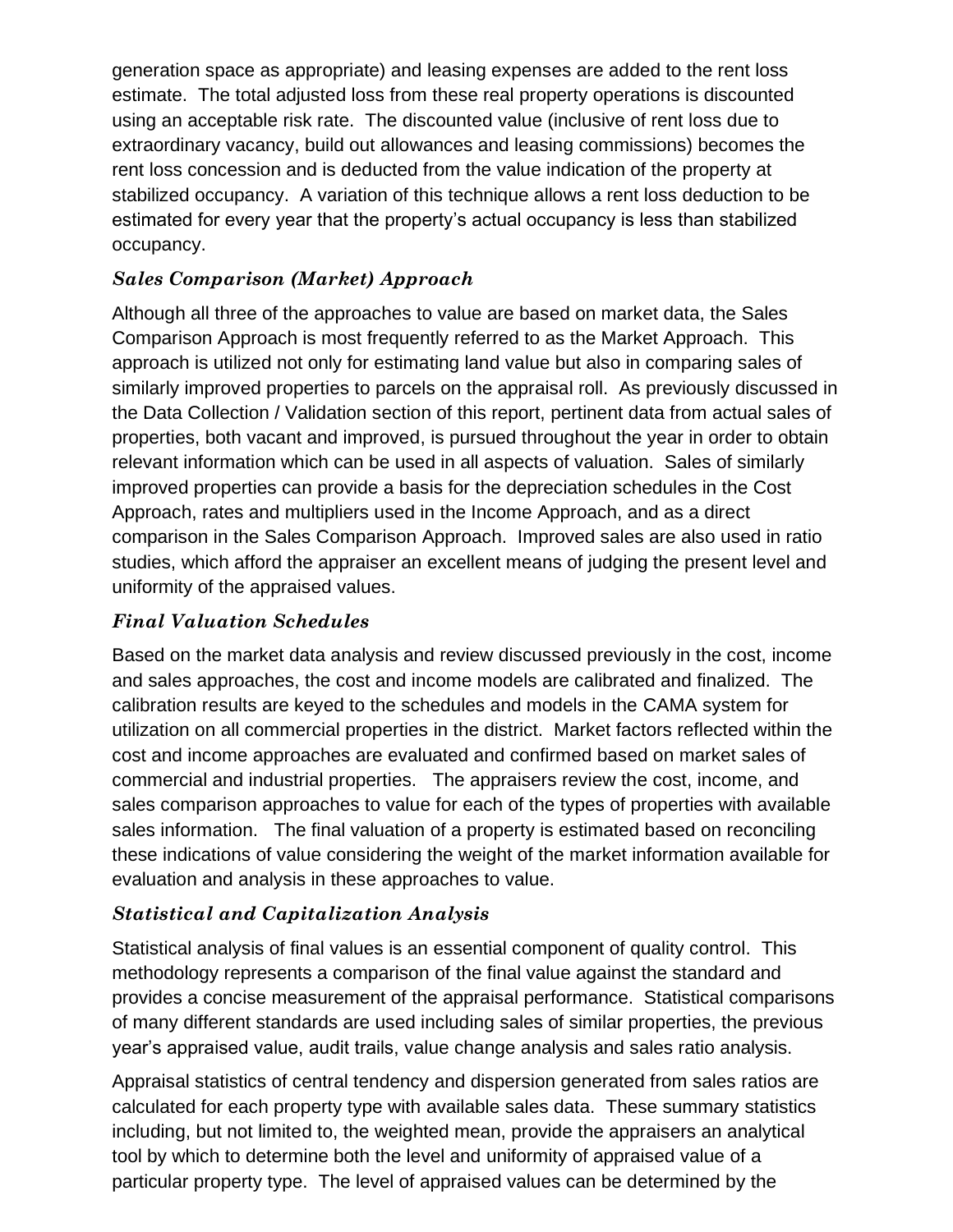weighted mean for individual properties within a specific type, and a comparison of weighted means can reflect the general level of appraised value.

The appraisers review every commercial property type annually through the sales ratio analysis process. The first phase involves ratio studies that compare the recent sales prices of properties to the appraised values of the sold properties. This set of ratio studies affords the appraiser an excellent means of judging the present level of appraised value and uniformity of the appraised values. The appraiser, based on the sales ratio statistics and designated parameters for valuation update, makes a preliminary decision as to whether the value level of a particular property type needs to be updated in an upcoming reappraisal, or whether the level of market value is at an acceptable level.

Potential gross rent estimates, occupancy levels, secondary income, allowable expenses (inclusive of non-recoverables and replacement reserves), net operating income and capitalization rate and multipliers are continuously reviewed. Income model estimates and conclusions are compared to actual information obtained on individual commercial and industrial income properties during the protest hearings process, as well as with information from published sources and area property managers and owners.

# **INDIVIDUAL VALUE REVIEW PROCEDURES**

#### *Field Review*

The date of last inspection, extent of that inspection, and the Somervell County CAD appraiser responsible are listed in the CAMA system. If a property owner disputes the District's records concerning this data in a protest hearing, CAMA may be altered based on the credibility of the evidence provided. Normally, a new field check is then requested to verify this information for the current year's valuation or for the next year's valuation. In addition, if a building permit is filed for a particular property indicating a change in characteristics, that property is added to a work file for review

Commercial appraisers are somewhat limited in the time available to field review all commercial properties of a specific use type. However, a major effort is made by appraisers to field review as many properties as possible or economic areas experiencing large numbers of remodels, renovations, or retrofits, changes in occupancy levels or rental rates, new leasing activity, new construction, or wide variations in sale prices. Field review of real property accounts is accomplished while business personal property is reviewed and inspected in the field. Additionally, the appraisers frequently field review subjective data items such as building class, quality of construction (known as cost modifiers), condition, and physical, functional and economic obsolescence factors contributing significantly to the market value of the property. In some cases field reviews are warranted when sharp changes in occupancy or rental rate levels occur between building classes or between economic areas. With preliminary estimates of value in these targeted areas, the appraisers test computer assisted values against their own appraisal judgment. While in the field, the appraisers physically inspect sold and unsold properties for comparability and consistency of values.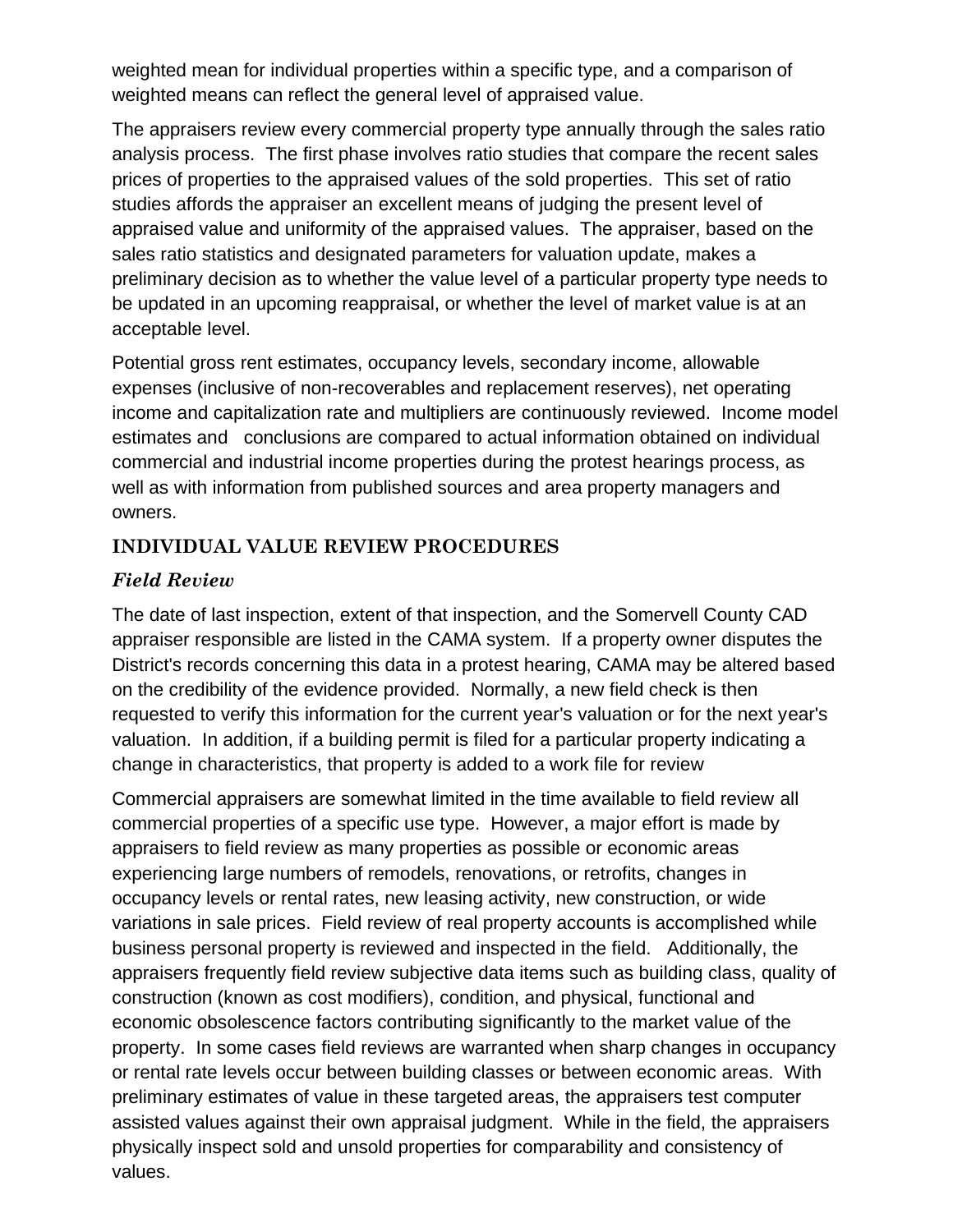# *Office Review*

Office reviews are completed on properties subject to field inspections and are performed in compliance with the guidelines required by the existing classification system. Office reviews are typically limited by the available market data presented for final value analysis. These reviews summarize the pertinent data of each property as well as comparing the previous value to the proposed value conclusions of the various approaches to value. These evaluations and reviews show proposed value changes, income model attributes or overrides, economic factor (cost overrides) and special factors affecting the property valuation such as new construction status, and a three years sales history (USPAP property history requirement for nonresidential property). The appraiser may review methodology for appropriateness to ascertain that it was completed in accordance with USPAP or more stringent statutory and district policies. This review is performed after preliminary ratio statistics have been applied. If the ratio statistics are generally acceptable overall the review process is focused primarily on locating skewed results on an individual basis. Previous values resulting from protest hearings are individually reviewed to determine if the value remains appropriate for the current year based on market conditions. Each appraiser's review is limited to properties in their area of responsibility by property type (improved) or geographic area (commercial vacant land).

Once the appraiser is satisfied with the level and uniformity of value for each commercial property within their area of responsibility, the estimates of value go to noticing. Each parcel is subjected to the value parameters appropriate for its use type.

# **PERFORMANCE TESTS**

The primary tool used to measure mass appraisal performance is the ratio study. A ratio study compares appraised values to market prices. In a ratio study, market values (value in exchange) are typically represented with the range of sale prices, i.e. a sales ratio study. Independent, expert appraisals may also be used to represent market values in a ratio study, i.e. an appraisal ratio study. If there are not enough examples of market price to provide necessary representativeness, independent appraisals can be used as indicators for market value. This can be particularly useful for commercial or industrial real property for which sales are limited. In addition, appraisal ratio studies can be used for properties statutorily not appraised at market value, but reflect the usevalue requirement. An example of this are multi-family housing projects subject to subsidized rent provisions or other governmental guarantees as provided by legislative statutes (affordable housing) or agricultural lands to be appraised on the basis of productivity or use value.

Somervell CAD has adopted the policies of the IAAO STANDARD ON RATIO STUDIES, circa April 2013 regarding its ratio study standards and practices. Ratio studies generally have six basic steps: (1) determination of the purpose and objectives, (2) data collection and preparation, (3) comparing appraisal and market data, (4) stratification, (5) statistical analysis, and (6) evaluation and application of the results.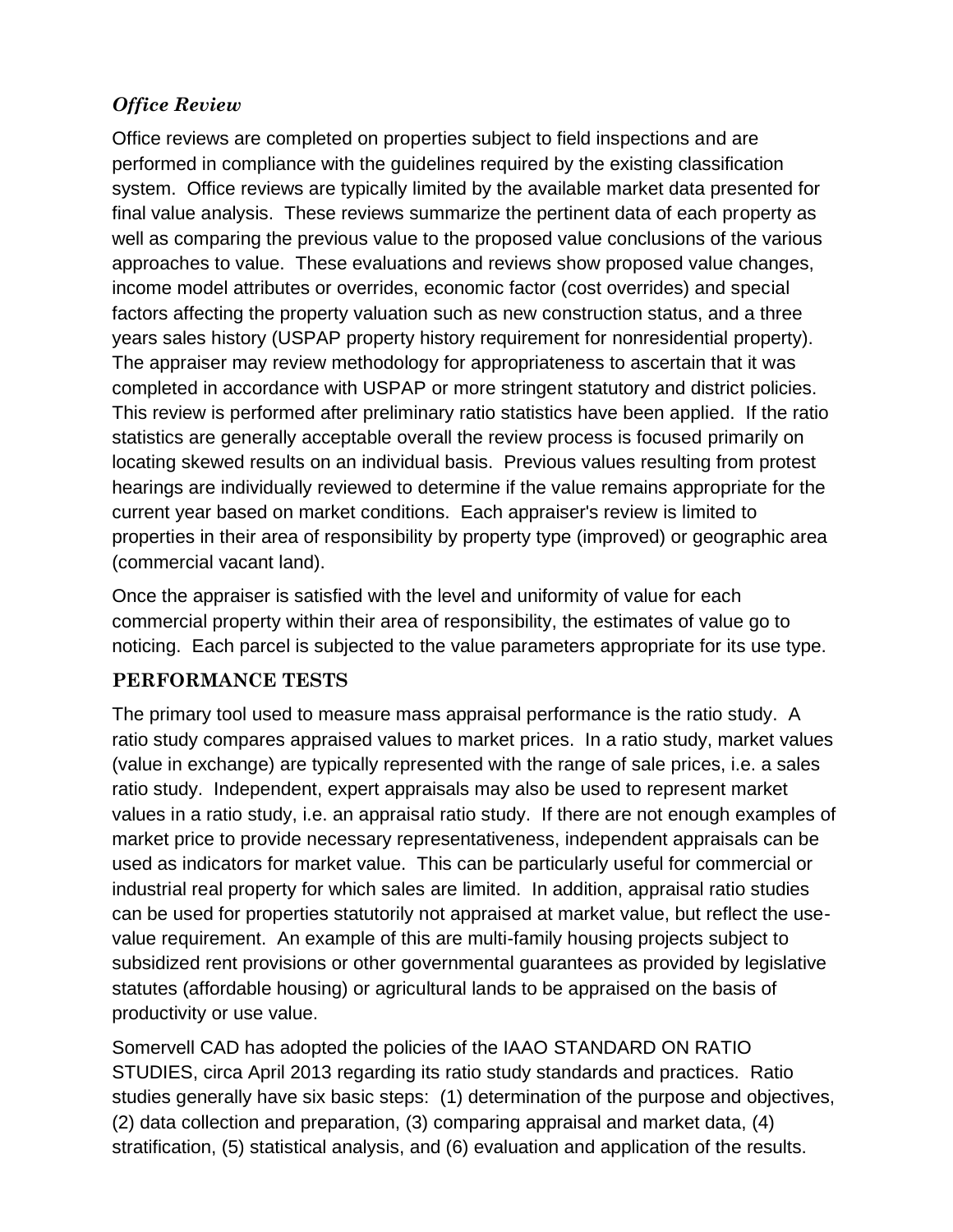# *Sales Ratio Studies*

Sales ratio studies are an integral part of estimating equitable and accurate market values, and ultimately property assessments for these taxing jurisdictions. The primary uses of sale ratio studies include the determination of a need for general reappraisal; prioritizing selected groups of property types for reappraisal; identification of potential problems with appraisal procedures; assist in market analyses; and, to calibrate models used to estimate appraised values during valuation or reappraisal cycles. However, these studies cannot be used to judge the accuracy of an individual property appraised value. The Somervell County Appraisal Review Board may make individual value adjustments based on unequal appraisal (ratio) protest evidence submitted on a caseby-case basis during the hearing process.

Overall sales ratios are generated by use type semi-annually (or more often in specific areas) to allow appraisers to review general market trends in their area of responsibility and for the Property Study from the Property Tax Division of the Comptroller's Office. The appraisers utilize desktop applications such as EXCEL to evaluate subsets of data by economic area or a specific and unique data item. On the desktop, this may be customized and performed by building class and age basis. In many cases, field checks may be conducted to insure the ratios produced are accurate and the appraised values utilized are based on accurate property data characteristics. These ratio studies aid the appraisers by providing an indication of market activity by economic area or changing market conditions (appreciation or depreciation).

### *Comparative Appraisal Analysis*

The commercial appraiser performs an average unit value comparison in addition to a traditional ratio study. These studies are performed on commercially classed properties by property use type (such as apartment, office, retail and warehouse usage or special use). The objective to this evaluation is to determine appraisal performance of sold and unsold properties. Appraisers average unit prices of sales and average unit appraised values of the same parcels and the comparison of average value changes of sold and unsold properties. These studies are conducted on substrata such as building class and on properties located within various economic areas. In this way, overall appraisal performance is evaluated geographically, by specific property type to discern whether sold parcels have been selectively appraised. When sold parcels and unsold parcels are appraised equally, the average unit values are similar. These sales and equity studies are performed prior to final appraisal and to annual noticing.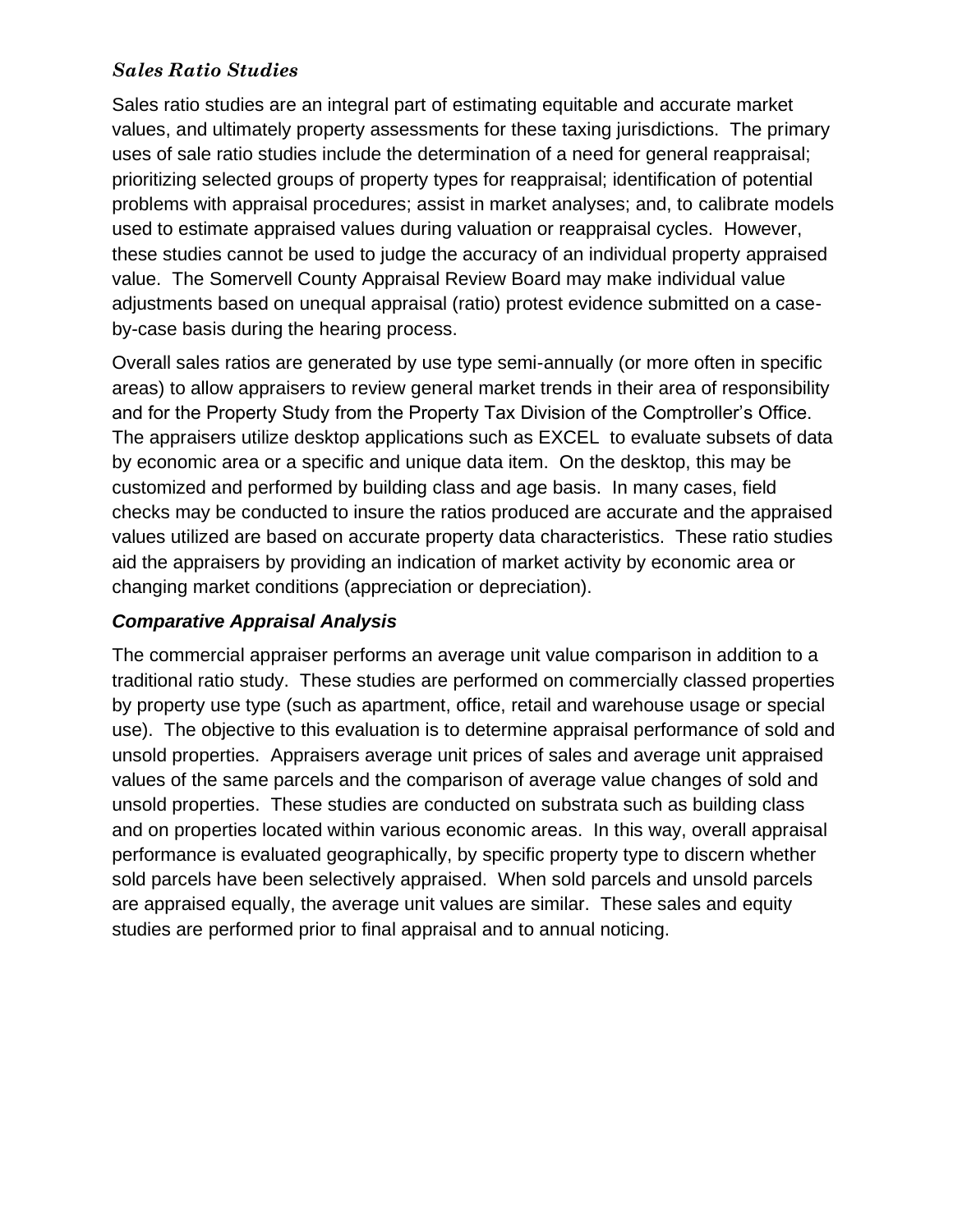# **INTRODUCTION**

# *Appraisal Responsibility*

There are four different personal property types appraised by the district's personal property section: Business Personal Property accounts; leased assets; vehicles and aircraft; and multi-location assets.

• **Personnel** *-* The personal property staff consists of 2 appraisers and no support staff.

#### **Wes Rollen, Chief Appraiser Cody McQueen, Business Personal Property Appraiser**

• **Data** - A common set of data characteristics for each personal property account in Somervell CAD is collected in the field and data entered using a pen pad. The property characteristic data drives the computer-assisted personal property appraisal (CAPPA) system. The personal property appraisers collect the field data and maintain electronic property files making updates and changes gathered from field inspections, newspapers, property renditions, sales tax permit listing and interviews with property owners.

# **VALUATION APPROACH**

# *SIC Code Analysis*

Business personal property is classified and utilizes a four digit numeric codes, called Standard Industrial Classification (SIC) codes that were developed by the federal government to describe property. These classifications are used by Somervell CAD to classify personal property by business type

SIC code identification and delineation is the cornerstone of the personal property valuation system at the district. All of the personal property analysis work done in association with the personal property valuation process is SIC code specific. SIC codes are delineated based on observable aspects of homogeneity and business use.

# *Highest and Best Use Analysis*

The highest and best use of property is the reasonable and probable use that supports the greatest income and the highest present value as of the date of the appraisal. The highest and best use must be physically possible, legal, financially feasible, and productive to its maximum. The highest and best use of personal property is normally its current use.

# **DATA COLLECTION/VALIDATION**

# *Data Collection Procedures*

Personal property data collection procedures are published and distributed to all appraisers involved in the appraisal and valuation of personal property. The appraisal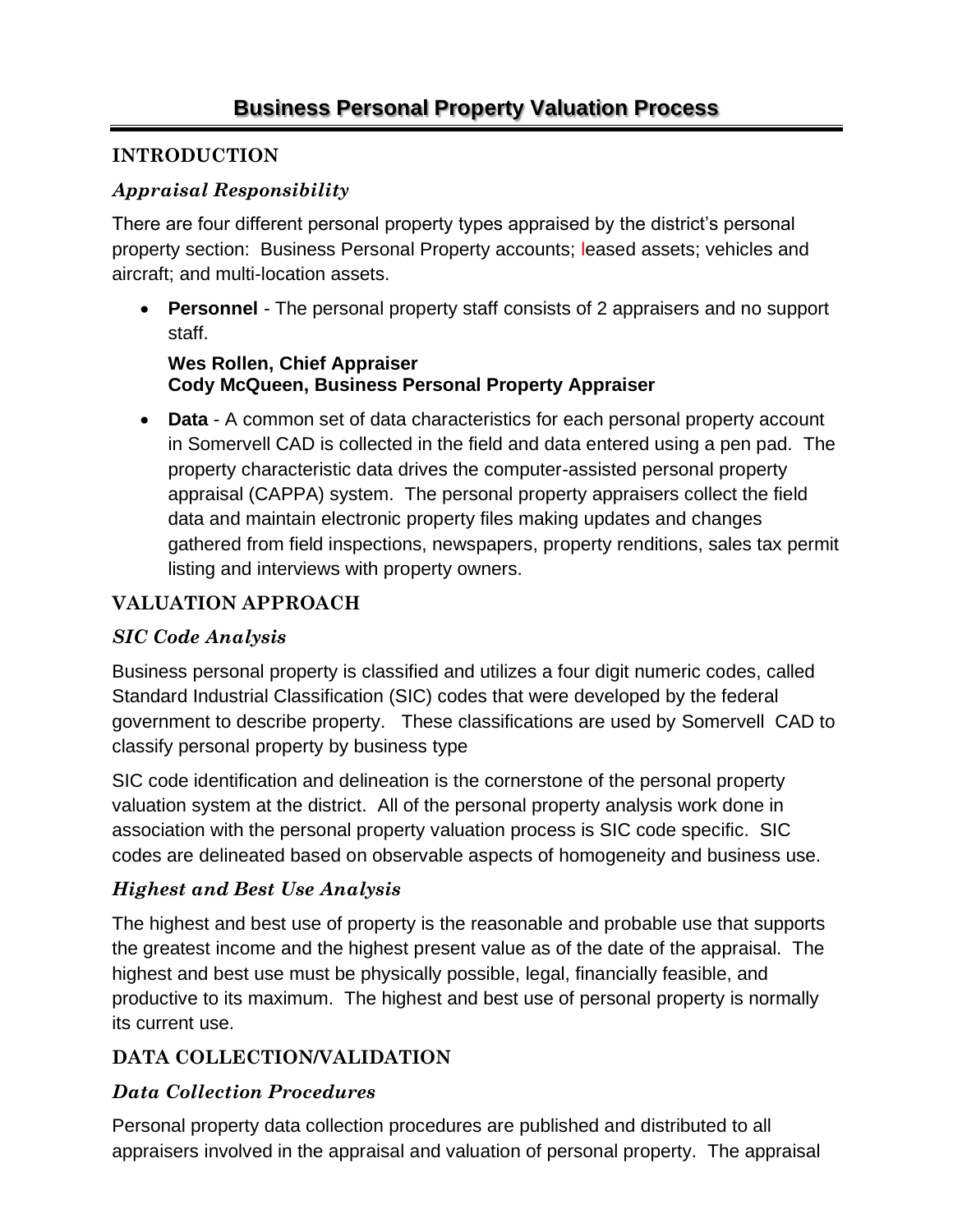procedures are reviewed and revised to meet the changing requirements of field data collection.

#### *Sources of Data*

#### Business Personal Property

The district's property characteristic data was collected through a massive field data collection effort coordinated by the district over the recent past and from property owner renditions. From year to year, reevaluation activities permit district appraisers to collect new data via an annual field inspection. This project results in the discovery of new businesses, changes in ownership, relocation of businesses, and closures of businesses not revealed through other sources. Tax assessors, city and local newspapers, and the public often provide the district information regarding new personal property and other useful facts related to property valuation.

#### Vehicles

An outside vendor provides Somervell CAD with a listing of vehicles within the jurisdiction. The vendor develops this listing from the Texas Department of Transportation (TxDOT) Title and Registration Division records. Other sources of data include property owner renditions and field inspections.

#### Leased and Multi-Location Assets

The primary source of leased and multi-location assets is property owner renditions of property. Other sources of data include field inspections.

# **VALUATION AND STATISTICAL ANALYSIS (model calibration)**

# *Cost Schedules*

Cost schedules are developed based on the SIC code by the Property Tax Division of the Comptroller's Office and by district personal property valuation appraisers. The cost schedules are developed by analyzing cost data from property owner renditions, hearings, state schedules, and published cost guides. The cost schedules are reviewed as necessary to conform to changing market conditions. The schedules are typically in a price per square foot format, but some exception SIC's are in an alternate price per unit format, such as per room for hotels.

# *Statistical Analysis*

Summary statistics including, but not limited to, the median, weighted mean, and standard deviation provide the appraisers a analytical tool by which to determine both the level and uniformity of appraised value by SIC code. Review of the standard deviation can discern appraisal uniformity within SIC codes.

# *Depreciation Schedule and Trending Factors:*

# Business Personal Property

Somervell CAD's primary approach to the valuation of business personal property is the cost approach. The replacement cost new (RCN) is either developed from property owner reported historical cost or from CAD developed valuation models. The trending factors used by the CAD to develop RCN are based on published valuation guides. The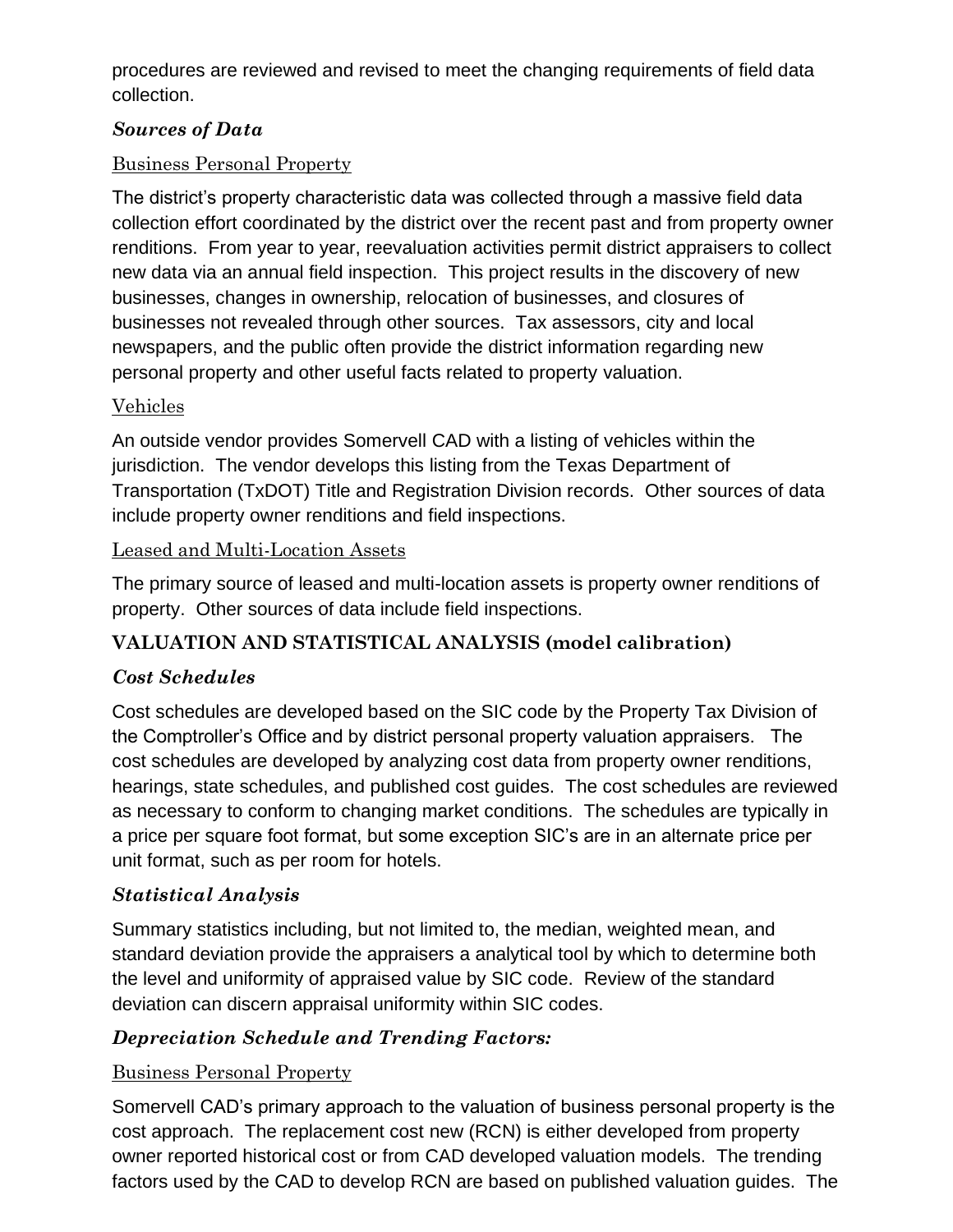percent good depreciation factors used by Somervell CAD are also based on published valuation guides. The index factors and percent good depreciation factors are used to develop present value factors (PVF), by year of acquisition, as follows:

#### PVF = INDEX FACTOR x PERCENT GOOD FACTOR

The PVF is used as an "express" calculation in the cost approach. The PVF is applied to reported historical cost as follows:

# MARKET VALUE ESTIMATE = PVF x HISTORICAL COST

This mass appraisal PVF schedule is used to ensure that estimated values are uniform and consistent within the market and reflect current economic pressures of supply and demand.

# *Computer Assisted Personal Property Appraisal (CAPPA)*

The CAPPA valuation process has two main objectives: 1) Analyze and adjust estimated asset cost with existing SIC models. 2) Develop new models for business classifications not previously integrated into CAPPA. The delineated sample is reviewed for accuracy of SIC code, square footage, field data, and original cost information. Models are created and refined using actual original cost data to derive a typical replacement cost new (RCN) per square foot for a specific category of assets. The RCN per square foot is depreciated by the estimated age using the depreciation table adopted for the tax year.

The data sampling process is conducted in the following order: 1) Prioritizing Standard Industrial Classification (SIC) codes for model analysis. 2) Compiling the data and developing the reports. 3) Field checking the selected samples. The models are built and adjusted using internally developed software. The models are then tested against the previous year's data. The typical RCN per square foot (or applicable unit) is determined by a statistical analysis of the available data.

CAPPA model values are used in the general business personal property valuation program to estimate the value of new accounts for which no property owner's rendition is filed. Model values are also used to establish tolerance parameters for testing the valuation of property for which prior data years' data exist or for which current year rendered information is available. The calculated current year value or the prior year's value is compared to the indicated model value by the valuation program. If the value being tested is within an established acceptable percentage tolerance range of the model value, the account passes that range check and moves to the next valuation step. If the account fails the tolerance range check, it is flagged for individual review. Allowable tolerance ranges may be adjusted from year to year depending on the analysis of the results of the prior year.

# Vehicles

Value estimates for vehicles are provided by an outside vendor and are based on Red Book published book values, and there are also considerations available for high mileage. Vehicles that are not valued by the vendor are valued by an appraiser using PVF schedules or published guides.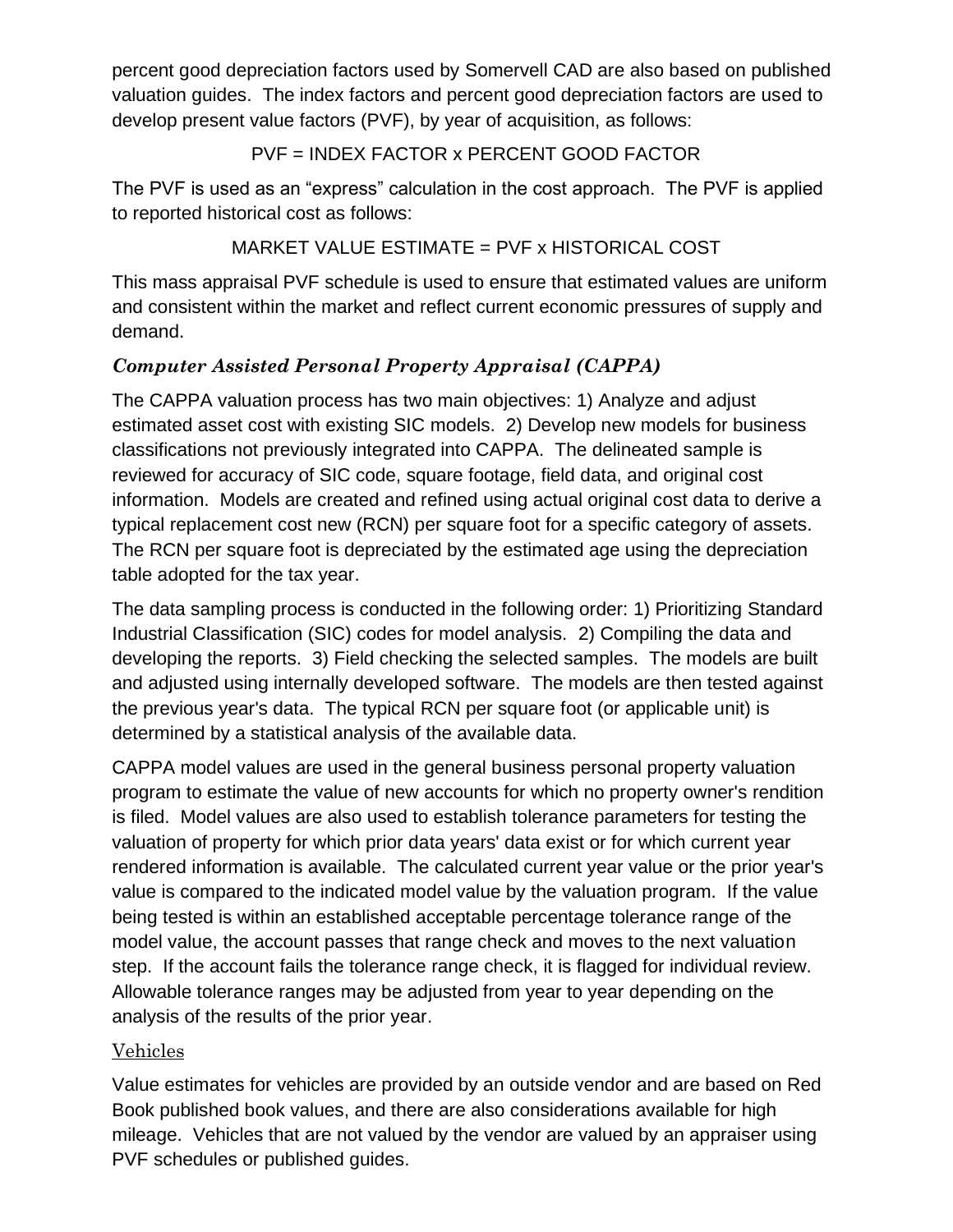# Leased and Multi-Location Assets

Leased and multi-location assets are valued using the PVF schedules mentioned above. If the asset to be valued in this category is a vehicle, then Red Book published book values are used. Assets that are not valued by the vendor are valued by an appraiser using PVF schedules or published guides.

# **INDIVIDUAL VALUE REVIEW PROCEDURES**

#### *Office Review*

#### Business Personal Property

A district valuation computer program exists in a mainframe environment that identifies accounts in need of review based on a variety of conditions. Property owner renditions, accounts with field or other data changes, accounts with prior hearings, new accounts, and SIC cost table changes are all considered. The accounts are processed by the valuation program and pass or fail preset tolerance parameters by comparing appraised values to prior year and model values. The appraisers review accounts that fail the tolerance parameters.

#### **PERFORMANCE TESTS**

#### *Ratio Studies*

Each year the Property Tax Division of the state comptroller's office conducts a property value study (PVS). The PVS is a ratio study used to gauge appraisal district performance. Results from the PVS play a part in school funding. Rather than a sales ratio study, the personal property PVS is a ratio study using state cost and depreciation schedules to develop comparative personal property values. These values are then compared to Somervell CAD's personal property values and ratios are indicated.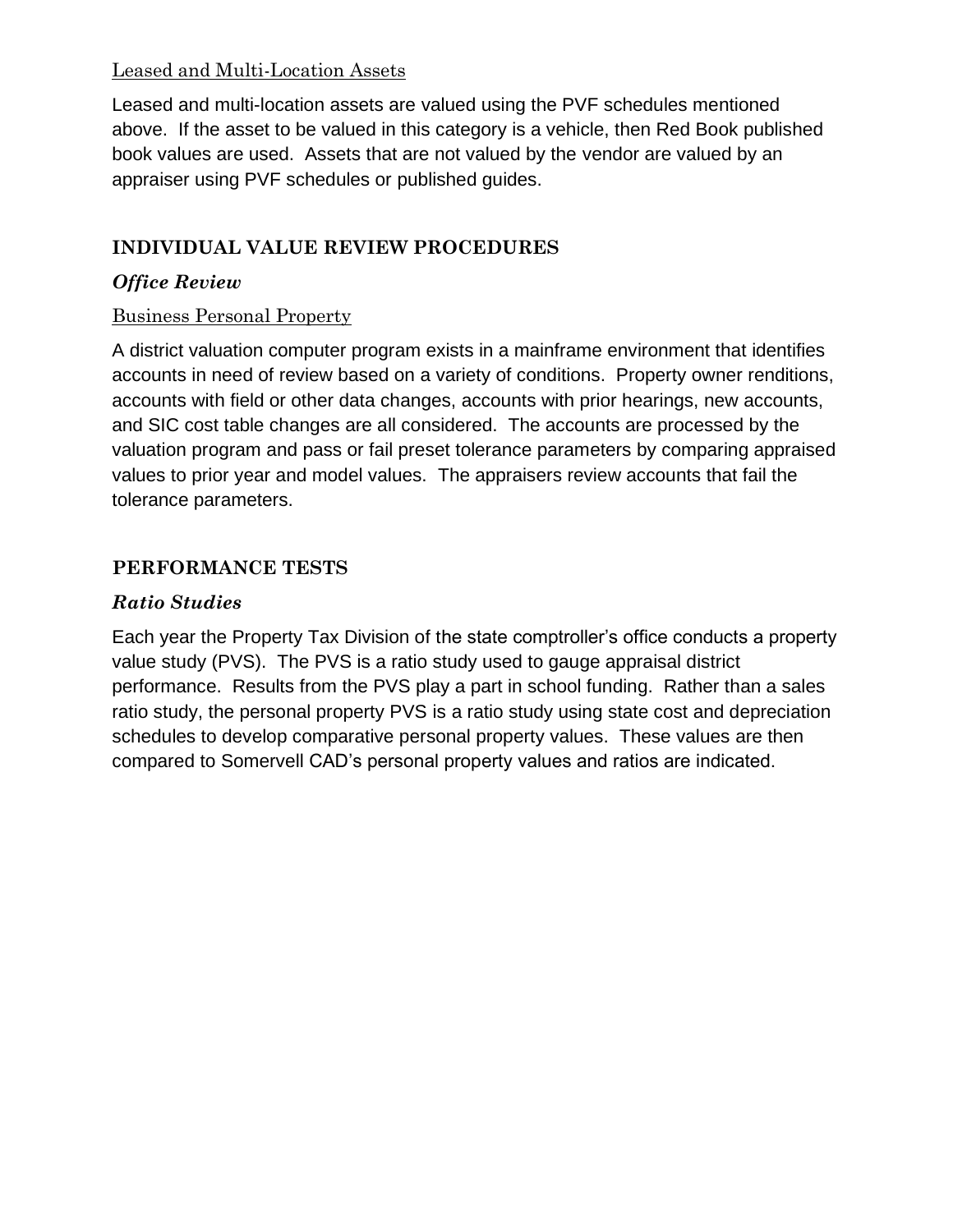# **Somervell County Appraisal District Residential, Commercial, Rural, and Personal Property 2021/2022 Reappraisal Plan**

Pursuant to Section 25.18 of the Texas Property Tax Code, the Somervell County appraisal District has established the following reappraisal plan to provide of the reappraisal of all property within the district at least every two years

1. Two-Year Cycle: The CAD is divided into two areas. Each year, all real residential and commercial property within of one of the areas will be reappraised, regardless of any ratio study/report findings. These areas are identified as follows:

a. Area one: Glen Rose City limits to be completed in 2021.

b. Area two: Everything outside Glen Rose City limits to be completed in 2022.

\*\*Note: all income producing personal property within the CAD is appraised on an annual basis, regardless of its location. \*\*

2. Annual Ratio Reports: In addition to the two year cycle stated above, ratio studies shall be performed annually to determine areas or categories of properties within the cad which need to be reappraised within the current year regardless of the area in which they are located.

This two-fold approach will insure not only that all residential and commercial property within the CAD is reappraised at least once every two years, but also that all other categories within the CAD are reviewed annually so that the appraisal district stays current with respect to the market value in those areas where residential and/or commercial property values appear to be changing rapidly.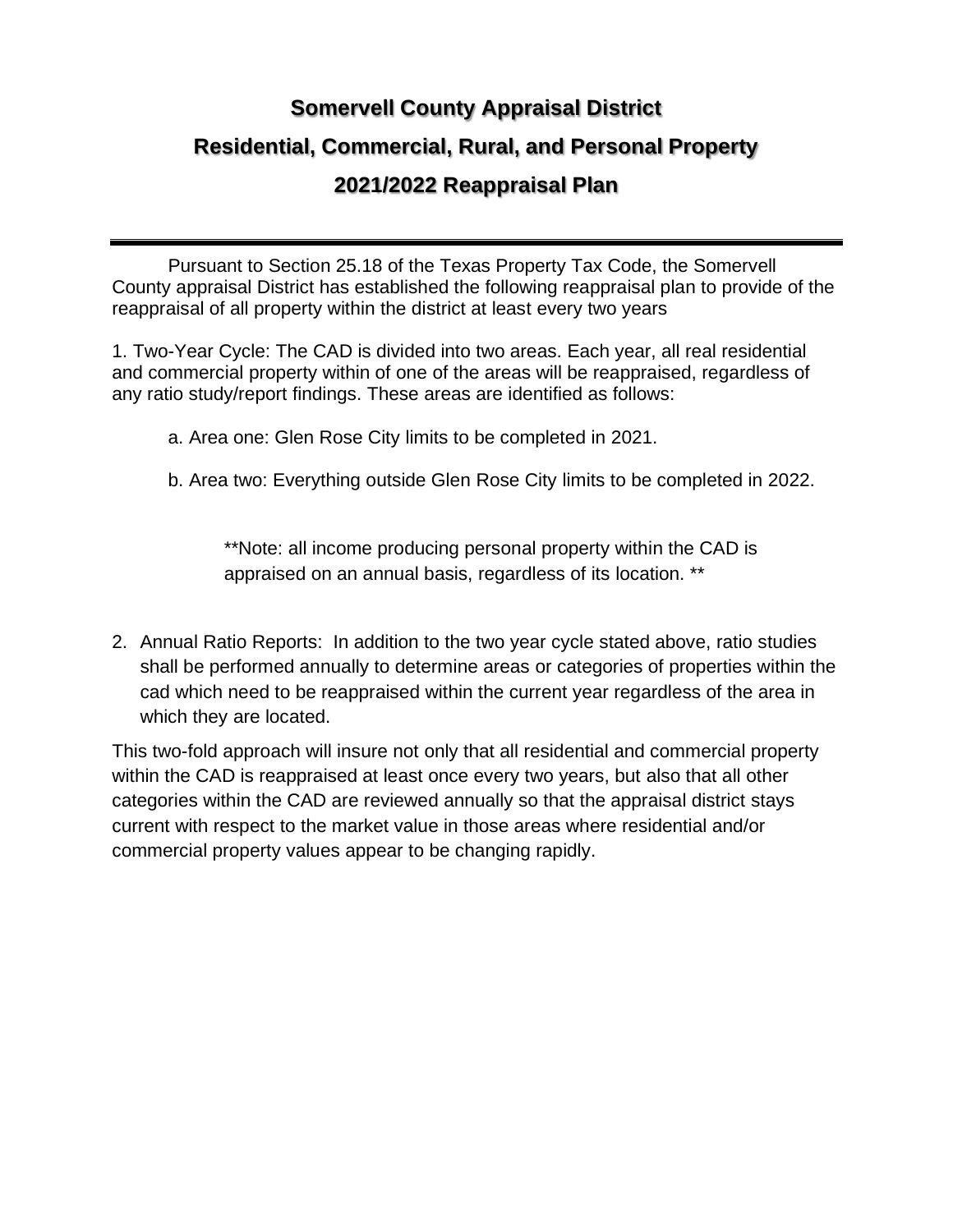# **INTRODUCTION**

#### Appraisal Responsibility

Minerals-in-place (oil and gas reserves) are real property. Appraisal of minerals, oil and gas reserves, is based on estimating the present value of the economically recoverable reserves of oil and gas. Mineral rights are property rights and may be separable property interests from the land surface property rights. Minerals being produced are a tangible asset and are appraised for ad valorem taxation. The valuation of minerals-in-place is based on estimating the discounted net present value of the oil and gas production over the economic life of the well(s). Basically, this method of valuation is an income approach using discounted cash flow analysis methodology. Oil and Gas Properties are also marketed based on proven reserves and the unit of comparison in this market is considered in barrels of oil or in cubic feet of natural gas. The market approach is based on sales of property based on barrels of proven reserves.

Mineral interests are commonly divided into property interests known as working interests and royalty interests. The valuation of this property begins with the valuation of the mineral lease and is divided into the property interests according to division orders for each lease. It is the goal and purpose of the CAD to identify every producing mineral property interest within the district and estimate the market value of each property interest listed on the roll.

#### **Appraisal Resources**

• **Personnel** *-* The mineral property staff consists of 1 appraiser and 1 support staff.

#### **Wes Rollen, Taxpayer Liaison Pritchard & Abbott Inc. Valuation Consultants**

• Data - A common set of data characteristics for each mineral property account in Somervell CAD is collected from the Texas Railroad Commission Records and data entered to the district's computer. The property characteristic data drives the computer-assisted mineral property appraisal system. Railroad Commission records are searched to discover new leases as of January 1 of the year and legal descriptions are gathered to determine the location of the lease within Somervell CAD jurisdictional boundaries. Records are also reviewed for changes in production for existing wells and for abandoned wells with salvage value for equipment, tanks, and tubular goods. Production history for each mineral lease is gathered from IHS Energy production records and from the Texas Railroad Commission. Division Orders on each lease are requested annually from lease operators and checked against the appraisal roll for accuracy of owner name, address, and ownership percentage interest. To assist with operating information, an annual Confidential Lease Operating Expense Survey is mailed to the operator of each active lease requesting lease-specific operating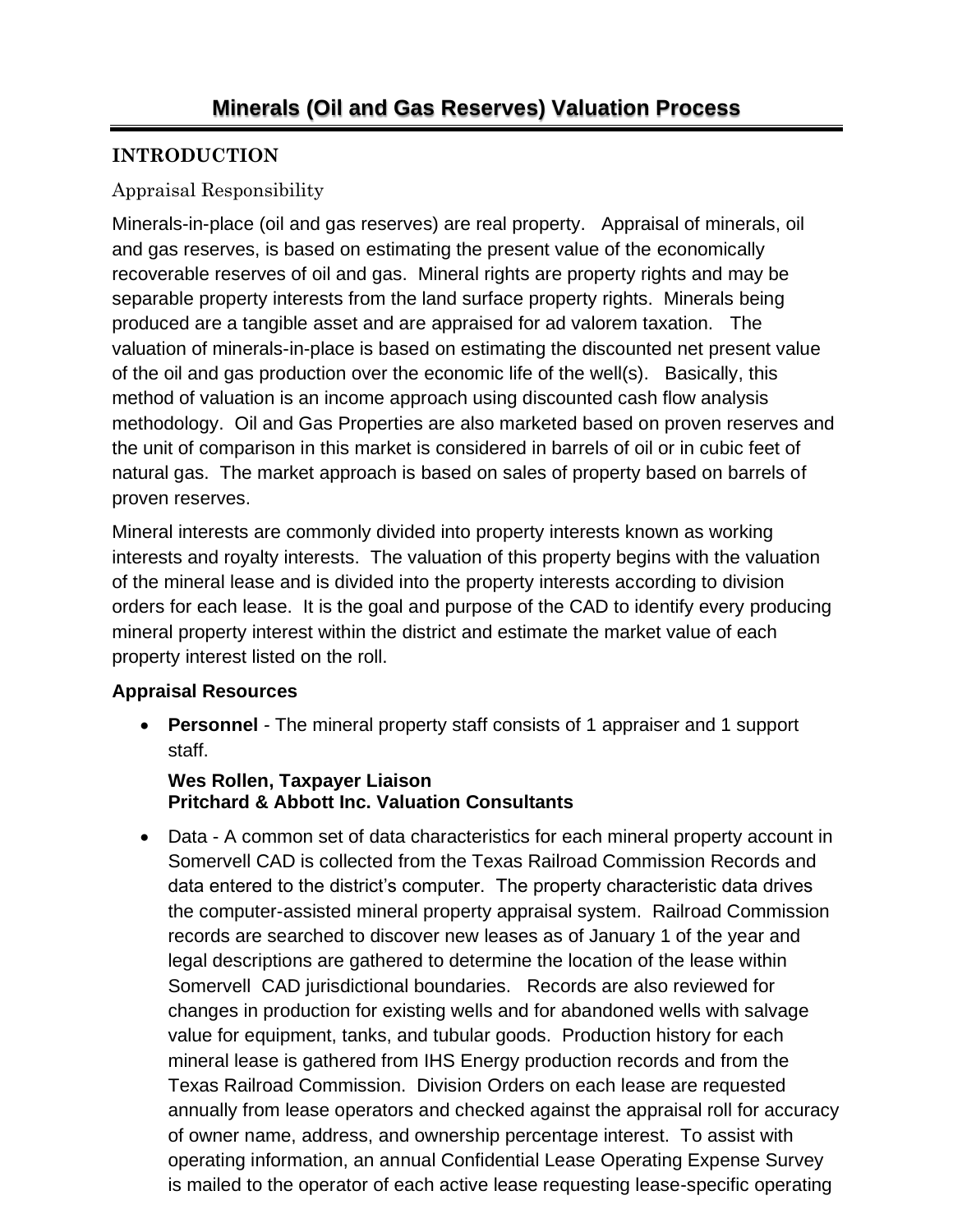information on oil and gas pricing, operating expenses, and possible market sales of leases.

To assist with the economic parameters influencing these properties, general economic data is gathered for the valuation process. The method of appraisal for minerals-in-place is the discounted cash flow method which looks at the net present value of operating the lease. Current interest rates, market rates of return and levels of discounting the investment are factors to consider when evaluating the returns necessary to attract investment capital for this type property. Capitalization rates are estimated based on data from the general market for oil and gas property. West Texas Intermediate Crude product prices are tracked on a daily basis from Plains Marketing, a regional product gathering and marketing company and the primary buyer for oil and gas produced in the area. Other capital market information and return rates for investors participating in the oil and gas market is taken from the Oil and Gas Journal, Ibbotson's SBBI Valuation Edition, Wall Street Journal, Mergent Bond Record, Moody's Corporate Bond Yield Averages, and Value Line Investment Survey "Ratings and Reports".

# **VALUATION AND STATISTICAL ANALYSIS (model calibration)**

#### *Pricing, Operating Expenses and Reserve Analysis*

Crude oil and natural gas prices are important information in the valuation of mineral property because these prices help determine income to the lease and are a significant factor in determining the economic life of the production from the lease. Price analysis and estimates for crude oil and natural gas produced is based on the previous year's average price as per Texas Property Tax Code (Sec. 23.175). Prices paid for production for each lease is analyzed and averaged to evaluate the estimated average for the area.

Lease operating expenses are estimated based on rendered information and actual operating cost and expense from surveys of lease operators in Somervell CAD. Decline curve analysis estimates the rate of production decline and is formulated using past production operating expenses and recent operating parameters such as water production, lease repairs, and secondary recovery efforts. Current operating income and expenses for the lease are considered and estimated in a discounted cash flow model to allow the appraiser to evaluate and estimate the net present value of producing oil and gas from the lease. Capitalization rates and discounting return rates are estimated for each lease based upon the particular risks inherent with production of oil and gas from that property. These risks may vary considerably from one lease to another depending several factors influencing the production from that particular lease. The discounted cash flow model method will allow the appraiser to evaluate current market value of the lease based on the estimated recoverable reserves. This methodology is approved and recommended by the Property Tax Division of the Comptroller's Office and is a recognized method of appraisal by industry standards. We have utilized the discounted cash flow model to estimate the market value of each lease located in Somervell CAD.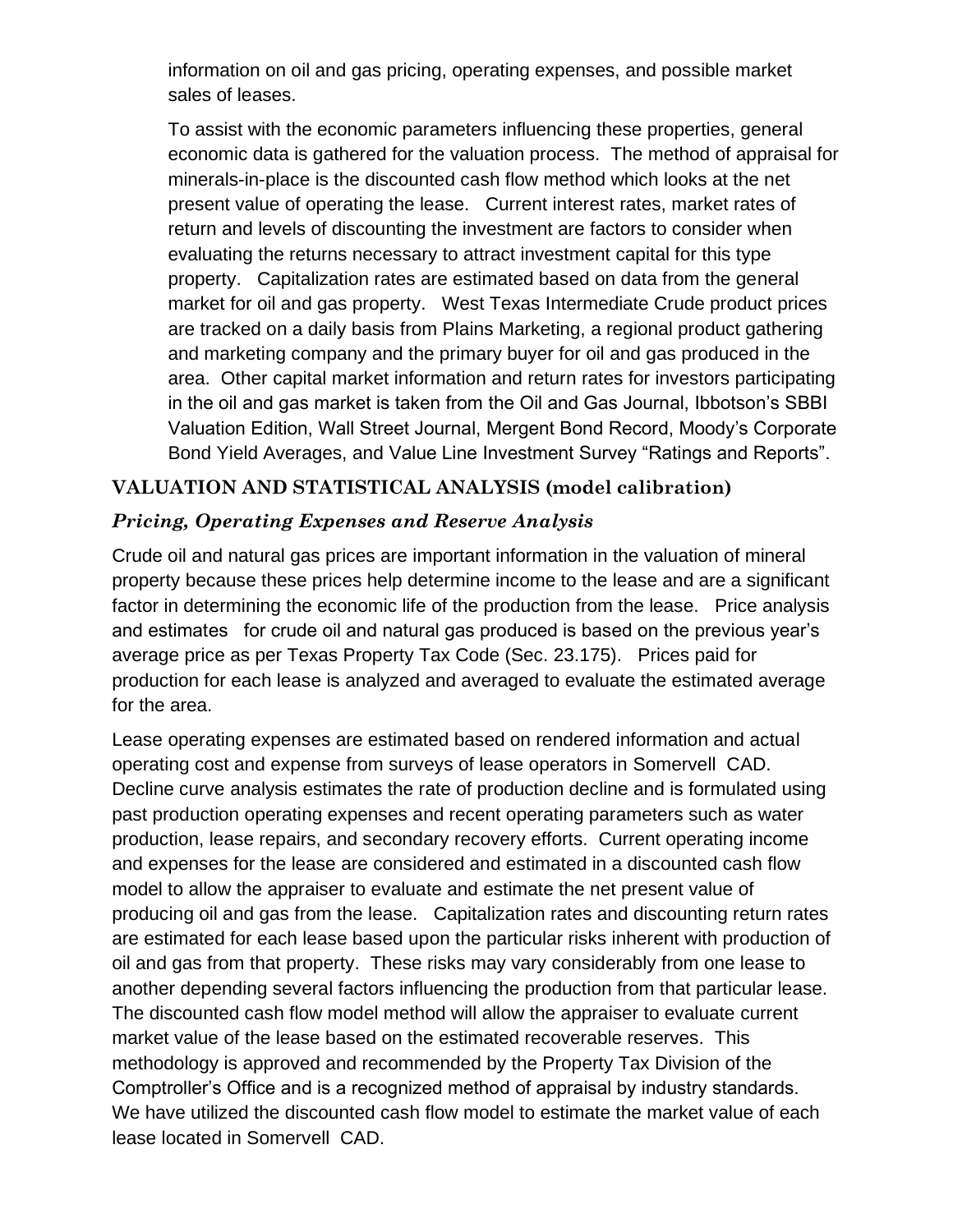#### *Value Review Procedures*

The method of value review for this type of property is based on the review of the factors estimated within the discounted cash flow analysis methodology such as the discount rate, product prices, and operating expenses. Evaluation and verification of these economic factors as to their validity within current economic times and based on current capital requirements for investment in this type property is re-confirmed and reviewed for reasonableness. Sales of mineral properties are considered but adequate sale data is usually not available due to difficulty in confirming sales. The market for this type of property is neither an active nor an efficient market, there are very few participants and pricing information is mostly confidential. There is no central source for tracking these transactions and property owners are reluctant to reveal market information concerning prices paid or terms of the transaction. Because of a lack of market sales on mineral property, appraised values are regularly compared to similar properties within the same production field, field of exploration, strata of formation, or production history and expense level.

Ratio studies are a source of comparison to evaluation level and uniformity of appraisal. When market sales are available the ratio study is based on a comparison of the appraised value to the sale price. For mineral property, which lacks available market sales, a ratio study is a comparison of another appraisal opinion with the opinion of the district to determine level and uniformity of appraisal. The Property Tax Division of the Comptroller's Office conducts an annual ratio study of selected mineral properties to gauge the districts appraisal performance. The PTD utilizes the same valuation methodology to appraise individual mineral properties. This opinion of value is then utilized as market evidence with the same significance as if the property sold for that value. The estimated value of the property by Somervell CAD is compared to the appraisal by the PTD to calculate the ratio and the indicated level of appraisal. This study indicates the median and mean levels of appraisal for mineral property and is considered reliable as a review and evaluation tool.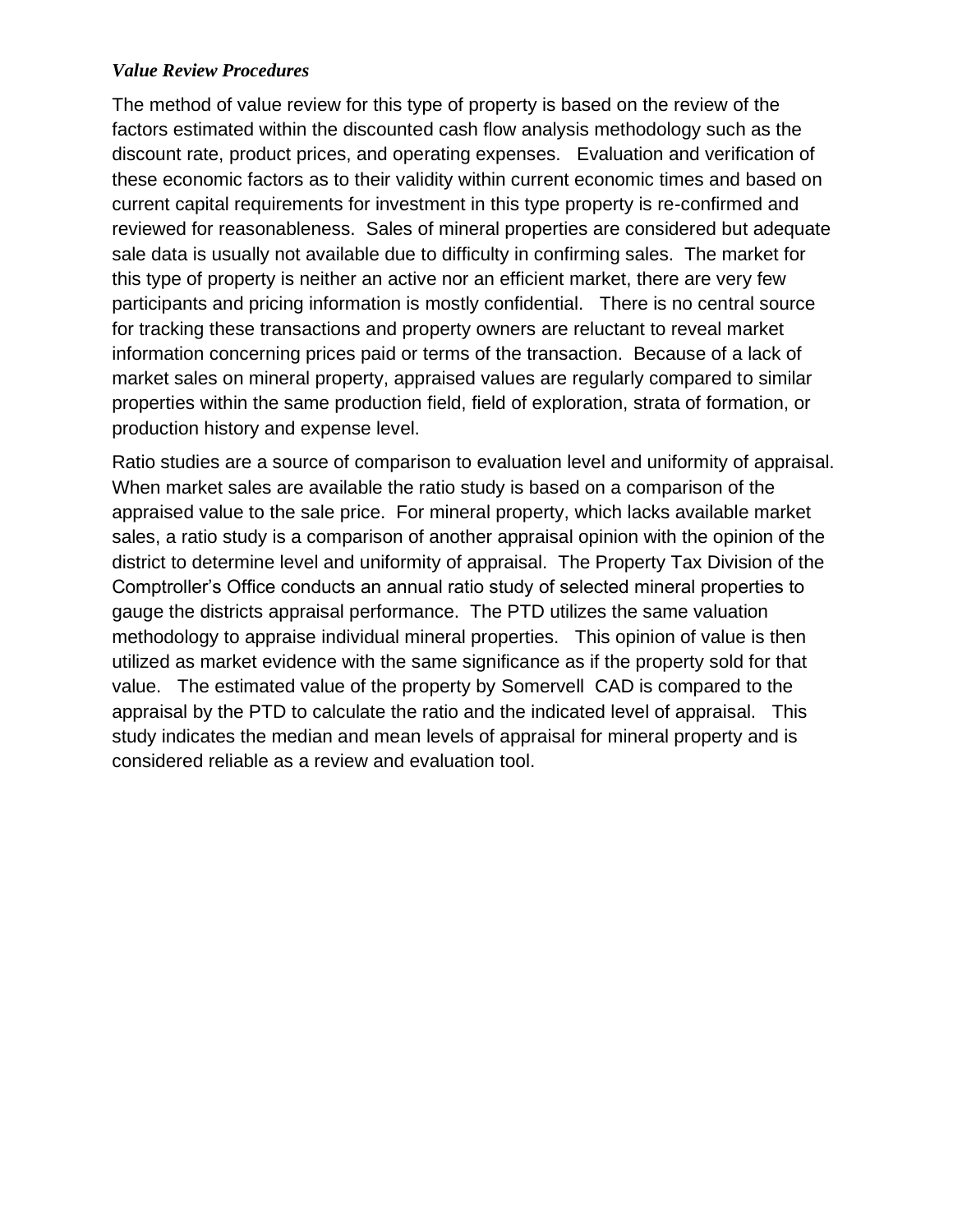# **INTRODUCTION**

#### Appraisal Responsibility

Utility properties are the tangible assets of various businesses including electric production, transmission, and distribution companies, railroads, petroleum product gathering and delivery pipelines, telephone and communication providers and others. The valuation of these properties is considered to be complex due to the involvement of both tangible and intangible property elements that comprise these businesses and due to the size of some of the utilities that are regional and national companies. The appraisal of these companies becomes complex when considering the valuation of the property as a unit in place, evaluating the property by the approaches to value at the company level. Once the estimated value of the unit is estimated, the estimated market value is allocated based on the tangible property assets that are located within Somervell CAD.

#### **Appraisal Resources**

• **Personnel** *-* The utility property staff consists of 1 appraiser and 1 support staff. **Wes Rollen, Taxpayer Liaison Pritchard & Abbott Inc. Valuation Consultants**

Data - A common set of data characteristics for each utility property account in Somervell CAD is collected from the various government regulatory agency records, field inspections, and property owner renditions. This data is entered to the district's computer. Individual company financial information is gathered through industry specific governmental filings such as Federal Energy Regulatory Commission Reports, Securities and Exchange Commission 10-k filings, and Public Utility Commission publications. Other company information is gathered from annual reports, internal appraisals, and other in-house and industry publications. Property owner renditions are requested to document and list property owned and located in our particular jurisdictions (ie: track mileage, number of meters, pipeline size and mileage, substation and transmission capacity, etc.). The property characteristic data drives the computerassisted appraisal of the property.

The appraisal of utility property utilizes three-approach analysis for form an opinion of value for the property. Financial and capital market information is pertinent to understanding factors affecting valuation of complex property. Gathering financial data to attempt to understand investor and corporate attitudes for capital return expectations giving considering return components such as current interest rates, capital debt structure, bond market rates, and capital supply and demand trends. These financial factors result in overall return rates and capital structure for these companies and affects capitalization rates. The weighted average cost of capital is the most commonly used method of estimating capitalization rates for utility properties. Capitalization rates are estimated using capital return expectations from various publications: Ibbotson's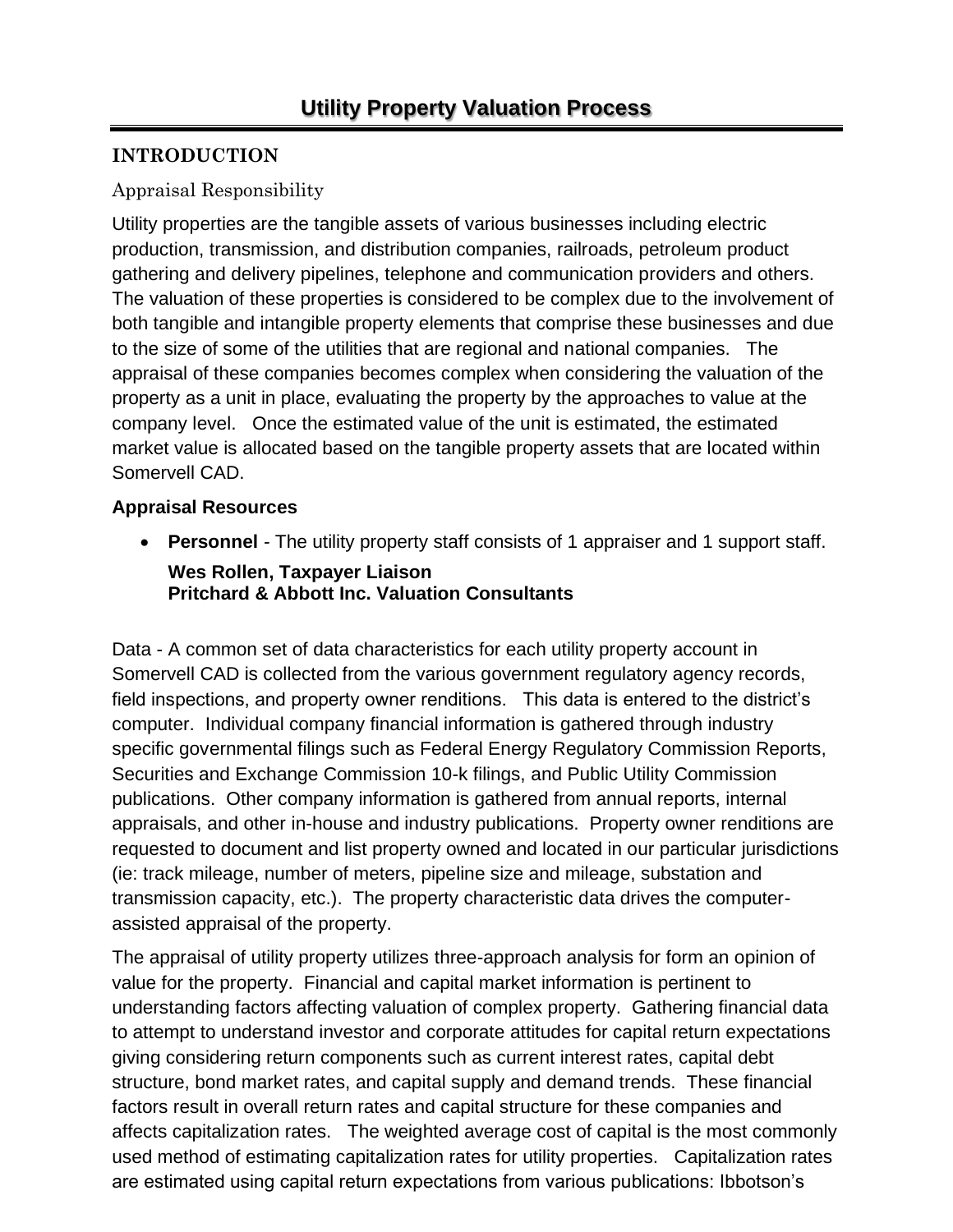SBBI Valuation Edition, Wall Street Journal, Mergent Bond Record, Moody's Corporate Bond Yield Averages, Value Line Investment Survey "Ratings and Reports". Industry specific information is also gathered from web sites, publications, periodicals, and reference manuals. Somervell CAD utilizes the weighed average cost of capital to estimate the capitalization rate for utility appraisal under the income approach.

# **VALUATION AND STATISTICAL ANALYSIS (model calibration)**

# *Approaches to Valuation, Reconciliation*

Valuation of tangible assets for utility companies relies primarily on indications of value based on the cost and income approaches to value under the unit value approach. This methodology involves developing and estimating market value considering the entirety of the company's tangible assets and resolving an allocated value for that portion of specific tangible assets located in particular tax jurisdictions. The valuation opinion is based on three approach analysis utilized for the indicated unit appraisal of all company tangible assets, then an estimated allocation of unit value for only assets located in the district and particular jurisdictions. This methodology is approved and recommended by the Property Tax Division of the Comptroller's Office and is an accepted standard within the industry and appraisal community.

#### *Value Review Procedures*

Review of the valuation of utility property is based on verifying economic and financial factors utilized in the methodology as relevant to current capital markets and that these factors reflect current return expectations. Market sales of utility properties do occur and are a good source for comparison and review when the price of the tangible assets can be abstracted or allocated from the selling price. Typically, the sale of utility companies involve significant intangible property assets such as customer base, goodwill, favorable contracts, name recognition, etc. and the contributory value and allocation of these assets is subjective and unknown. In Texas, intangible property assets are exempt from taxation and must not be included on the appraisal roll as taxable property. Therefore, because of the lack of specific market information on sales of utility properties, appraised value is regularly compared to the valuation of similar property within the same set of property characteristics, business type and size. More of comparison for equity concerns on valuation rather than the full recognition of a market level certainty about appraisal level. Of course, the estimated value is based on recognized methodology for considering the valuation of these tangible assets, but true market confirmation of these factors may not be possible due to minimal market knowledge and experience.

Ratio studies are also a method of review for relevance of appraisal valuation to market value. Again, in the absence of full disclosure of prices paid and without the abstraction of prices paid for the tangible asset components from recent utility property acquisitions or sales, market based analysis and review is not possible. Ratio studies for utility property must rely on a comparison of one appraisal opinion as the basis for the reasonable property valuation with the district's appraised value to determine the ratio for level and uniformity of appraisal. The PTD conducts the annual ratio study of selected utility properties to gauge the appraisal district's performance.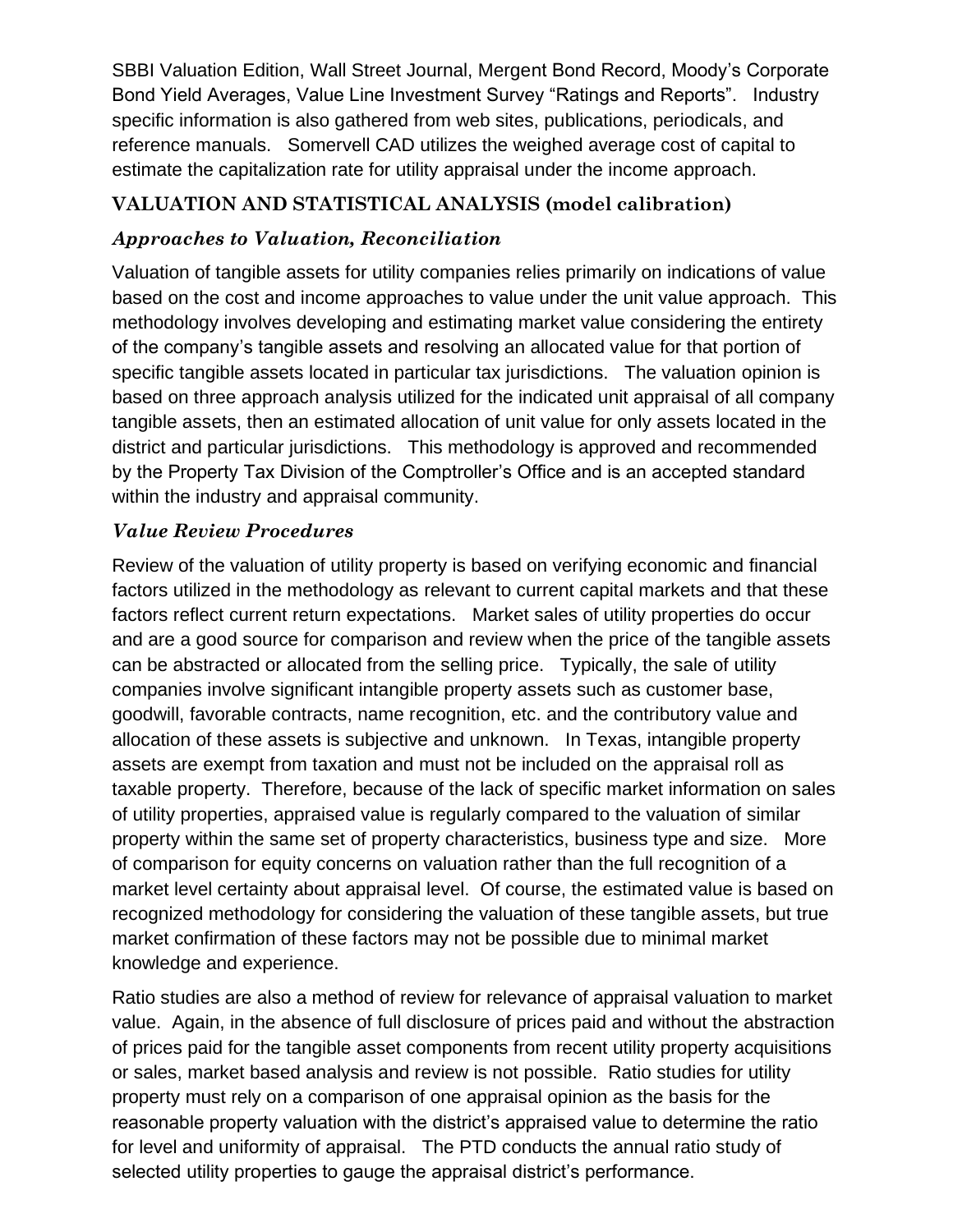The PTD utilizes the same valuation methodology to estimate appraisal valuations of utility properties and the results, when compared to the appraisal valuation estimated by Somervell CAD for these properties yield ratios. This ratio study of certain utility properties indicates the level and uniformity of appraisal for this category of property.

#### LIMITING CONDITIONS

The appraised value estimates provided by the district are subject to the following conditions:

- 1. The appraisals were prepared exclusively for ad valorem tax purposes.
- 2. The property characteristic data upon which the appraisals are based is assumed to be correct. Exterior inspections of the property appraised were performed as staff resources and time allowed. Some interior inspections of property appraised were performed at the request of the property owner and required by the district for clarification purposes and to correct property descriptions.
- 3. Validation of sales transactions was attempted through questionnaires to buyer and seller, telephone survey and field review. In the absence of such confirmation, residential sales data obtained from vendors was considered reliable.
- 4. I have attached a list of staff providing significant mass appraisal assistance to the person signing this certification.